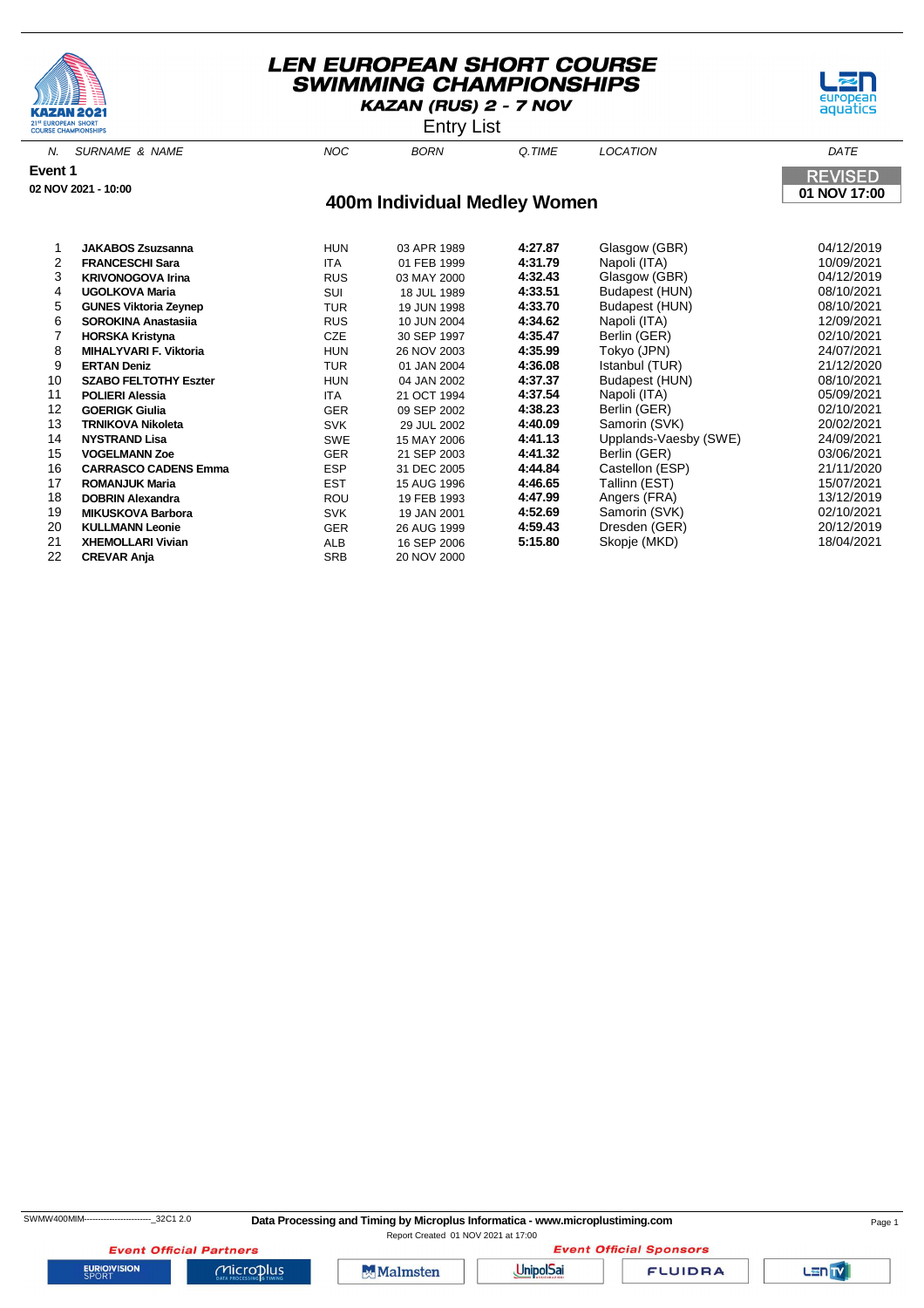





|                |                               |            | -, -               |         |                       |                |
|----------------|-------------------------------|------------|--------------------|---------|-----------------------|----------------|
| N.             | <b>SURNAME &amp; NAME</b>     | <b>NOC</b> | <b>BORN</b>        | Q.TIME  | <b>LOCATION</b>       | DATE           |
| Event 102      |                               |            |                    |         |                       | <b>REVISED</b> |
|                | 02 NOV 2021 - 18:39           |            |                    |         |                       | 01 NOV 17:00   |
|                |                               |            | 400m Freestyle Men |         |                       |                |
|                |                               |            |                    |         |                       |                |
| 1              | <b>CIAMPI Matteo</b>          | <b>ITA</b> | 03 NOV 1996        | 3:38.79 | Glasgow (GBR)         | 04/12/2019     |
| $\overline{c}$ | <b>CHRISTIANSEN Henrik</b>    | <b>NOR</b> | 09 OCT 1996        | 3:39.10 | Glasgow (GBR)         | 04/12/2019     |
| 3              | <b>KROON Luc</b>              | <b>NED</b> | 30 AUG 2001        | 3:39.69 | Budapest (HUN)        | 07/10/2021     |
| 4              | <b>POTHAIN Jordan</b>         | <b>FRA</b> | 14 OCT 1994        | 3:40.78 | Angers (FRA)          | 12/12/2019     |
| 5              | <b>SHATALOV Daniil</b>        | <b>RUS</b> | 06 NOV 1999        | 3:40.88 | SaintPetersburg (RUS) | 21/12/2020     |
| 6              | <b>BRZOSKOWSKI Maarten</b>    | <b>NED</b> | 19 SEP 1995        | 3:41.08 | Amsterdam (NED)       | 18/12/2020     |
| $\overline{7}$ | <b>NIKITIN Anton</b>          | <b>RUS</b> | 24 AUG 2000        | 3:41.84 | SaintPetersburg (RUS) | 14/12/2020     |
| 8              | <b>BOUCHAUT Joris</b>         | <b>FRA</b> | 27 JUN 1995        | 3:41.93 | Angers (FRA)          | 12/12/2019     |
| 9              | <b>WELLBROCK Florian</b>      | <b>GER</b> | 19 AUG 1997        | 3:42.22 | Berlin (GER)          | 01/10/2021     |
| 10             | <b>DE TULLIO Marco</b>        | <b>ITA</b> | 21 SEP 2000        | 3:43.42 | Glasgow (GBR)         | 04/12/2019     |
| 11             | <b>GADGAARD Mikkel</b>        | <b>DEN</b> | 03 MAY 1999        | 3:43.75 | Glasgow (GBR)         | 04/12/2019     |
| 12             | <b>GEMOV Ondrej</b>           | CZE        | 12 JUN 1999        | 3:43.87 | Berlin (GER)          | 01/10/2021     |
| 13             | <b>FONTAINE Logan</b>         | <b>FRA</b> | 25 MAR 1999        | 3:44.41 | Angers (FRA)          | 12/12/2019     |
| 14             | <b>TRAMPITSCH Alexander</b>   | AUT        | 05 FEB 1999        | 3:44.73 | Graz (AUT)            | 05/03/2021     |
| 15             | <b>MAERTENS Lukas</b>         | <b>GER</b> | 27 DEC 2001        | 3:44.86 | Berlin (GER)          | 17/04/2021     |
| 16             | <b>JOENTVEDT Jon</b>          | <b>NOR</b> | 28 JUL 2003        | 3:45.93 | Glasgow (GBR)         | 04/12/2019     |
| 17             | <b>BOSKAN Saso</b>            | <b>SLO</b> | 12 DEC 2002        | 3:45.98 | Budapest (HUN)        | 07/10/2021     |
| 18             | <b>MEGLI Filippo</b>          | ITA        | 10 MAY 1997        | 3:46.16 | Genova (ITA)          | 18/01/2020     |
| 19             | <b>EGOROV Aleksandr</b>       | <b>RUS</b> | 19 AUG 2001        | 3:46.17 | Kazan (RUS)           | 03/04/2021     |
| 20             | <b>CASTRO VALLE Cesar</b>     | <b>ESP</b> | 31 MAY 1999        | 3:46.50 | Oviedo (ESP)          | 25/01/2020     |
| 21             | <b>HENDRICKX Lander</b>       | <b>BEL</b> | 23 FEB 1994        | 3:46.61 | Glasgow (GBR)         | 04/12/2019     |
| 22             | <b>LOKTEV Denis</b>           | <b>ISR</b> | 04 JUN 2000        | 3:46.69 | Netanya (ISR)         | 19/08/2020     |
| 23             | <b>TURAN Efe</b>              | <b>TUR</b> | 17 SEP 2000        | 3:48.72 | Istanbul (TUR)        | 22/12/2019     |
| 24             | <b>CHMIELEWSKI Krzysztof</b>  | POL        | 08 JUN 2004        | 3:48.98 | Gliwice (POL)         | 12/12/2020     |
| 25             | <b>PECIAR Tomas</b>           | <b>SVK</b> | 22 AUG 2002        | 3:49.03 | Samorin (SVK)         | 19/02/2021     |
| 26             | <b>MARKOS Dimitrios</b>       | GRE        | 13 SEP 2001        | 3:49.22 | Budapest (HUN)        | 17/05/2021     |
| 27             | <b>DOMINGUEZ CALONGE Luis</b> | <b>ESP</b> | 18 JAN 2003        | 3:50.73 | Castellon (ESP)       | 21/11/2020     |
| 28             | <b>BRANDENBURGER Pit</b>      | <b>LUX</b> | 06 AUG 1995        | 3:51.97 | Glasgow (GBR)         | 04/12/2019     |
| 29             | <b>GARACH BENITO Carlos</b>   | <b>ESP</b> | 25 JUL 2004        | 3:52.77 | LasPalmasDeG.C (ESP)  | 06/08/2021     |
| 30             | <b>STANCU Vlad-Stefan</b>     | ROU        | 13 AUG 2005        | 3:53.09 | Rome (ITA)            | 06/07/2021     |
| 31             | <b>BETLEHEM David</b>         | <b>HUN</b> | 04 SEP 2003        | 3:54.45 | Kaposvar (HUN)        | 03/06/2021     |
| 32             | PUEBLA M. Alejandro           | <b>ESP</b> | 26 NOV 2002        | 3:57.04 | LasPalmasDeG.C (ESP)  | 06/08/2021     |
| 33             | <b>POPOVICI David</b>         | ROU        | 15 SEP 2004        | 3:58.10 | Gyor (HUN)            | 20/12/2019     |
| 34             | <b>CACHIA Dylan</b>           | <b>MLT</b> | 15 SEP 2001        | 4:00.17 | Gzira (MLT)           | 14/07/2021     |

SWMM400MFR----------------------------32C1 2.0 **Data Processing and Timing by Microplus Informatica - www.microplustiming.com** Page 1

Report Created 01 NOV 2021 at 17:00**Event Official Sponsors** 

**Event Official Partners EURIOVISION** 

 $Microplus$ 

Malmsten

**UnipolSai** 

**FLUIDRA** 

Lan<sub>TV</sub>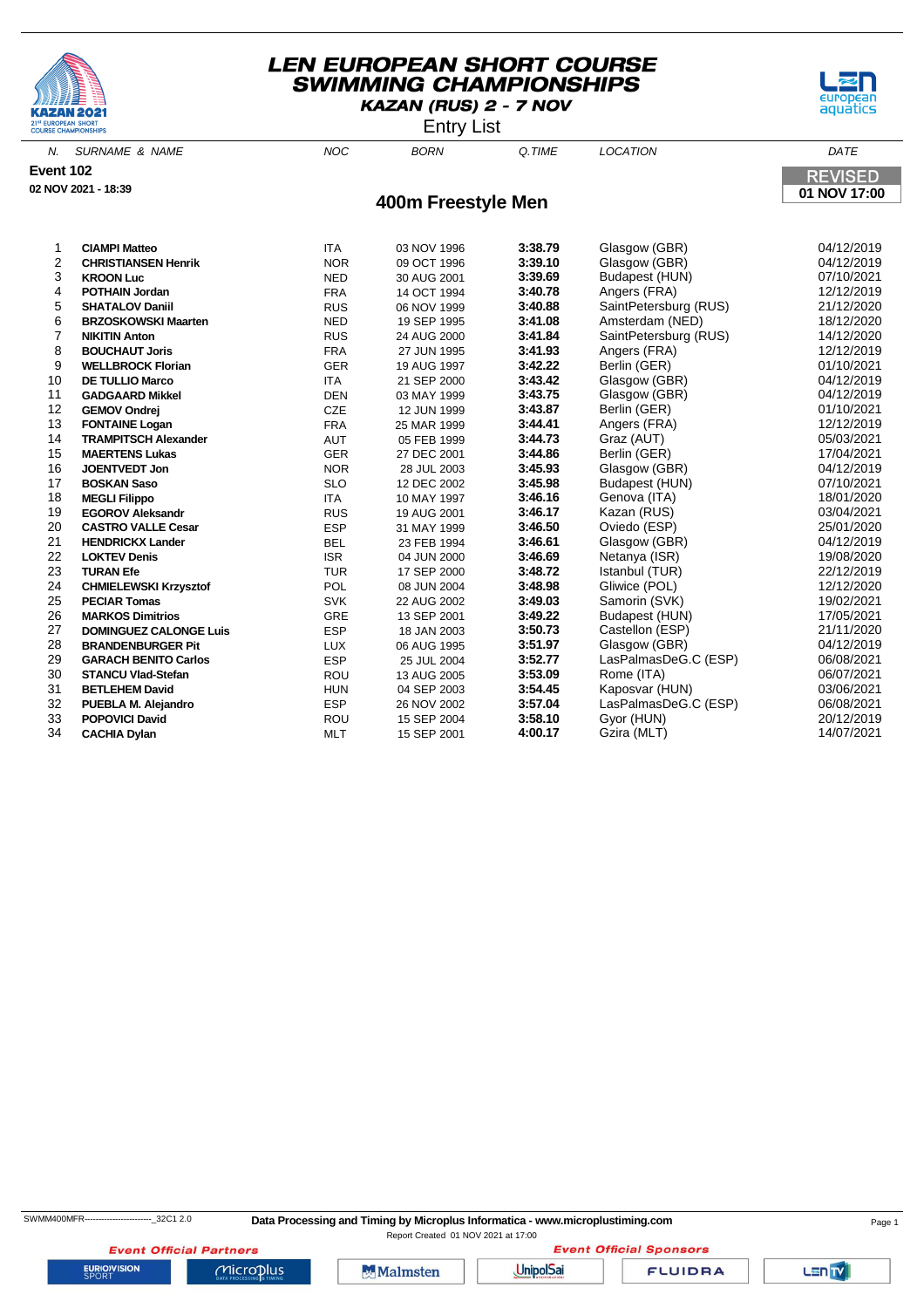





N. SURNAME & NAME  $A = 0.000$  and  $A = 0.000$  born  $A = 0.000$  batter and  $A = 0.0000$  batter  $A = 0.0000$  batter and  $A = 0.0000$  batter  $A = 0.0000$  batter and  $A = 0.0000$  batter and  $A = 0.0000$  batter and  $A = 0.0000$  batter an **Event 3 REVISED 02 NOV 2021 01 NOV 17:00 50m Freestyle Women SJOESTROEM Sarah** SWE 17 AUG 1993 **23.17** Napoli (ITA) 02/09/2021 **22 MASICK Katarzyna POL 22 MAR 1992 23.30**<br>**23.55** BUS 27 MAY 1999 **23.55 KAMENEVA Maria** RUS 27 MAY 1999 **23.55** Glasgow (GBR) 08/12/2019 **VAN VLIET Tamara** NED 31 DEC 1994 **23.83** Glasgow (GBR) 08/12/2019 **DI PIETRO Silvia** ITA 06 APR 1993 **23.85** Rome (ITA) 24/04/2021 **SURKOVA Arina** RUS 17 JUL 1998 **23.90** SaintPetersburg (RUS) 21/12/2020 **BUSCH Kim** NED 16 JUN 1998 **24.07** Eindhoven (NED) 11/12/2020 **JENSEN Julie Kepp** DEN 03 JAN 2000 **24.12** Helsingoer (DEN) 15/12/2020 **FIEDKIEWICZ Kornelia** POL 05 AUG 2001 **24.17** Wroclaw (POL) 16/10/2020 **NASRETDINOVA Rozaliva MUNOZ DEL CAMPO Lidon** ESP 03 DEC 1995 **24.25** Castellon (ESP) 21/11/2020 **SEEMANOVA Barbora** CZE 01 APR 2000 **24.45** Plzen-Slovany (CZE) 17/10/2021 **JUNEVIK Sara** SWE 14 FEB 2000 **24.47** Stockholm (SWE) 29/05/2021 **DE WAARD Maaike** NED 11 OCT 1996 **24.50** Berlin (GER) 01/10/2021 **KARAKOUSKAYA Nastassia** BLR 01 AUG 1996 **24.53** SaintPetersburg (RUS) 20/12/2019 **STEENBERGEN Marrit** NED 11 JAN 2000 **24.59** Amsterdam (NED) 17/10/2020 **FELSNER Jessica** GER 12 JUL 1995 **24.60** Wuppertal (GER) **MEYNEN Julie-Marie** LUX 15 AUG 1997 **24.75** Budapest (HUN) 06/11/2020 **COCCONCELLI Costanza** ITA 26 JAN 2002 **24.78** Napoli (ITA) 03/09/2021 **GANGL Nina** AUT 04 DEC 2003 **24.88** Glasgow (GBR) 06/12/2019 **TARANTINO Chiara** ITA 14 AUG 2003 **24.92** Taranto (ITA) 14/03/2021 **CAKICI Ilknur Nihan** TUR 10 MAR 1996 **24.95** Istanbul (TUR) 18/12/2019 **PIGREE Analia** FRA 31 JUL 2001 **24.95** Berlin (GER) 01/10/2021 **EBBESEN Elisabeth Sabro** DEN 22 MAR 2002 **25.01** Greve (DEN) 24/09/2021 **KUECHLER Hannah** GER 20 APR 2002 **25.09** Wuppertal (GER) 25/09/2021 **NIKITINA Gabriela** LAT 02 JUN 1994 **25.11** SaintPetersburg (RUS) 21/12/2020 **SEGEL Janja** SLO 17 JUN 2001 **25.14** Ljubljana (SLO) 26/01/2020 **STANISAVLJEVIC Nina** SRB 17 MAY 2004 **25.16** Beograd (SRB) 20/12/2020 **KLEPIKOVA Daria** RUS 11 FEB 2005 **25.32** Obninsk (RUS) 04/10/2020 **POPOVIC Tanja** SRB 04 SEP 2004 **25.32** Berlin (GER) 01/10/2021 **ELIGUEL Sezin** TUR 29 MAY 1999 **25.36** Istanbul (TUR) 30/07/2021 **UGRAI Panna** HUN 18 OCT 2004 **25.39** Hodmezovasarhely (HUN) 17/10/2021 **ASTEDT Sofia** SWE 13 NOV 2003 **25.45** Upplands-Vaesby (SWE) 25/09/2021 **SLUSNA Lillian** SVK 27 OCT 2005 **25.45** Samorin (SVK) 02/10/2021 **JALLOW Mimosa** FIN 17 JUN 1994 **25.52** Stockholm (SWE) 10/04/2021 **GOLOVATI Daria** ISR 30 AUG 2005 **25.63** Netanya (ISR) 21/08/2020 **JORUNNARDOTTIR S.** ISL 31 OCT 2000 **25.65** Glasgow (GBR) 08/12/2019 **HENELL Sofia** SWE 12 JUN 1997 **25.66** Glasgow (GBR) 08/12/2019 **PADAR Nikoletta** HUN 30 MAR 2006 **25.73** Budapest (HUN) 07/10/2021 **TOMA Federica** ITA 20 JAN 2002 **25.95** Taranto (ITA) 14/03/2021

 **HALDEN Jenny** NOR 22 JUL 2000 **26.11** Amsterdam (NED) 15/12/2019 **CIBULKOVA Martina** SVK 10 NOV 2003 **26.25** Samorin (SVK) 13/12/2019 **HAUKSDOTTIR Steingerdur** ISL 03 MAR 1996 **26.28** Hafnarfjoerdur (ISL) 16/10/2021 **MANUCHARYAN Varsenik** ARM 11 JUL 2003 **26.67** SaintPetersburg (RUS) 20/12/2019 **KULJACA Jovana** MNE 06 MAY 2004 **27.89** Igalo (MNE) 16/02/2020 **ANTUNOVIC Andela** MNE 22 OCT 2002 **28.33** Dubrovnik (CRO) 19/05/2021

**EURIOVISION** 

**BAIKOVA Arina** 

Report Created 01 NOV 2021 at 17:00

**Event Official Sponsors** 

Lenty

Microplus

**Event Official Partners** 

**KARAPETYAN Yeva** ARM 40 JAN 2005

**Malmsten** 

**UnipolSai** 

**FLUIDRA**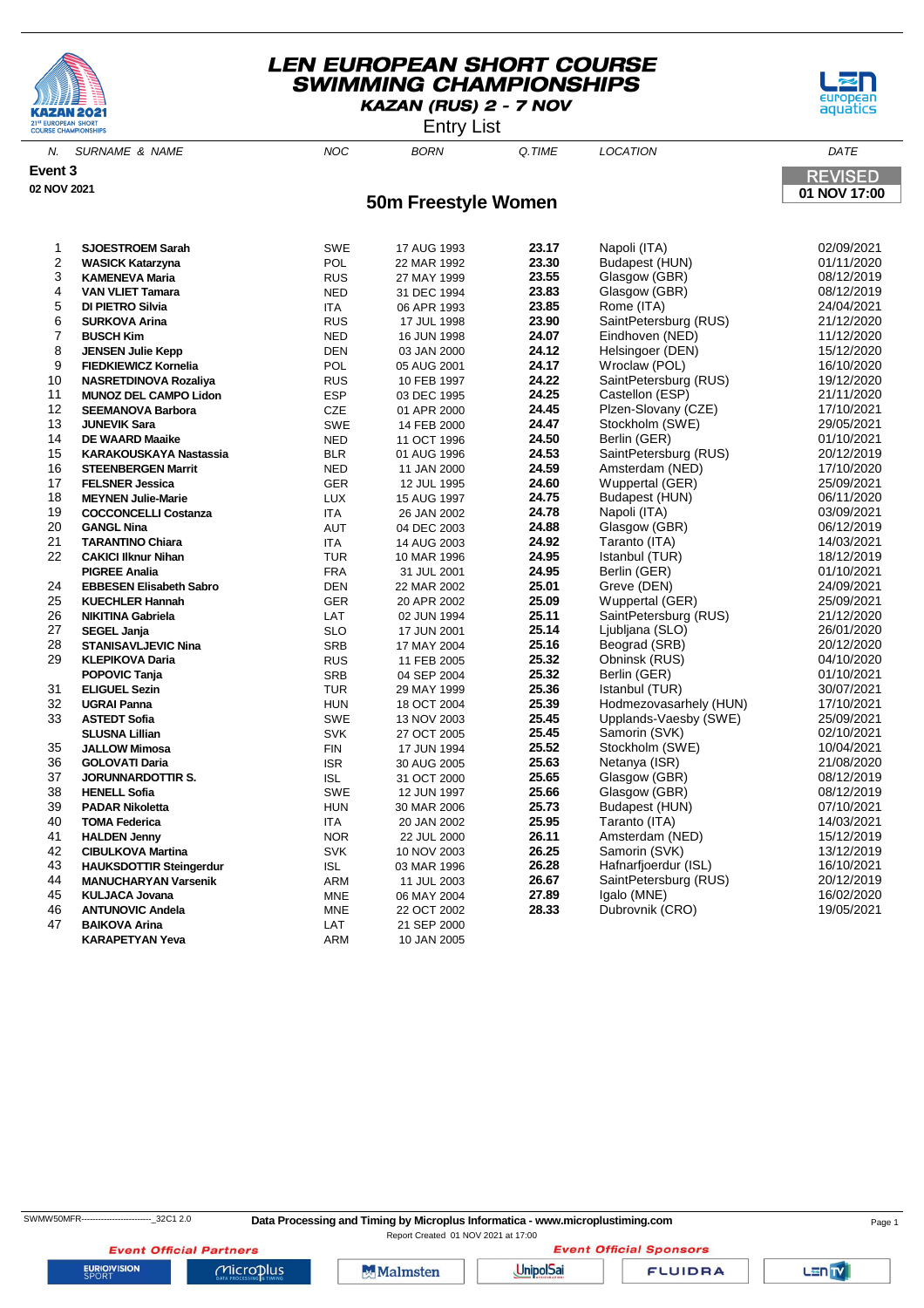





N. SURNAME & NAME  $N$  and  $N$  and  $N$  born  $\alpha$  time  $N$  location  $\alpha$  dates the  $N$ **Event 4 REVISED 02 NOV 2021 01 NOV 17:00 50m Backstroke Men KOLESNIKOV Kliment** RUS 09 JUL 2000 **22.64** Glasgow (GBR) 08/12/2019 **2 GLINTA Robert-Andrei 2009/2021 18 APR 1997 MILAK Kristof** HUN 20 FEB 2000 **23.08** Budapest (HUN) 08/10/2021 **STASELOVICH Viktar** BLR 28 MAY 1994 **23.18** Brest (BLR) 17/12/2020 **MORA Lorenzo** ITA 30 SEP 1998 **23.31** Riccione (ITA) 18/04/2021 **CHRISTOU Apostolos** GRE 01 NOV 1996 **23.33** Glasgow (GBR) 08/12/2019 **RIVOLTA Matteo** ITA 16 NOV 1991 **23.42** Napoli (ITA) 25/09/2021 **TARASEVICH Grigory** RUS 01 AUG 1995 **23.48** Napoli (ITA) 28/08/2021 **SABBIONI Simone** ITA 03 OCT 1996 **23.51** Glasgow (GBR) 08/12/2019 **10 BRAUNSCHWEIG Ole** 15 NOV 1997 GER **HOEKFELT Gustav** SWE 30 AUG 1994 **23.59** Stockholm (SWE) 29/05/2021 **SAMUSENKO Pavel** RUS 09 AUG 2001 **23.63** SaintPetersburg (RUS) 22/12/2020 **LIE Markus** NOR 21 JUN 1995 **23.70** Glasgow (GBR) 08/12/2019 **TEKIN Doruk** TUR 21 DEC 1994 **23.75** Istanbul (TUR) 30/07/2021 **FRANTA Tomas** CZE 18 APR 1998 **23.80** Glasgow (GBR) 08/12/2019 **GOER Rasim Ogulcan** TUR 19 OCT 1998 **23.89** Istanbul (TUR) 30/07/2021 **17 KAWECKI Radoslaw POL MASIUK Ksawery** POL 17 DEC 2004 **23.95** Gliwice (POL) 12/12/2020 **MAKINEN Kalle** FIN 14 MAR 2002 **24.05** Espoo (FIN) 03/10/2021 **LAMBERTI Michele** ITA 03 NOV 2000 **24.18** Brescia (ITA) 21/02/2021 **BRANNKARR Ronny** FIN 11 JUL 2002 **24.26** Tampere (FIN) 25/09/2021 **SPANOUDAKIS Georgios** GRE 05 AUG 1994 **24.36** Halandri (GRE) 17/10/2021 **AYDIN Metin** TUR 26 FEB 1995 **24.48** Glasgow (GBR) 08/12/2019 **POTHAIN Jordan** FRA 14 OCT 1994 **24.84** Saint-Dizier (FRA) 16/10/2021 **MARAANA Adam MANNES Max** LUX 19 NOV 1997 **25.43** Dudelange (LUX) 15/12/2019 **HERLEM Antoine** FRA 19 MAY 1999 **25.60** Angers (FRA) 14/12/2019 **PICHUGIN Cristian** ISR 18 JUL 2001 **26.76** Netanya (ISR) 19/08/2020 **LAVDANITI Zhulian** ALB 17 MAR 2003 **26.97** Antwerpen (BEL) 25/07/2021 **VASHAKIDZE Akaki** GEO 29 JAN 1998 **27.05** Sofia (BUL) 26/06/2021 **GARGOVIC Ado** MNE 15 JUL 1998 **27.35** Sarajevo (BIH) 07/12/2019 **RUCI Ared** ALB 13 NOV 2002 **30.57** Durres (KOS) 20/06/2021 **ABESADZE David** GEO 05 JUL 2002 **GERCHIK David ISR** 20 FEB 2001 **KOKKO Olli EIN** 18 APR 1994 **LIA Nicholas** NOR 13 FEB 2001

Report Created 01 NOV 2021 at 17:00

**Event Official Partners EURIOVISION** 

Microplus

**Malmsten** 

**UnipolSai** 

**FLUIDRA** 

**Event Official Sponsors**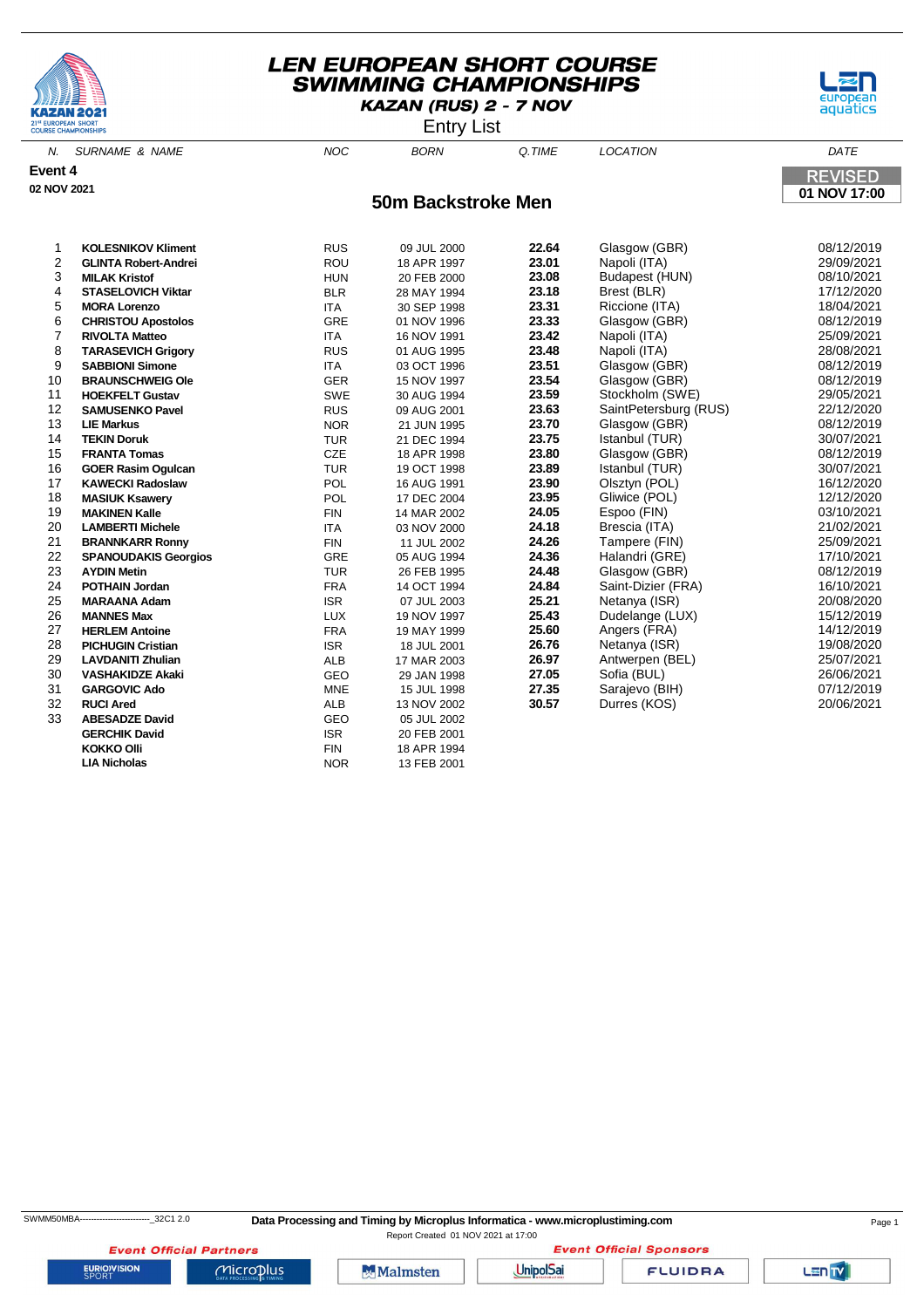





N. SURNAME & NAME NOC BORN Q.TIME LOCATION DATE **Event 5 REVISED 02 NOV 2021 01 NOV 17:00 100m Breaststroke Women** 1 **PILATO Benedetta** ITA 18 JAN 2005 **1:03.55** Budapest (HUN) 15/11/2020 **2 CASTIGLIONI Arianna** 12 1114 15 AUG 1997 1:03.90<br> **22 SZTANDERA Dominika** 1204.01 POL 19 JAN 1997 1:04.01 3 **SZTANDERA Dominika** POL 19 JAN 1997 **1:04.01** Olsztyn (POL) 17/12/2020 4 **CHIKUNOVA Evgeniia** RUS 17 NOV 2004 **1:04.35** SaintPetersburg (RUS) 18/12/2020 **1:04.41** Budapest (HUN)<br>**1:04.49** Budapest (HUN) 6 **CARRARO Martina** ITA 21 JUN 1993 **1:04.49** Budapest (HUN) 19/10/2020 7 **TEMNIKOVA Maria** RUS 17 NOV 1995 **1:04.69** SaintPetersburg (RUS) 18/12/2020 8 **GODUN Nika** RUS 04 MAR 1997 **1:04.71** Budapest (HUN) 08/10/2021 **JEFIMOVA Eneli** 10 **VALL MONTERO Jessica** ESP 22 NOV 1988 **1:05.11** Castellon (ESP) 21/11/2020 11 **BELONOGOFF Tatiana** RUS 16 JUL 2001 **1:05.16** Napoli (ITA) 10/09/2021 12 **ZMUSHKA Alina** BLR 05 JAN 1997 **1:05.24** Brest (BLR) 19/12/2020

| 10 | <b>VALL MONTERO Jessica</b>    | <b>ESP</b> | 22 NOV 1988 | 1:05.11 | Castellon (ESP)       | 21/11/2020 |
|----|--------------------------------|------------|-------------|---------|-----------------------|------------|
| 11 | <b>BELONOGOFF Tatiana</b>      | <b>RUS</b> | 16 JUL 2001 | 1:05.16 | Napoli (ITA)          | 10/09/2021 |
| 12 | <b>ZMUSHKA Alina</b>           | <b>BLR</b> | 05 JAN 1997 | 1:05.24 | Brest (BLR)           | 19/12/2020 |
| 13 | <b>SCHOUTEN Tes</b>            | <b>NED</b> | 31 DEC 2000 | 1:05.25 | Amsterdam (NED)       | 17/10/2020 |
| 14 | <b>MAMIE Lisa</b>              | SUI        | 27 OCT 1998 | 1:05.34 | Glasgow (GBR)         | 07/12/2019 |
| 15 | <b>VOZEL Tjasa</b>             | <b>SLO</b> | 14 JUL 1994 | 1:05.69 | Glasgow (GBR)         | 06/12/2019 |
| 16 | <b>PAMMER Cornelia</b>         | <b>AUT</b> | 09 JUL 2000 | 1:05.72 | Graz (AUT)            | 13/12/2019 |
| 17 | <b>FAST Emelie</b>             | <b>SWE</b> | 20 FEB 2004 | 1:05.79 | Upplands-Vaesby (SWE) | 25/09/2021 |
| 18 | <b>TETEREVKOVA Kotryna</b>     | LTU        | 23 JAN 2002 | 1:05.99 | Napoli (ITA)          | 19/09/2021 |
| 19 | <b>LAHTINEN Laura</b>          | <b>FIN</b> | 03 JUN 2003 | 1:06.21 | Tampere (FIN)         | 12/12/2019 |
| 20 | <b>ROMANJUK Maria</b>          | <b>EST</b> | 15 AUG 1996 | 1:06.25 | Tallinn (EST)         | 20/12/2019 |
| 21 | <b>FANGIO Francesca</b>        | <b>ITA</b> | 17 AUG 1995 | 1:06.31 | Milan (ITA)           | 15/12/2019 |
| 22 | <b>THORMALM Klara</b>          | <b>SWE</b> | 29 MAR 1998 | 1:06.50 | Glasgow (GBR)         | 06/12/2019 |
| 23 | <b>METZ Rosey</b>              | <b>NED</b> | 14 JUN 2001 | 1:06.70 | Amsterdam (NED)       | 17/10/2020 |
| 24 | <b>RYBAK-ANDERSEN Clara</b>    | <b>DEN</b> | 18 DEC 2003 | 1:06.78 | Kastrup (DEN)         | 13/12/2019 |
| 25 | <b>VIBERG Cecilia</b>          | <b>SWE</b> | 25 AUG 2003 | 1:06.95 | Upplands-Vaesby (SWE) | 25/09/2021 |
| 26 | <b>GASPARD Florine</b>         | <b>BEL</b> | 28 DEC 2001 | 1:07.11 | Glasgow (GBR)         | 06/12/2019 |
| 27 | <b>KREUNDL Lena</b>            | <b>AUT</b> | 19 SEP 1997 | 1:07.12 | Sion (SUI)            | 15/11/2020 |
| 28 | <b>KIVIRINTA Veera</b>         | <b>FIN</b> | 06 APR 1995 | 1:07.25 | Glasgow (GBR)         | 06/12/2019 |
|    | <b>SCHULZE Nele</b>            | GER        | 20 FEB 2004 | 1:07.25 | Wuppertal (GER)       | 23/09/2021 |
| 30 | <b>MAYNE Molly</b>             | IRL        | 20 AUG 2005 | 1:07.57 | Doha (QAT)            | 22/10/2021 |
|    | <b>VADOVICOVA Nina</b>         | <b>SVK</b> | 01 OCT 2003 | 1:07.57 | Samorin (SVK)         | 02/10/2021 |
| 32 | <b>COLLEOU Stina Kajsa</b>     | <b>NOR</b> | 04 JUL 1993 | 1:07.67 | Lambertseter (NOR)    | 19/06/2021 |
| 33 | <b>OEZKAN Hazal</b>            | <b>TUR</b> | 04 FEB 2003 | 1:07.94 | Istanbul (TUR)        | 23/12/2020 |
| 34 | <b>STANISAVLJEVIC Nina</b>     | <b>SRB</b> | 17 MAY 2004 | 1:07.99 | Berlin (GER)          | 02/10/2021 |
| 35 | <b>RODRIGUEZ SANCHEZ Laura</b> | <b>ESP</b> | 01 FEB 2004 | 1:08.12 | Castellon (ESP)       | 21/11/2020 |
| 36 | <b>RUUSKA Martta</b>           | <b>FIN</b> | 05 JUN 2003 | 1:08.19 | Espoo (FIN)           | 01/07/2021 |
| 37 | <b>BLAZEVIC Ana</b>            | CRO        | 24 JUN 2003 | 1:08.32 | Zagreb (CRO)          | 07/11/2020 |
| 38 | <b>DELMAS Justine</b>          | <b>FRA</b> | 06 MAR 2005 | 1:08.52 | Angers (FRA)          | 13/12/2019 |
| 39 | <b>PIECHOWICZ Karolina</b>     | <b>POL</b> | 12 JAN 2005 | 1:08.84 | Gdynia (POL)          | 16/10/2021 |
| 40 | <b>DRASIDOU Maria-Thaleia</b>  | <b>GRE</b> | 26 JAN 1995 | 1:10.80 | Budapest (HUN)        | 18/05/2021 |

**EURIOVISION** 

Report Created 01 NOV 2021 at 17:00

**Event Official Sponsors** 

**FLUIDRA** 

Lenty

**Event Official Partners** Microplus

**Malmsten** 

**UnipolSai**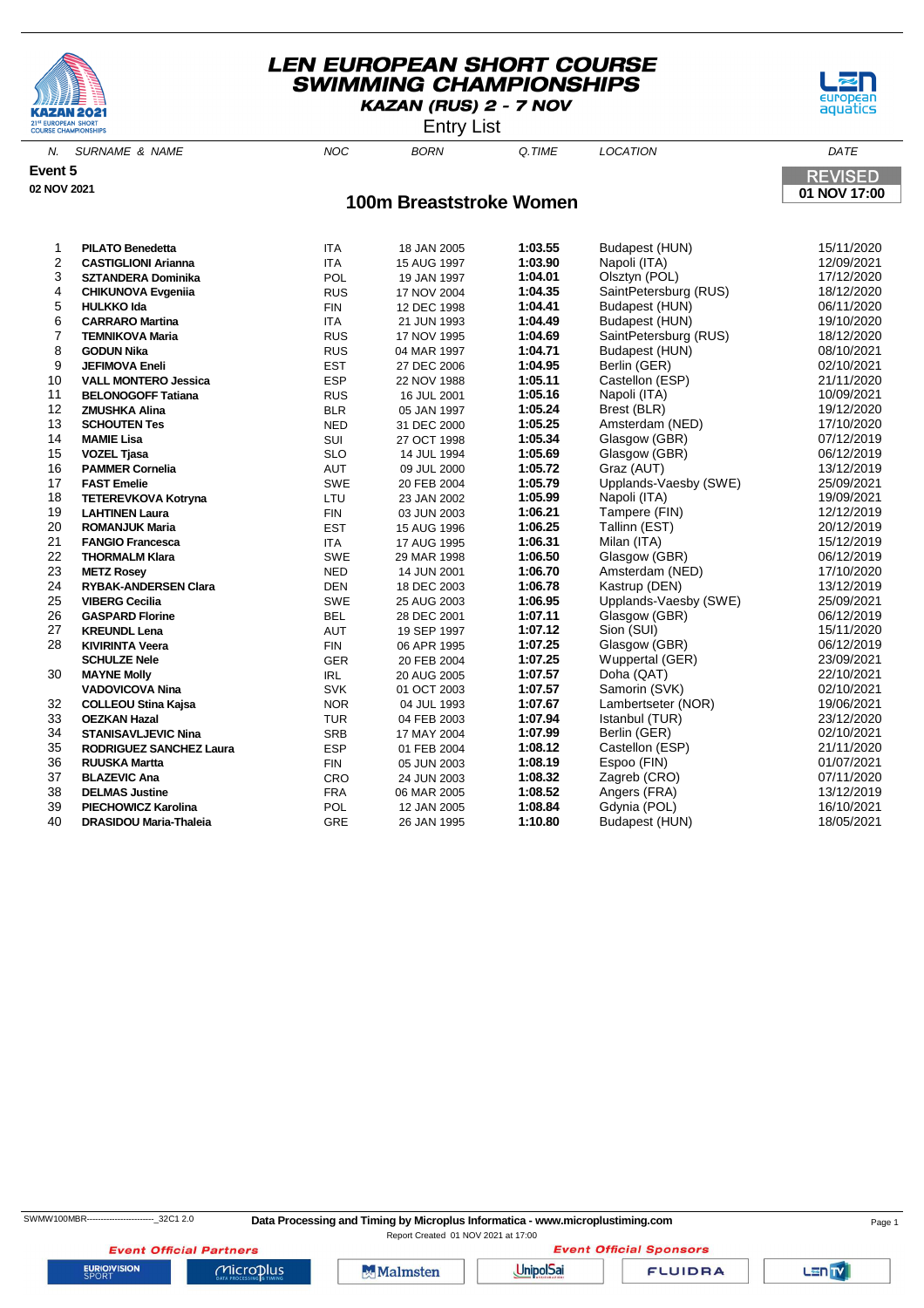





| 21st EUROPEAN SHORT<br><b>COURSE CHAMPIONSHIPS</b> |                             |            | <b>Entry List</b>         |        |                              |                |  |
|----------------------------------------------------|-----------------------------|------------|---------------------------|--------|------------------------------|----------------|--|
| N.                                                 | <b>SURNAME &amp; NAME</b>   | <b>NOC</b> | <b>BORN</b>               | Q.TIME | <b>LOCATION</b>              | DATE           |  |
| Event 6                                            |                             |            |                           |        |                              | <b>REVISED</b> |  |
| 02 NOV 2021                                        |                             |            |                           |        |                              | 01 NOV 17:00   |  |
|                                                    |                             |            | <b>100m Butterfly Men</b> |        |                              |                |  |
| 1                                                  | <b>MILAK Kristof</b>        | <b>HUN</b> | 20 FEB 2000               | 49.68  | Tokyo (JPN)                  | 31/07/2021     |  |
| 2                                                  | <b>SZABO Szebasztian</b>    | <b>HUN</b> | 11 MAR 1996               | 49.75  | Budapest (HUN)               | 01/11/2020     |  |
| 3                                                  | <b>GUERES Uemitcan</b>      | <b>TUR</b> | 24 JUN 1999               | 49.77  | Glasgow (GBR)                | 05/12/2019     |  |
|                                                    | <b>MAJERSKI Jakub</b>       | POL        | 18 AUG 2000               | 49.77  | Olsztyn (POL)                | 16/12/2020     |  |
|                                                    | <b>RIVOLTA Matteo</b>       | <b>ITA</b> | 16 NOV 1991               | 49.77  | Napoli (ITA)                 | 25/09/2021     |  |
| 6                                                  | <b>ZENIMOTO HVAS Tomoe</b>  | <b>NOR</b> | 01 JUN 2000               | 49.88  | Glasgow (GBR)                | 04/12/2019     |  |
| 7                                                  | <b>PEKARSKI Grigori</b>     | <b>BLR</b> | 08 JAN 1998               | 50.16  | Brest (BLR)                  | 18/12/2020     |  |
| 8                                                  | <b>BUCHER Simon</b>         | <b>AUT</b> | 23 MAY 2000               | 50.37  | Graz (AUT)                   | 05/03/2021     |  |
| 9                                                  | <b>PAVLOV Egor</b>          | <b>RUS</b> | 08 SEP 2001               | 50.58  | SaintPetersburg (RUS)        | 16/12/2020     |  |
| 10                                                 | <b>SHEVLYAKOV Roman</b>     | <b>RUS</b> | 26 AUG 1998               | 50.66  | SaintPetersburg (RUS)        | 16/12/2020     |  |
| 11                                                 | <b>SHCHEGOLEV Aleksandr</b> | <b>RUS</b> | 06 APR 2002               | 50.76  | Napoli (ITA)                 | 23/09/2021     |  |
| 12                                                 | <b>NICKELSEN Rasmus</b>     | <b>DEN</b> | 28 FEB 2003               | 50.83  | Helsingoer (DEN)             | 21/12/2020     |  |
| 13                                                 | <b>SEFL Jan</b>             | <b>CZE</b> | 10 MAY 1990               | 50.89  | Plzen-Slovany (CZE)          | 17/10/2021     |  |
| 14                                                 | <b>ZAITSEV Daniel</b>       | <b>EST</b> | 13 DEC 1997               | 50.93  | Tallinn (EST)                | 20/12/2019     |  |
| 15                                                 | <b>ZHIKHAREV Petr</b>       | <b>RUS</b> | 09 OCT 1999               | 51.17  | SaintPetersburg (RUS)        | 22/12/2020     |  |
| 16                                                 | <b>VERHOEVEN Thomas</b>     | <b>NED</b> | 18 APR 1997               | 51.29  | Amsterdam (NED)              | 04/07/2021     |  |
| 17                                                 | <b>IVANOV Antani A</b>      | <b>BUL</b> | 17 JUL 1999               | 51.41  | Glasgow (GBR)                | 04/12/2019     |  |
| 18                                                 | <b>KOS Hubert</b>           | <b>HUN</b> | 28 MAR 2003               | 51.52  | Budapest (HUN)               | 26/03/2021     |  |
| 19                                                 | <b>RAZZETTI Alberto</b>     | <b>ITA</b> | 02 JUN 1999               | 51.54  | Genova-Lavagna-Albenga (ITA) | 06/12/2020     |  |
| 20                                                 | <b>GOER Rasim Ogulcan</b>   | <b>TUR</b> | 19 OCT 1998               | 51.58  | Glasgow (GBR)                | 04/12/2019     |  |
| 21                                                 | <b>LELLE Armin Evert</b>    | <b>EST</b> | 21 JUN 1999               | 51.66  | Tallinn (EST)                | 21/12/2020     |  |
| 22                                                 | <b>GIGLER Heiko</b>         | <b>AUT</b> | 17 JUN 1996               | 51.67  | Graz (AUT)                   | 13/12/2019     |  |
| 23                                                 | <b>HALAS Adam</b>           | <b>SVK</b> | 02 AUG 1998               | 51.71  | Budapest (HUN)               | 07/10/2021     |  |
| 24                                                 | <b>LAMBERTI Michele</b>     | <b>ITA</b> | 03 NOV 2000               | 52.06  | Rome (ITA)                   | 25/06/2021     |  |
| 25                                                 | <b>SIIM Cevin Anders</b>    | <b>EST</b> | 27 MAR 1997               | 52.11  | Tallinn (EST)                | 21/12/2020     |  |
| 26                                                 | <b>PIRON Thomas</b>         | <b>FRA</b> | 28 AUG 2000               | 52.27  | Angers (FRA)                 | 12/12/2019     |  |
| 27                                                 | <b>HOFF Oskar</b>           | <b>SWE</b> | 13 DEC 1998               | 52.40  | Upplands-Vaesby (SWE)        | 26/09/2021     |  |
| 28                                                 | <b>LUNAK Sebastian</b>      | <b>CZE</b> | 12 JAN 2002               | 52.53  | Plzen-Slovany (CZE)          | 17/10/2021     |  |
| 29                                                 | <b>CHOWANIEC Mateusz</b>    | POL        | 03 OCT 2003               | 52.64  | Lublin (POL)                 | 11/12/2020     |  |

29 **CHOWANIEC Mateusz** POL 03 OCT 2003 **52.64** Lublin (POL) 11/12/2020 30 **CARINI Giacomo** ITA 02 JUL 1997 **52.96** Milan (ITA) 21/12/2020 31 **CHMIELEWSKI Michal** POL 08 JUN 2004 **53.95** Bydgoszcz (POL) 16/07/2021

33 **BARSEGHYAN Artur** ARM 29 MAR 2002 **54.62** Sofia (BUL) 25/06/2021 34 **TOSCAN Marius** SUI 17 JAN 2002 **55.37** Berlin (GER) 01/10/2021 35 **LOMERO ARENAS Tomas** AND 05 JUL 2001 **56.25** Glasgow (GBR) 04/12/2019

**EURIOVISION** 

**Event Official Partners** 

Microplus

**XERMANS Ronens** LAT

**Malmsten** 

**Event Official Sponsors UnipolSai** 

**FLUIDRA** 

**Budapest (HUN)**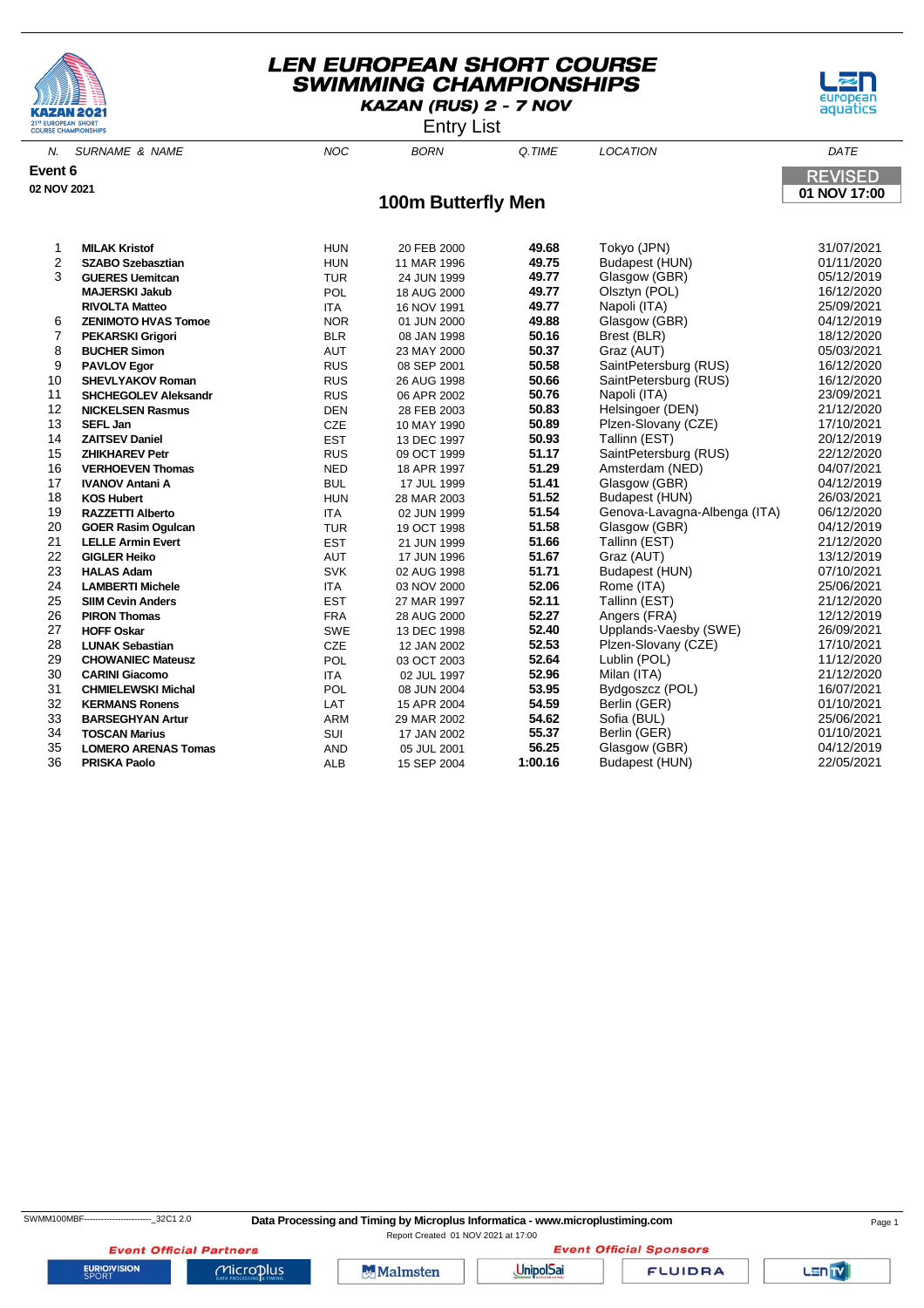

Entry List



N. RELAY NOC

**Event 7 02 NOV 2021**

# **4 x 50m Freestyle Women**



| 1 | <b>AUSTRIA</b>     | AUT        |
|---|--------------------|------------|
| 2 | <b>ISRAEL</b>      | <b>ISR</b> |
| 3 | <b>ITALY</b>       | <b>ITA</b> |
| 4 | <b>NETHERLANDS</b> | <b>NED</b> |
| 5 | <b>POLAND</b>      | POL        |
| 6 | <b>RUSSIA</b>      | <b>RUS</b> |
| 7 | <b>SLOVAKIA</b>    | <b>SVK</b> |
| 8 | <b>SWEDEN</b>      | <b>SWE</b> |
| 9 | <b>TURKEY</b>      | TUR        |

SWMW4X50MFR-----------------------\_32C2 2.0 **Data Processing and Timing by Microplus Informatica - www.microplustiming.com** Page 1

Report Created 01 NOV 2021 at 17:00

**Event Official Partners** 

 $Microplus$ 





**FLUIDRA** 

Lan<sub>TV</sub>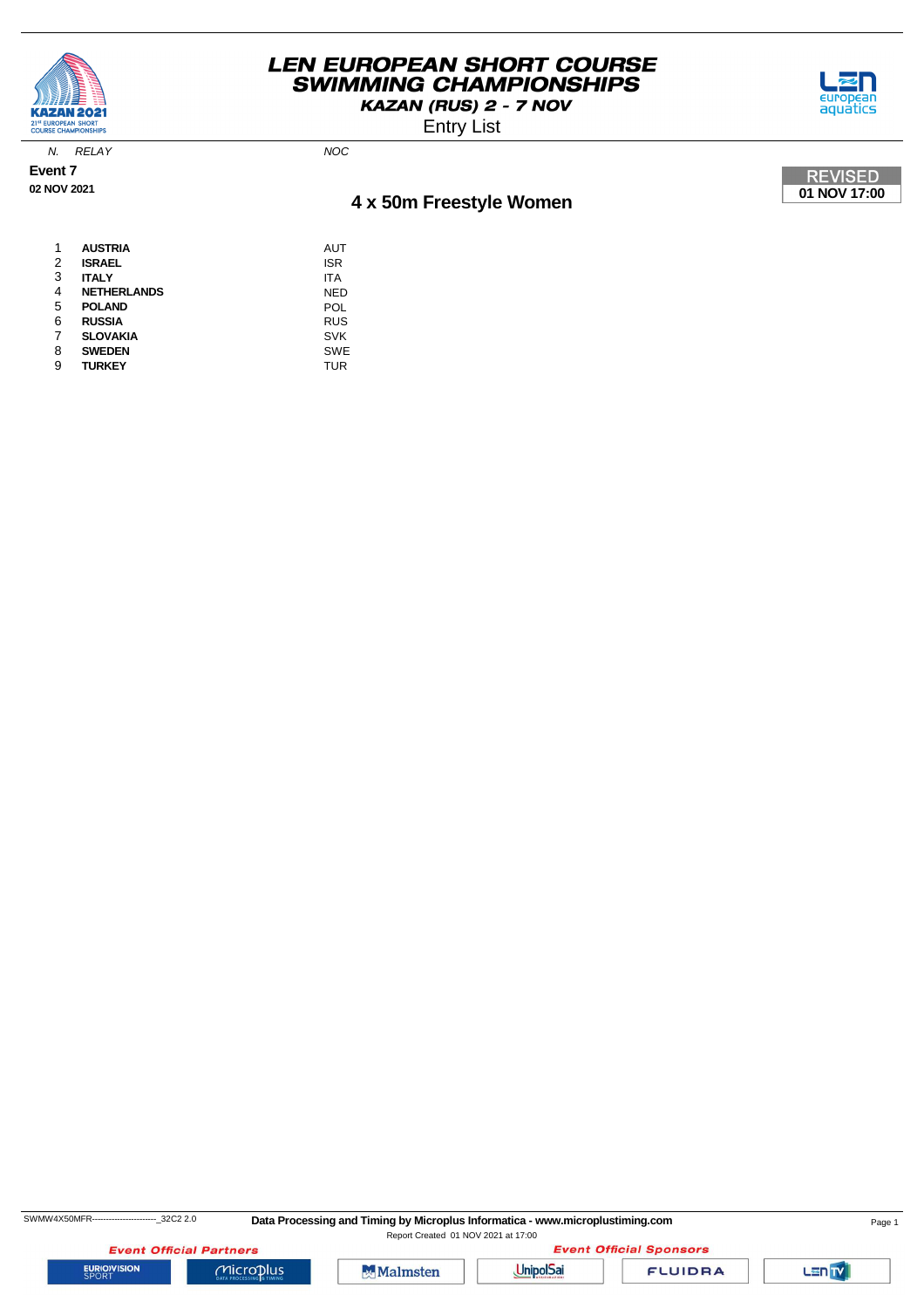

Entry List



N. RELAY NOC

**Event 8 02 NOV 2021**

# **4 x 50m Freestyle Men**



| 1 | <b>ALBANIA</b>     | ALB        |
|---|--------------------|------------|
| 2 | <b>AUSTRIA</b>     | AUT        |
| 3 | <b>ISRAEL</b>      | <b>ISR</b> |
| 4 | <b>ITALY</b>       | <b>ITA</b> |
| 5 | <b>NETHERLANDS</b> | <b>NED</b> |
| 6 | <b>POLAND</b>      | POL        |
| 7 | <b>RUSSIA</b>      | <b>RUS</b> |
| 8 | <b>TURKEY</b>      | <b>TUR</b> |

SWMM4X50MFR-----------------------------32C2 2.0 Data Processing and Timing by Microplus Informatica - www.microplustiming.com Page 1 Report Created 01 NOV 2021 at 17:00

**Event Official Partners** 

 $Microplus$ 

**EURIOVISION** 





**FLUIDRA** 

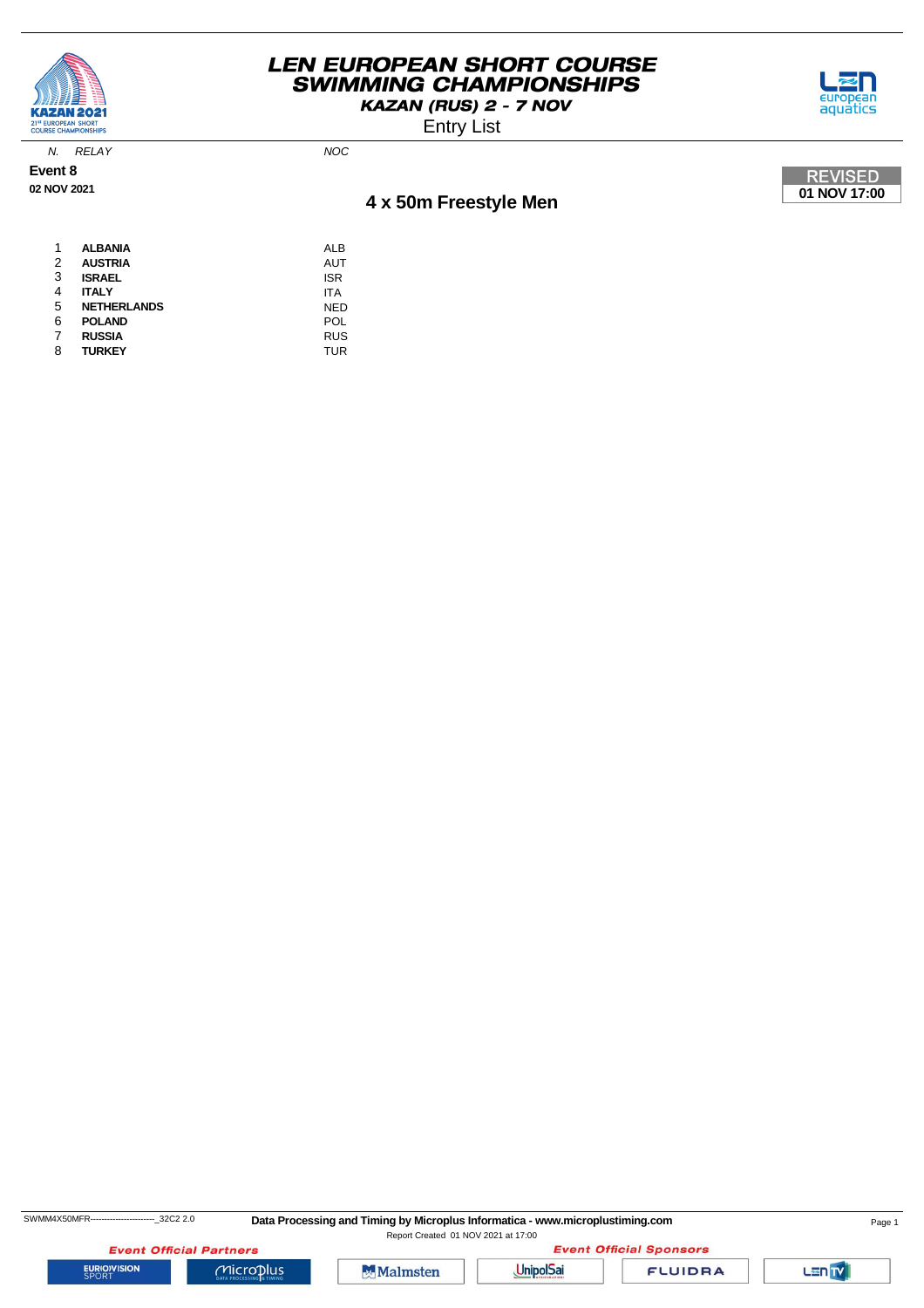



Entry List

| N.          | <b>SURNAME &amp; NAME</b>       | <b>NOC</b> | <b>BORN</b>          | Q.TIME  | <b>LOCATION</b>              | DATE           |
|-------------|---------------------------------|------------|----------------------|---------|------------------------------|----------------|
| Event 9     |                                 |            |                      |         |                              | <b>REVISED</b> |
| 02 NOV 2021 |                                 |            | 800m Freestyle Women |         |                              | 01 NOV 17:00   |
|             |                                 |            |                      |         |                              |                |
|             |                                 |            |                      |         |                              |                |
|             | <b>QUADARELLA Simona</b>        | <b>ITA</b> | 18 DEC 1998          | 8:10.30 | Glasgow (GBR)                | 05/12/2019     |
| 2           | <b>KIRPICHNIKOVA Anastasia</b>  | <b>RUS</b> | 24 JUN 2000          | 8:11.24 | Villefranche-Sur-Saone (FRA) | 15/10/2021     |
| 3           | <b>KESELY Ajna</b>              | <b>HUN</b> | 10 SEP 2001          | 8:11.77 | Glasgow (GBR)                | 05/12/2019     |
| 4           | <b>CARAMIGNOLI Martina Rita</b> | <b>ITA</b> | 25 MAY 1991          | 8:12.36 | Glasgow (GBR)                | 05/12/2019     |
| 5           | <b>EGOROVA Anna</b>             | <b>RUS</b> | 31 MAY 1998          | 8:14.18 | Angers (FRA)                 | 14/12/2019     |
| 6           | <b>BOECEKLER Beril</b>          | <b>TUR</b> | 07 FEB 2004          | 8:19.24 | Istanbul (TUR)               | 20/12/2020     |
|             | <b>TUNCEL Merve</b>             | <b>TUR</b> | 01 JAN 2005          | 8:19.33 | Istanbul (TUR)               | 20/12/2020     |
| 8           | <b>GOSE Isabel Marie</b>        | <b>GER</b> | 09 MAY 2002          | 8:19.62 | Budapest (HUN)               | 09/10/2021     |
| 9           | <b>TUSEK Dasa</b>               | <b>SLO</b> | 22 OCT 2003          | 8:28.65 | Glasgow (GBR)                | 04/12/2019     |
| 10          | DE JONG Imani                   | <b>NED</b> | 28 MAY 2002          | 8:28.90 | Berlin (GER)                 | 03/10/2021     |
| 11          | <b>FABIAN Bettina</b>           | <b>HUN</b> | 13 DEC 2004          | 8:33.21 | Kaposvar (HUN)               | 11/12/2019     |
| 12          | <b>BOSNJAK Klara</b>            | <b>CRO</b> | 27 MAY 2004          | 8:35.35 | Split (CRO)                  | 16/12/2019     |
| 13          | <b>OTERO FERNANDEZ Paula</b>    | <b>ESP</b> | 30 MAR 2004          | 8:35.48 | LasPalmasDeG.C (ESP)         | 06/08/2021     |
| 14          | <b>KHAILOVA Aleksandra</b>      | <b>RUS</b> | 21 DEC 2004          | 8:38.33 | SaintPetersburg (RUS)        | 21/12/2020     |
| 15          | <b>HANQUET Lucie</b>            | <b>BEL</b> | 11 OCT 2003          | 8:39.78 | Upplands-Vaesby (SWE)        | 25/09/2021     |
| 16          | <b>MARTINEZ GUILLEN Angela</b>  | <b>ESP</b> | 18 MAR 2004          | 8:41.33 | Sabadell (ESP)               | 24/03/2021     |

 **MARTINEZ GUILLEN Angela** ESP 18 MAR 2004 **8:41.33** Sabadell (ESP) 24/03/2021 **OPATRIL Lena** 19/10/2021<br>18 **GATT Sasha** 1999 **15/10/2021** 18 **CATT Sasha** 10/07/2021<br>18 **GATT Sasha** 10/07/2021 **GATT Sasha** MLT 22 JUN 2005 **8:49.64** Rome (ITA) 10/07/2021 **HODGINS Grace** IRL 05 MAR 2005 **8:59.00** Dublin (IRL) 13/12/2019 **DANDE Sara** ALB 01 JAN 2005 **9:44.79** Rome (ITA) 06/07/2021

**EURIOVISION** 

**Event Official Partners** 

Microplus



**Event Official Sponsors UnipolSai** 

**FLUIDRA** 

Lanty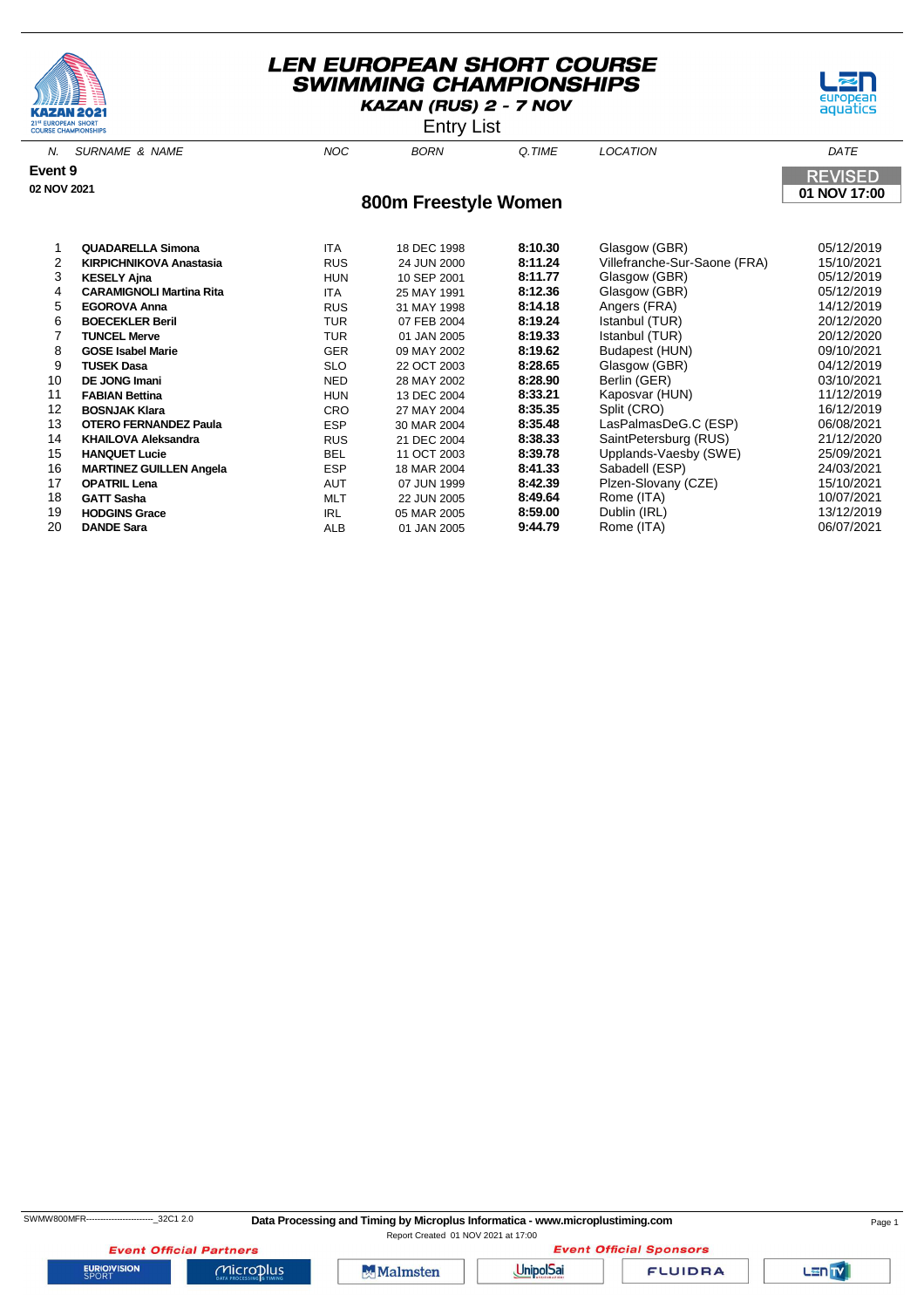



Entry List

| N.       | <b>SURNAME &amp; NAME</b>      | <b>NOC</b> | <b>BORN</b>           | Q.TIME             | LOCATION              | DATE                     |
|----------|--------------------------------|------------|-----------------------|--------------------|-----------------------|--------------------------|
| Event 10 |                                |            |                       |                    |                       | <b>REVISED</b>           |
|          | 03 NOV 2021 - 10:00            |            |                       |                    |                       | 01 NOV 17:00             |
|          |                                |            | 200m Backstroke Women |                    |                       |                          |
|          |                                |            |                       |                    |                       |                          |
| 2        | <b>PANZIERA Margherita</b>     | <b>ITA</b> | 12 AUG 1995           | 2:01.45<br>2:02.09 | Glasgow (GBR)         | 06/12/2019<br>09/10/2021 |
| 3        | <b>TOUSSAINT Kira</b>          | <b>NED</b> | 22 MAY 1994           |                    | Budapest (HUN)        |                          |
|          | <b>LOEYNING Ingeborg V.</b>    | <b>NOR</b> | 13 SEP 2000           | 2:03.67            | Napoli (ITA)          | 25/09/2021               |
| 4        | <b>USTINOVA Daria K.</b>       | <b>RUS</b> | 29 AUG 1998           | 2:04.34            | Glasgow (GBR)         | 06/12/2019               |
| 5        | <b>KUBOVA BAUMRTOVA Simona</b> | CZE        | 24 AUG 1991           | 2:04.70            | Glasgow (GBR)         | 06/12/2019               |
| 6        | <b>BURIAN Katalin</b>          | <b>HUN</b> | 17 JAN 1995           | 2:05.29            | Kaposvar (HUN)        | 13/12/2019               |
|          | <b>AVRAMOVA Ekaterina</b>      | <b>TUR</b> | 12 NOV 1991           | 2:05.36            | Istanbul (TUR)        | 19/12/2019               |
| 8        | <b>GRABOWSKI Lena</b>          | AUT        | 10 SEP 2002           | 2:05.54            | Graz (AUT)            | 05/03/2021               |
| 9        | <b>PEDA Paulina</b>            | <b>POL</b> | 18 MAR 1998           | 2:05.68            | Napoli (ITA)          | 29/09/2021               |
| 10       | <b>BERNAT Laura</b>            | <b>POL</b> | 28 SEP 2005           | 2:06.47            | Poznan (POL)          | 21/11/2020               |
| 11       | <b>KLYAROVSKAYA Anastasia</b>  | <b>RUS</b> | 03 JUN 1994           | 2:06.49            | SaintPetersburg (RUS) | 21/12/2020               |
| 12       | <b>SZABO FELTOTHY Eszter</b>   | <b>HUN</b> | 04 JAN 2002           | 2:07.14            | Glasgow (GBR)         | 06/12/2019               |
| 13       | <b>ROSVALL Hanna</b>           | <b>SWE</b> | 10 FEB 2000           | 2:07.15            | Glasgow (GBR)         | 06/12/2019               |
| 14       | <b>MENSING Jenny</b>           | <b>GER</b> | 26 FEB 1986           | 2:07.18            | Glasgow (GBR)         | 06/12/2019               |
| 15       | <b>HEGMEGI Annie</b>           | <b>SWE</b> | 05 MAY 2003           | 2:09.61            | Upplands-Vaesby (SWE) | 25/09/2021               |
| 16       | TOMA Federica                  | <b>ITA</b> | 20 JAN 2002           | 2:10.02            | Milan (ITA)           | 21/12/2020               |
| 17       | <b>GAINULLINA Renata</b>       | <b>RUS</b> | 05 SEP 2004           | 2:10.82            | SaintPetersburg (RUS) | 21/12/2020               |

 **GAETANI Erika** ITA 05 OCT 2004 **2:11.17** Milan (ITA) 15/12/2019 **UGRAI Panna** HUN 18 OCT 2004 **2:11.25** Hodmezovasarhely (HUN) 16/10/2021 **DUPLINSKAIA Anastasia** RUS 27 SEP 2003 **2:12.30** SaintPetersburg (RUS) 16/12/2020 **BAIKOVA Arina** LAT 21 SEP 2000 **2:13.17** Glasgow (GBR) 06/12/2019 **NYSTRAND Lisa** SWE 15 MAY 2006 **2:14.48** Upplands-Vaesby (SWE) 25/09/2021

**PORTOCKA TAMARA PORTOCKA TAMARA 2:16.13** Budapest (HUN)

SWMW200MBA------------------------\_32C1 2.0 **Data Processing and Timing by Microplus Informatica - www.microplustiming.com** Page 1

Report Created 01 NOV 2021 at 17:00**Event Official Sponsors** 



**Event Official Partners** 

Microplus

**Malmsten** 

**UnipolSai** 

**FLUIDRA** 

Lanty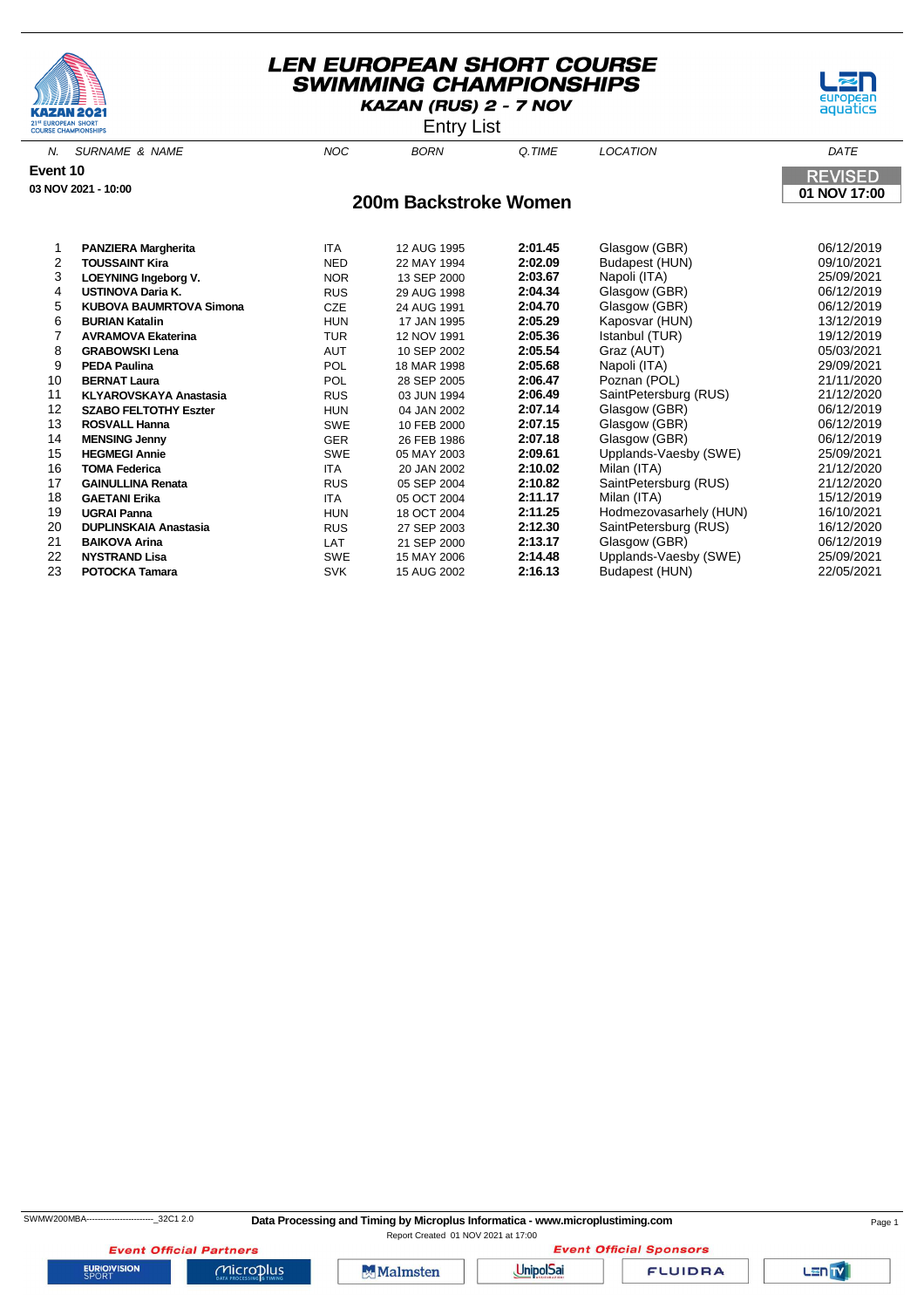





N. SURNAME & NAME  $NOC$  BORN Q.TIME LOCATION DATE **Event 11 REVISED 03 NOV 2021 01 NOV 17:00 50m Freestyle Men MOROZOV Vladimir** RUS 16 JUN 1992 **20.40** Glasgow (GBR) 06/12/2019 **20.82 JURASZEK Pawel 20.82**<br>
20.84 **DE BOER Thom**<br>
20.84 **DED** 24 DEC 1991 20.84 **DE BOER Thom** NED 24 DEC 1991 **20.84** Amsterdam (NED) 04/07/2021 **SIMONS Kenzo** NED 13 APR 2001 **20.98** Tilburg (NED) 22/12/2019

|    |                               | .          | 10 7 11 11 200 1 | -     | 11001.911127            | ---------  |
|----|-------------------------------|------------|------------------|-------|-------------------------|------------|
|    | <b>SZABO Szebasztian</b>      | <b>HUN</b> | 11 MAR 1996      | 20.98 | Budapest (HUN)          | 01/11/2020 |
| 6  | <b>PUTS Jesse</b>             | <b>NED</b> | 01 AUG 1994      | 21.04 | Budapest (HUN)          | 07/10/2021 |
| 7  | <b>ORSI Marco</b>             | ITA        | 11 DEC 1990      | 21.11 | Napoli (ITA)            | 10/09/2021 |
| 8  | <b>MIRESSI Alessandro</b>     | <b>ITA</b> | 02 OCT 1998      | 21.18 | Glasgow (GBR)           | 06/12/2019 |
| 9  | <b>PIJNENBURG Stan</b>        | <b>NED</b> | 04 NOV 1996      | 21.27 | Napoli (ITA)            | 30/09/2021 |
| 10 | <b>SAKCI Emre</b>             | <b>TUR</b> | 15 NOV 1997      | 21.35 | Istanbul (TUR)          | 20/12/2019 |
| 11 | <b>AERENTS Jasper</b>         | <b>BEL</b> | 18 DEC 1992      | 21.36 | Diksmuide (BEL)         | 24/07/2021 |
| 12 | <b>ZAITSEV Daniel</b>         | <b>EST</b> | 13 DEC 1997      | 21.39 | Glasgow (GBR)           | 06/12/2019 |
| 13 | <b>GIGLER Heiko</b>           | AUT        | 17 JUN 1996      | 21.42 | Glasgow (GBR)           | 04/12/2019 |
| 14 | <b>DEPLANO Leonardo</b>       | ITA        | 21 JUL 1999      | 21.47 | Roma-Frosinone (ITA)    | 20/12/2020 |
| 15 | <b>ELIASSON Isak</b>          | SWE        | 22 JAN 1996      | 21.50 | Stockholm (SWE)         | 29/05/2021 |
|    | <b>PEKARSKI Grigori</b>       | <b>BLR</b> | 08 JAN 1998      | 21.50 | Brest (BLR)             | 19/12/2020 |
| 17 | <b>ZAZZERI Lorenzo</b>        | ITA        | 09 AUG 1994      | 21.52 | Massarosa-Livorno (ITA) | 23/12/2020 |
| 18 | <b>MAKINEN Kalle</b>          | FIN        | 14 MAR 2002      | 21.67 | Espoo (FIN)             | 25/09/2021 |
| 19 | <b>TRAMPITSCH Alexander</b>   | AUT        | 05 FEB 1999      | 21.81 | Graz (AUT)              | 13/12/2019 |
| 20 | <b>KOLESNIKOV Kliment</b>     | <b>RUS</b> | 09 JUL 2000      | 21.82 | Tokyo (JPN)             | 31/07/2021 |
| 21 | <b>LIA Nicholas</b>           | <b>NOR</b> | 13 FEB 2001      | 21.88 | Lambertseter (NOR)      | 29/05/2021 |
| 22 | <b>BASIKOGLU Jerome Kerim</b> | <b>TUR</b> | 14 APR 1994      | 21.94 | Glasgow (GBR)           | 06/12/2019 |
|    | <b>CHOWANIEC Mateusz</b>      | POL        | 03 OCT 2003      | 21.94 | Oswiecim (POL)          | 09/10/2021 |
| 24 | <b>LENTZ Frederik Riedel</b>  | <b>DEN</b> | 25 OCT 2001      | 22.01 | Helsingoer (DEN)        | 20/12/2020 |
|    | <b>SHEVCHENKO IIya</b>        | <b>RUS</b> | 26 JUN 2001      | 22.01 | Kazan (RUS)             | 09/04/2021 |
| 26 | <b>RYLOV Evgeny</b>           | <b>RUS</b> | 23 SEP 1996      | 22.03 | Kazan (RUS)             | 09/04/2021 |
| 27 | <b>KEBLYS Jokubas</b>         | LTU        | 18 JUL 2002      | 22.05 | Budapest (HUN)          | 07/10/2021 |
| 28 | <b>MESETOVIC Adi</b>          | BIH        | 31 DEC 1997      | 22.23 | BanjaLuka (BIH)         | 12/12/2020 |
| 29 | <b>GURDAL Kemal Arda</b>      | <b>TUR</b> | 02 JUL 1990      | 22.32 | Istanbul (TUR)          | 30/07/2021 |
| 30 | <b>CASTRO VALLE Cesar</b>     | <b>ESP</b> | 31 MAY 1999      | 22.37 | Castellon (ESP)         | 20/11/2020 |
| 31 | <b>SIIM Cevin Anders</b>      | <b>EST</b> | 27 MAR 1997      | 22.39 | Tallinn (EST)           | 21/12/2020 |
| 32 | <b>MASIUK Ksawery</b>         | POL        | 17 DEC 2004      | 22.43 | Gliwice (POL)           | 11/12/2020 |
| 33 | <b>BRANNKARR Ronny</b>        | <b>FIN</b> | 11 JUL 2002      | 22.47 | Tampere (FIN)           | 09/10/2021 |
|    | <b>COLL MARTI Carles</b>      | <b>ESP</b> | 15 OCT 2001      | 22.47 | LasPalmasDeG.C (ESP)    | 04/08/2021 |
| 35 | <b>LOKTEV Denis</b>           | <b>ISR</b> | 04 JUN 2000      | 22.49 | Netanya (ISR)           | 21/08/2020 |
| 36 | <b>NAVIKONIS Tomas</b>        | LTU        | 12 APR 2003      | 22.73 | Budapest (HUN)          | 07/10/2021 |
| 37 | <b>BJELAJAC Nikola</b>        | <b>BIH</b> | 12 MAY 1998      | 22.81 | Podgorica (MNE)         | 04/07/2021 |
| 38 | <b>MURATOVIC Emir</b>         | BIH        | 06 NOV 1996      | 22.91 | Tokyo (JPN)             | 30/07/2021 |
| 39 | <b>BARSEGHYAN Artur</b>       | <b>ARM</b> | 29 MAR 2002      | 23.03 | Sofia (BUL)             | 27/06/2021 |
| 40 | <b>DOMINGUEZ CALONGE Luis</b> | <b>ESP</b> | 18 JAN 2003      | 23.16 | LasPalmasDeG.C (ESP)    | 04/08/2021 |
| 41 | <b>ABESADZE David</b>         | GEO        | 05 JUL 2002      | 23.29 | Oaka (GRE)              | 29/05/2021 |
| 42 | <b>LOMERO ARENAS Bernat</b>   | AND        | 28 DEC 1997      | 23.44 | Budapest (HUN)          | 22/05/2021 |
| 43 | <b>MARAANA Adam</b>           | <b>ISR</b> | 07 JUL 2003      | 23.59 | Berlin (GER)            | 01/10/2021 |
| 44 | <b>LAVDANITI Zhulian</b>      | ALB        | 17 MAR 2003      | 23.63 | Antwerpen (BEL)         | 24/07/2021 |
| 45 | <b>LOMERO ARENAS Tomas</b>    | AND        | 05 JUL 2001      | 23.80 | Glasgow (GBR)           | 06/12/2019 |
| 46 | <b>MAMIKONYAN Vladimir</b>    | ARM        | 15 JUL 1996      | 23.84 | SaintPetersburg (RUS)   | 21/12/2019 |
| 47 | <b>MIKELSONS Kristaps</b>     | LAT        | 24 FEB 2004      | 23.99 | Valmiera (LAT)          | 18/06/2021 |
| 48 | <b>HOFF Oskar</b>             | <b>SWE</b> | 13 DEC 1998      | 24.56 | Landskrona (SWE)        | 06/06/2021 |
| 49 | <b>VASHAKIDZE Akaki</b>       | GEO        | 29 JAN 1998      | 24.67 | Kosice (SVK)            | 20/12/2019 |
| 50 | <b>PRISKA Paolo</b>           | ALB        | 15 SEP 2004      | 25.33 | Skoplje (MKD)           | 21/02/2021 |
| 51 | <b>GERCHIK David</b>          | <b>ISR</b> | 20 FEB 2001      |       |                         |            |
|    |                               |            |                  |       |                         |            |

Report Created 01 NOV 2021 at 17:00

**Event Official Sponsors** 

LENTY

**EURIOVISION** 

**Event Official Partners** 

Microplus

Malmsten

**UnipolSai** 

**FLUIDRA**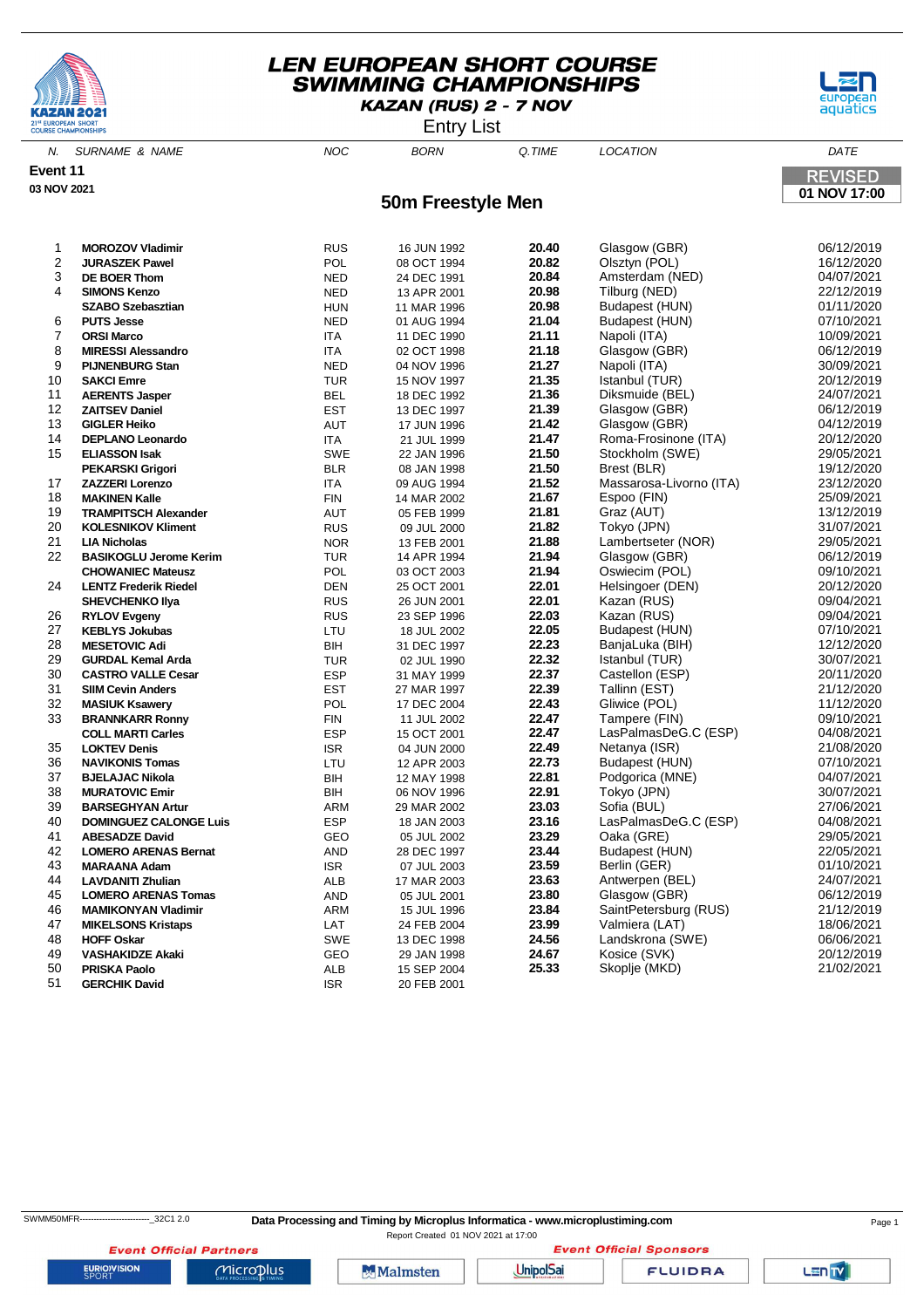





N. SURNAME & NAME  $N$  and  $N$  and  $N$  born  $\alpha$  time  $N$  location  $\alpha$  dates the  $N$ **Event 12 REVISED 03 NOV 2021 01 NOV 17:00 200m Butterfly Women CHIMROVA Svetlana** RUS 15 APR 1996 **2:03.76** Napoli (ITA) 30/09/2021 **BIANCHI Ilaria** ITA 06 JAN 1990 **2:04.20** Glasgow (GBR) 06/12/2019 **JAKABOS Zsuzsanna** HUN 03 APR 1989 **2:04.97** Glasgow (GBR) 06/12/2019 **POLIERI Alessia** ITA 21 OCT 1994 **2:05.98** Napoli (ITA) 05/09/2021 **BACH Helena Rosendahl DEN** DEN 12 JUN 2000 **LAHTINEN Laura** FIN 03 JUN 2003 **2:06.52** Tampere (FIN) 13/12/2019 **HUFNAGL Claudia** AUT 20 MAY 1996 **2:06.76** Glasgow (GBR) 06/12/2019 **MONTEIRO Ana Catarina** POR 14 AUG 1993 **2:06.95** Glasgow (GBR) 06/12/2019 **FAIN Katja** SLO 31 AUG 2001 **2:07.04** Berlin (GER) 01/10/2021 **KOEHLER Angelina** GER 12 NOV 2000 **2:07.31** Glasgow (GBR) 06/12/2019 **UESTUNDAG Nida Eliz** TUR 21 OCT 1996 **2:08.74** Istanbul (TUR) 22/12/2020 **PUDAR Lana** BIH 19 JAN 2006 **2:09.59** Rome (ITA) 08/07/2021 **CREVAR Anja** SRB 20 NOV 2000 **2:10.90** Glasgow (GBR) 06/12/2019 **RUOHONIEMI Tanja** FIN 09 SEP 1995 **2:13.67** Espoo (FIN) 01/07/2021 **15 SHTEYMAN Sharon** 15 NOV 2005 2:14.71<br>16 OCT 2005 2:15.06 **OPHIR Rakah** ISR 16 OCT 2005 **2:15.06** Netanya (ISR) 20/07/2021

17 **KULLMANN Leonie** GER 26 AUG 1999 **2:15.23** Wiesbaden (GER) 02/02/2020 18 **SALIKHIANOVA Asia** RUS 11 APR 2005 **2:15.37** Saransk (RUS) 01/12/2020

SWMW200MBF------------------------\_32C1 2.0 **Data Processing and Timing by Microplus Informatica - www.microplustiming.com** Page 1

Report Created 01 NOV 2021 at 17:00

**Event Official Partners EURIOVISION** 

 $Microplus$ 



**Event Official Sponsors UnipolSai** 

**FLUIDRA**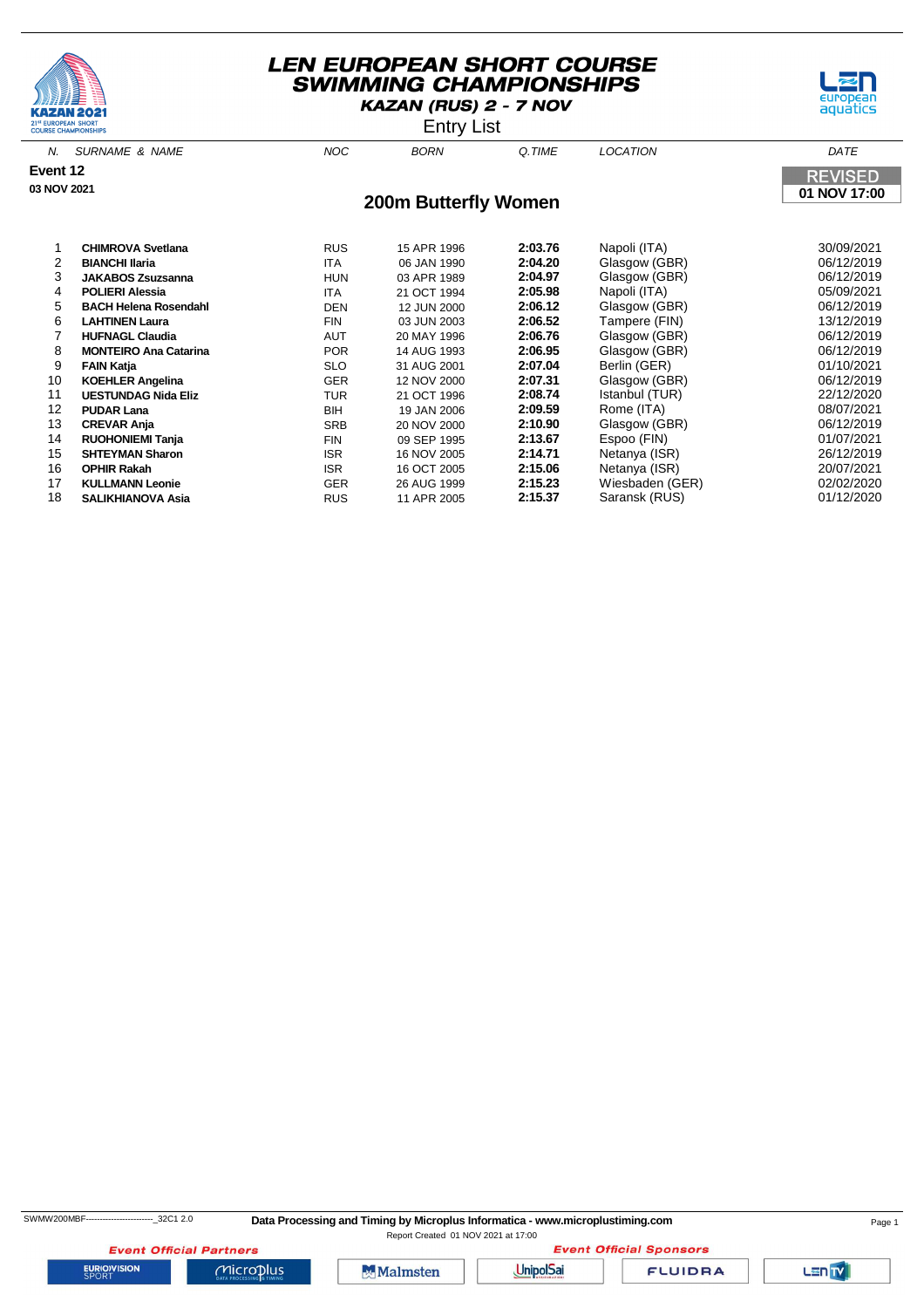





N. SURNAME & NAME  $NOC$  BORN Q.TIME LOCATION DATE **Event 13 REVISED 03 NOV 2021 01 NOV 17:00 100m Breaststroke Men SHYMANOVICH Ilya** BLR 02 AUG 1994 **55.34** Brest (BLR) 19/12/2020 <sup>2</sup> **SACCI EMPLE 15 NOV 1997 55.74** Budapest (HUN)<br>
22 OCT 1995 **55.99** Amsterdam (NEI **KAMMINGA Arno** NED 22 OCT 1995 **55.99** Amsterdam (NED) 04/07/2021 **MCKEE Anton Sveinn** ISL 18 DEC 1993 **56.30** Budapest (HUN) 25/10/2020 **MARTINENGHI Nicolo'** ITA 01 AUG 1999 **56.46** Budapest (HUN) 10/11/2020 **SCOZZOLI Fabio** ITA 03 AUG 1988 **56.55** Glasgow (GBR) 07/12/2019 **PINZUTI Alessandro** ITA 10 MAY 1999 **57.03** Napoli (ITA) 19/09/2021 **KOCH Marco** GER 25 JAN 1990 **57.11** Budapest (HUN) 17/10/2020

| 7  | <b>PINZUTI Alessandro</b>       | ITA        | 10 MAY 1999 | 57.03   | Napoli (ITA)          | 19/09/2021 |
|----|---------------------------------|------------|-------------|---------|-----------------------|------------|
| 8  | <b>KOCH Marco</b>               | <b>GER</b> | 25 JAN 1990 | 57.11   | Budapest (HUN)        | 17/10/2020 |
| 9  | <b>STRELNIKOV Kirill</b>        | <b>RUS</b> | 29 MAY 1992 | 57.13   | SaintPetersburg (RUS) | 22/12/2020 |
| 10 | <b>REITSHAMMER Bernhard</b>     | <b>AUT</b> | 17 JUN 1994 | 57.15   | Graz (AUT)            | 05/03/2021 |
| 11 | <b>SEMYANINOV Danil</b>         | <b>RUS</b> | 09 JAN 1998 | 57.21   | SaintPetersburg (RUS) | 15/12/2020 |
| 12 | <b>OEGRETIR Berkay Oemer</b>    | <b>TUR</b> | 16 FEB 1998 | 57.25   | Istanbul (TUR)        | 23/12/2020 |
| 13 | <b>ROTHBAUER Christopher</b>    | <b>AUT</b> | 29 JAN 1998 | 57.52   | Graz (AUT)            | 13/12/2019 |
| 14 | <b>PERSSON Erik</b>             | <b>SWE</b> | 12 JAN 1994 | 57.68   | Napoli (ITA)          | 26/09/2021 |
| 15 | <b>ZHIGALOV Aleksandr</b>       | <b>RUS</b> | 27 JUL 2001 | 57.73   | SaintPetersburg (RUS) | 15/12/2020 |
| 16 | <b>STEVENS Peter John</b>       | <b>SLO</b> | 01 JUN 1995 | 58.14   | Berlin (GER)          | 01/10/2021 |
| 17 | <b>VIQUERAT Antoine</b>         | <b>FRA</b> | 05 OCT 1998 | 58.34   | Angers (FRA)          | 14/12/2019 |
| 18 | <b>CORBY Eoin</b>               | <b>IRL</b> | 16 JAN 2002 | 58.38   | Dublin (IRL)          | 13/12/2019 |
| 19 | <b>KLOBUCNIK Tomas</b>          | <b>SVK</b> | 21 JUN 1990 | 58.55   | Samorin (SVK)         | 19/12/2020 |
| 20 | <b>KOSTIN Oleg</b>              | <b>RUS</b> | 06 MAY 1992 | 58.75   | Napoli (ITA)          | 29/08/2021 |
| 21 | <b>GRINDHEIM Andre K.</b>       | <b>NOR</b> | 07 APR 2000 | 58.79   | Bergen (NOR)          | 24/09/2021 |
| 22 | <b>ZABOJNIK Matej</b>           | <b>CZE</b> | 03 AUG 2000 | 58.89   | Plzen-Slovany (CZE)   | 16/10/2021 |
| 23 | <b>KOKKO Olli</b>               | <b>FIN</b> | 18 APR 1994 | 58.91   | Glasgow (GBR)         | 06/12/2019 |
| 24 | <b>NETRH Vojtech</b>            | <b>CZE</b> | 29 JAN 2002 | 59.00   | Plzen-Slovany (CZE)   | 16/10/2021 |
| 25 | <b>DEMIR Demirkan</b>           | <b>TUR</b> | 15 JUN 2001 | 59.11   | Istanbul (TUR)        | 23/12/2020 |
| 26 | <b>POGGIO Federico</b>          | <b>ITA</b> | 24 APR 1998 | 59.12   | Riccione (ITA)        | 18/04/2021 |
| 27 | <b>QUINTAS Francisco Robalo</b> | <b>POR</b> | 02 MAY 1995 | 59.16   | Felgueiras (POR)      | 20/12/2019 |
| 28 | <b>HAARSAKER Christoffer T.</b> | <b>NOR</b> | 12 SEP 1993 | 59.36   | Bergen (NOR)          | 24/09/2021 |
| 29 | <b>BOBROVS Daniils</b>          | LAT        | 08 OCT 1997 | 1:00.13 | Budapest (HUN)        | 07/10/2021 |
| 30 | <b>SAVICKAS Aleksas</b>         | <b>LTU</b> | 13 JAN 2003 | 1:00.26 | Anyksciai (LTU)       | 19/12/2019 |
| 31 | <b>PICHUGIN Cristian</b>        | <b>ISR</b> | 18 JUL 2001 | 1:00.42 | Netanya (ISR)         | 28/12/2019 |
| 32 | <b>SKORA Bartosz</b>            | <b>POL</b> | 05 AUG 2003 | 1:00.74 | Oswiecim (POL)        | 09/10/2021 |
| 33 | <b>COLL MARTI Carles</b>        | <b>ESP</b> | 15 OCT 2001 | 1:02.63 | Christiansburg (USA)  | 30/04/2021 |
| 34 | <b>PELEGRINA CUEN Patrick</b>   | <b>AND</b> | 14 AUG 2001 | 1:04.67 | Mataro (ESP)          | 16/07/2021 |
| 35 | <b>ERADZE Luka</b>              | GEO        | 27 JUN 2002 | 1:05.16 | Oaka (GRE)            | 30/05/2021 |
| 36 | <b>QARRI Even</b>               | ALB        | 23 OCT 2003 | 1:08.06 | Skoplje (MKD)         | 21/02/2021 |
| 37 | <b>BEN SHITRIT Eytan</b>        | <b>ISR</b> | 02 JUN 2003 | 1:11.00 | Netanya (ISR)         | 07/02/2020 |
| 38 | <b>ASATRYAN Edvard</b>          | <b>ARM</b> | 19 JUL 2005 |         |                       |            |
|    | <b>MARGARYAN Davit</b>          | <b>ARM</b> | 17 JAN 2007 |         |                       |            |

SWMM100MBR------------------------\_32C1 2.0 **Data Processing and Timing by Microplus Informatica - www.microplustiming.com** Page 1

Report Created 01 NOV 2021 at 17:00**Event Official Sponsors** 

**Event Official Partners EURIOVISION** 

**Malmsten** 

Microplus

**UnipolSai** 

**FLUIDRA**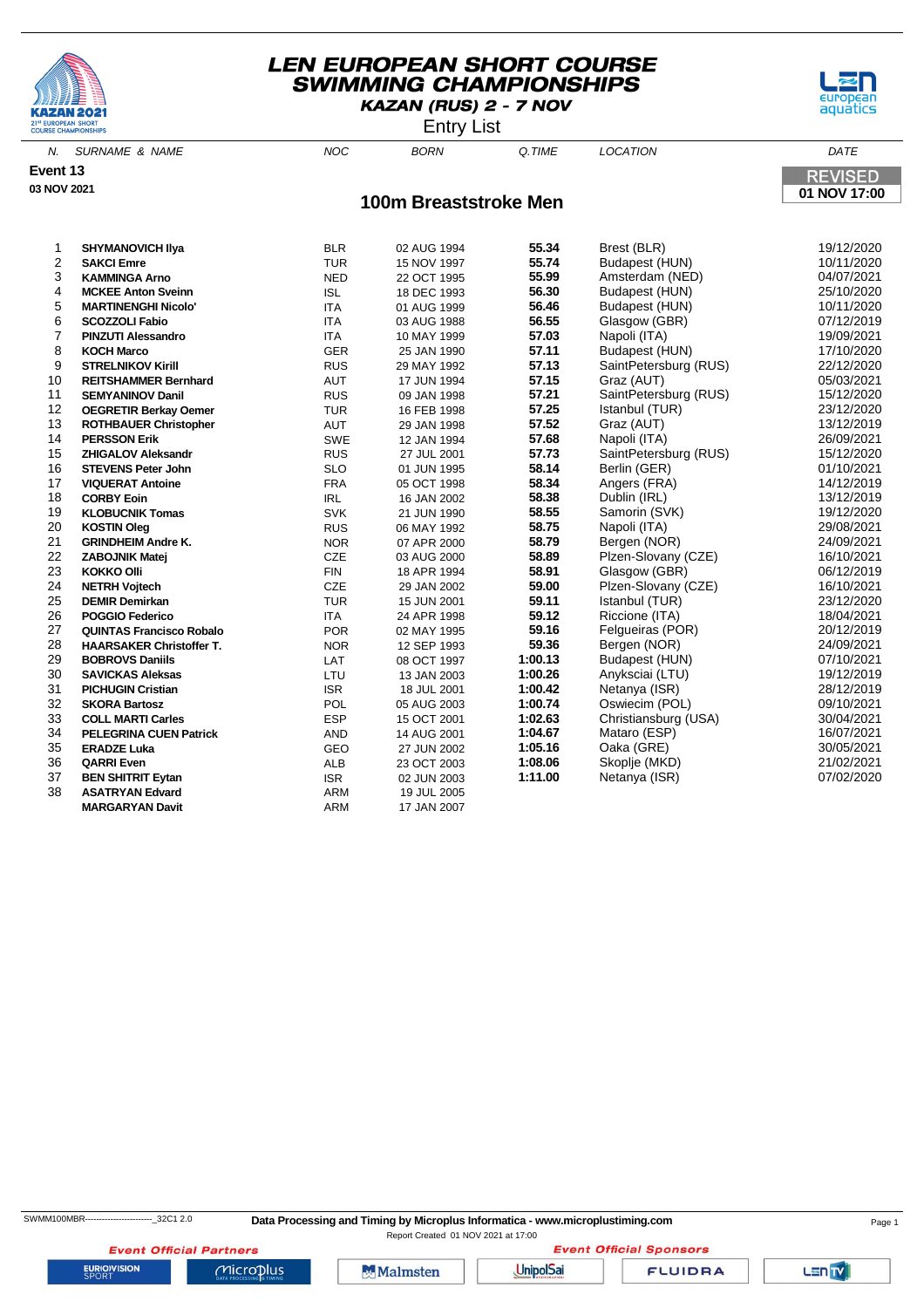





N. SURNAME & NAME  $N$  and  $N$  and  $N$  born  $\alpha$  time  $N$  location  $\alpha$  dates the  $N$ **Event 14 REVISED 03 NOV 2021 01 NOV 17:00 100m Individual Medley Women** 1 **KAMENEVA Maria** RUS 27 MAY 1999 **57.59** Glasgow (GBR) 06/12/2019 **SHKURDAI Anastasiya** BLR 03 JAN 2003 3 **SJOESTROEM Sarah** SWE 17 AUG 1993 **57.74** Budapest (HUN) 17/10/2020 4 **STEENBERGEN Marrit** NED 11 JAN 2000 **58.15** Eindhoven (NED) 11/12/2020 5 **TCHORZ Alicja** POL 13 AUG 1992 **58.43** Napoli (ITA) 26/09/2021 6 **COCCONCELLI Costanza** ITA 26 JAN 2002 **58.45** Napoli (ITA) 26/09/2021 7 **UGOLKOVA Maria** SUI 18 JUL 1989 **58.81** Budapest (HUN) 07/10/2021

 **KREUNDL Lena** AUT 19 SEP 1997 **59.36** Glasgow (GBR) 06/12/2019 **BUSCH Kim** NED 16 JUN 1998 **59.66** Berlin (GER) 01/10/2021 **SHVAEVA Irina** RUS 16 JUN 1994 **59.77** SaintPetersburg (RUS) 17/12/2020 **FAST Emelie** SWE 20 FEB 2004 **1:00.05** Upplands-Vaesby (SWE) 26/09/2021 **VOGELMANN Zoe** GER 21 SEP 2003 **1:00.11** Glasgow (GBR) 05/12/2019

14 **PAMMER Cornelia** AUT 09 JUL 2000 **1:00.49** Graz (AUT) 06/03/2021 15 **LAHTINEN Laura** FIN 03 JUN 2003 **1:00.54** Tampere (FIN) 15/12/2019 16 **DRIAMINA Margarita** RUS 19 DEC 2002 **1:00.89** SaintPetersburg (RUS) 21/12/2020

 **JUNEVIK Sara** SWE 14 FEB 2000 **1:01.12** Upplands-Vaesby (SWE) 26/09/2021 **STANISAVLJEVIC Nina** SRB 17 MAY 2004 **1:01.21** Berlin (GER) 01/10/2021 **ROMANJUK Maria** EST 15 AUG 1996 **1:01.51** Tallinn (EST) 14/07/2021 **THORMALM Klara** SWE 29 MAR 1998 **1:01.68** Glasgow (GBR) 05/12/2019 **ELIGUEL Sezin** TUR 29 MAY 1999 **1:01.74** Istanbul (TUR) 29/07/2021 **POTOCKA Tamara** SVK 15 AUG 2002 **1:01.75** Bratislava (SVK) 01/08/2021 **RYPESTOEL Malene** NOR 15 MAR 2001 **1:01.99** Kristiansand (NOR) 14/08/2021 **MAYNE Molly** IRL 20 AUG 2005 **1:02.63** Doha (QAT) 21/10/2021 **CARRASCO CADENS Emma** ESP 31 DEC 2005 **1:02.72** Castellon (ESP) 20/11/2020 **DRASIDOU Maria-Thaleia** GRE 26 JAN 1995 **1:03.15** Halandri (GRE) 17/10/2021 **KIVIRINTA Veera** FIN 06 APR 1995 **1:03.21** Glasgow (GBR) 05/12/2019 **ULLMANN Julia** SUI 19 JUN 2005 **1:03.86** Uster (SUI) 19/09/2021 **PILHATSCH Caroline** AUT 01 MAR 1999 **1:04.19** Plzen-Slovany (CZE) 15/10/2021 **GANGL Nina** AUT 04 DEC 2003 **1:04.21** Graz (AUT) 14/12/2019 **GOLOVATI Daria** ISR 30 AUG 2005 **1:05.17** Netanya (ISR) 19/08/2020 **PADAR Nikoletta** HUN 30 MAR 2006 **1:08.70** Budapest (HUN) 07/10/2021 **XHEMOLLARI Vivian** ALB 16 SEP 2006 **1:10.88** Skoplje (MKD) 21/02/2021

**SEGEL Janja** SLO 17 JUN 2001

13 **MUNOZ DEL CAMPO Lidon** ESP 03 DEC 1995 **1:00.43** Castellon (ESP) 20/11/2020

35 **CAKICI Ilknur Nihan** TUR 10 MAR 1996 **CIBULKOVA Martina** SVK 10 NOV 2003 **HULKKO Ida** FIN 12 DFC 1998 **NTOUNTOUNAKI Anna** GRE 09 SEP 1995

**UGRAI Panna 18 OCT 2004 1:01.03** Budapest (HUN) **18** OCT 2004 **1:01.03** Budapest (HUN)

| SWMW100MIM----------------------- | 32C1 2. |  |
|-----------------------------------|---------|--|
|-----------------------------------|---------|--|

<sup>0</sup> Data Processing and Timing by Microplus Informatica - www.microplustiming.com **Data Processing and Timing by Microplus Informatica - www.microplustiming.com** 

Report Created 01 NOV 2021 at 17:00**Event Official Sponsors** 

**Event Official Partners** 

Microplus

**Malmsten** 

**UnipolSai** 

**FLUIDRA** 

LEN<sub>TV</sub>

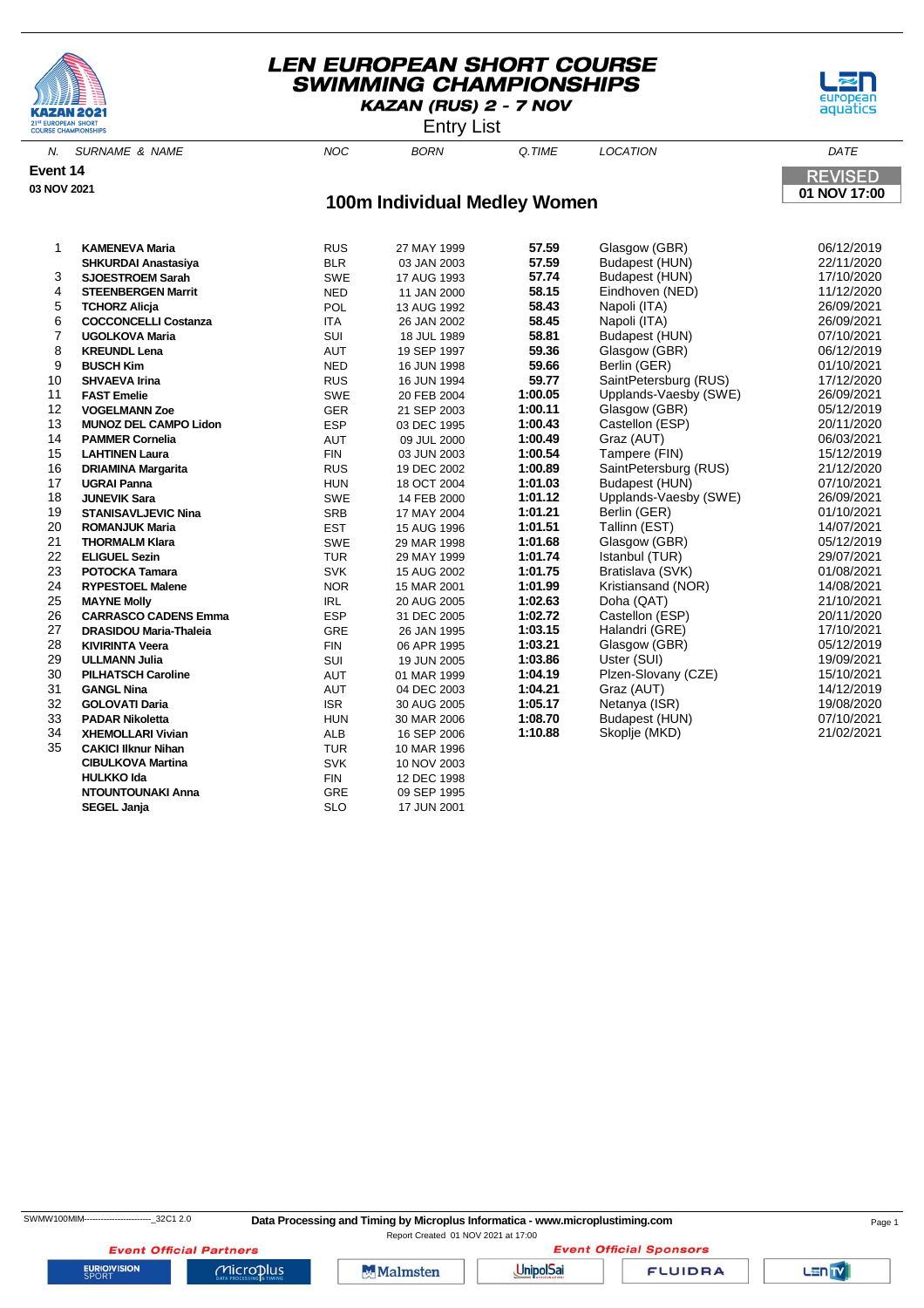

**Event 15 03 NOV 2021**

## **LEN EUROPEAN SHORT COURSE SWIMMING CHAMPIONSHIPS** KAZAN (RUS) 2 - 7 NOV



Entry List



| 1  | <b>ALBANIA</b>     | ALB        |
|----|--------------------|------------|
| 2  | <b>ARMENIA</b>     | ARM        |
| 3  | <b>AUSTRIA</b>     | <b>AUT</b> |
| 4  | <b>FRANCE</b>      | <b>FRA</b> |
| 5  | <b>ISRAEL</b>      | <b>ISR</b> |
| 6  | <b>ITALY</b>       | <b>ITA</b> |
| 7  | <b>NETHERLANDS</b> | NED        |
| 8  | <b>NORWAY</b>      | <b>NOR</b> |
| 9  | <b>POLAND</b>      | POL        |
| 10 | <b>RUSSIA</b>      | <b>RUS</b> |
| 11 | <b>SWEDEN</b>      | <b>SWE</b> |
| 12 | <b>TURKEY</b>      | TUR        |
|    |                    |            |

N. RELAY NOC

SWMM4X50MMD-----------------------------32C2 2.0 Data Processing and Timing by Microplus Informatica - www.microplustiming.com Page 1

Report Created 01 NOV 2021 at 17:00

**Event Official Partners EURIOVISION** 



 $Microplus$ 



**FLUIDRA** 

Lan<sub>TV</sub>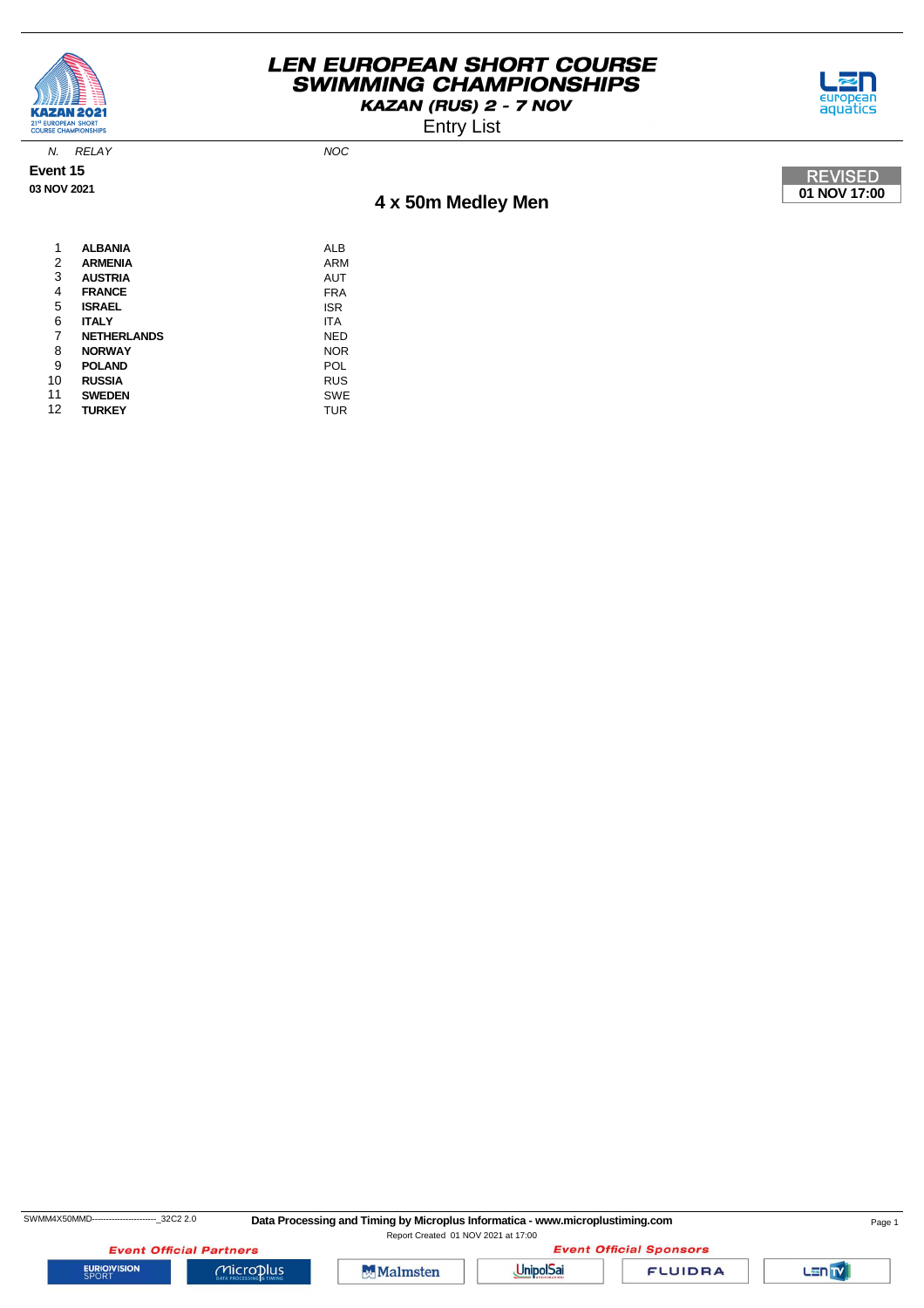





N. SURNAME & NAME  $N$  and  $N$  and  $N$  born  $\alpha$  time  $N$  location  $\alpha$  dates the  $N$ **Event 16 REVISED 03 NOV 2021 01 NOV 17:00 1500m Freestyle Men** 1 **PALTRINIERI Gregorio** ITA 05 SEP 1994 **14:17.14** Glasgow (GBR) 06/12/2019 2 **CHRISTIANSEN Henrik NOR** 09 OCT 1996 **14:18.15** Glasgow (GBR) 06/12/2019<br>2 MARTYNYCHEV Kirill RUS 05 MAY 2002 **14:30.17** SaintPetersburg (RUS) 19/12/2020 3 **MARTYNYCHEV Kirill RUS** 05 MAY 2002 **14:30.17** SaintPetersburg (RUS) 4 **WELLBROCK Florian** GER 19 AUG 1997 **14:35.23** Berlin (GER) 02/10/2021 **ACERENZA Domenico** ITA 6 **JOLY Damien** FRA 04 JUN 1992 **14:38.13** SaintPetersburg (RUS) 22/12/2020 7 **SCHWARZ Sven** GER 31 JAN 2002 **14:38.79** Glasgow (GBR) 06/12/2019 8 **MAERTENS Lukas** GER 27 DEC 2001 **14:49.26** Magdeburg (GER) 11/04/2021

9 **JOENTVEDT Jon** NOR 28 JUL 2003 **14:50.89** Austratt (NOR) 28/05/2021

 **GARACH BENITO Carlos** ESP 25 JUL 2004 **14:57.74** Alcala (ESP) 24/04/2021 **KLEMET Oliver** GER 18 MAR 2002 **14:57.77** Berlin (GER) 02/10/2021 **BETLEHEM David** HUN 04 SEP 2003 **15:02.28** Rome (ITA) 08/07/2021 **PUEBLA M. Alejandro** ESP 26 NOV 2002 **15:13.58** LasPalmasDeG.C (ESP) 05/08/2021

**14:57.72 Kazandr RUS RUS 19 AUG 2001 14:57.72 Kazan (RUS) 6ARACH BENITO Carlos Carroll COST RUS**<br>
CORACH BENITO Carlos **COST COST COST COST 25 JUL 2004** 14:57.74 Alcala (ESP)

**STANCU Vlad-Stefan** ROU 13 AUG 2005

**EURIOVISION** 

 SWMM1500MFR-----------------------\_32C1 2.0 **Data Processing and Timing by Microplus Informatica - www.microplustiming.com** Page 1 Report Created 01 NOV 2021 at 17:00

**Event Official Partners** 

 $Microplus$ 

**Malmsten** 

**Event Official Sponsors UnipolSai** 

**FLUIDRA**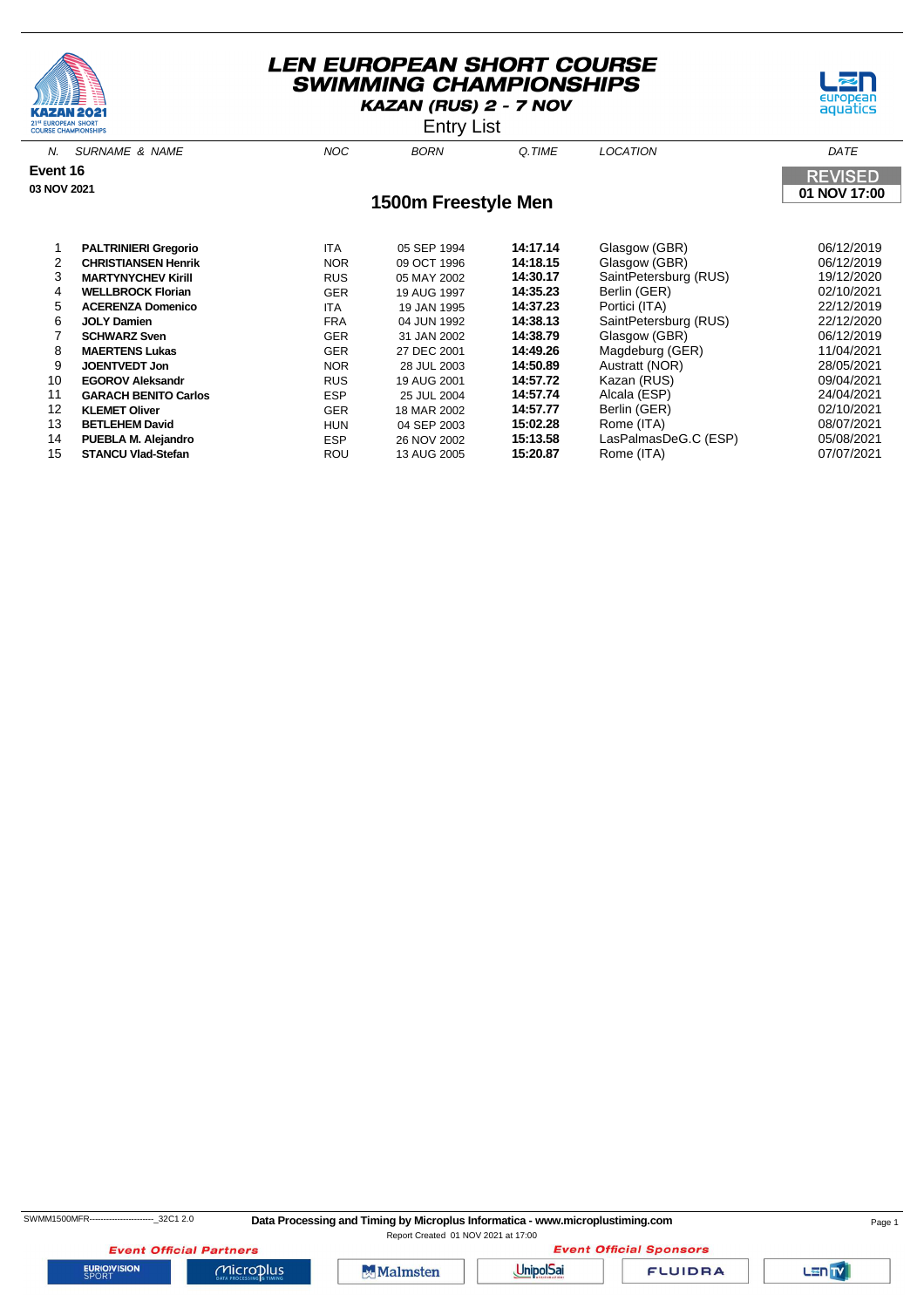





N. SURNAME & NAME NOC BORN Q.TIME LOCATION DATE **Event 17 REVISED 04 NOV 2021 - 10:00 01 NOV 17:00 100m Freestyle Women SJOESTROEM Sarah** SWE 17 AUG 1993 **51.17** Budapest (HUN) 17/10/2020 **WASICK Katarzyna 51.444 NASICK Katarzyna 51.444 POL** 22 MAR 1992 **SEEMANOVA Barbora** CZE 01 APR 2000 **52.31** Napoli (ITA) 26/09/2021 **FIEDKIEWICZ Kornelia** POL 05 AUG 2001 **52.76** Olsztyn (POL) 19/12/2020 **SURKOVA Arina** RUS 17 JUL 1998 **52.79** Budapest (HUN) 05/11/2020 **DI PIETRO Silvia** ITA 06 APR 1993 **52.86** Rome (ITA) 25/04/2021 **BUSCH Kim** NED 16 JUN 1998 **52.89** Amsterdam (NED) 18/10/2020 **STEENBERGEN Marrit** NED 11 JAN 2000 **52.93** Napoli (ITA) 30/09/2021 **NASRETDINOVA Rozaliya** RUS 10 FEB 1997 **53.30** Napoli (ITA) 25/09/2021 **MUNOZ DEL CAMPO Lidon** ESP **MEYNEN Julie-Marie** LUX 15 AUG 1997 **53.39** Budapest (HUN) 24/10/2020 **VAN ROON Valerie** NED 13 AUG 1998 **53.39** Budapest (HUN) 16/11/2020 **SEGEL Janja** SLO 17 JUN 2001 **53.76** Napoli (ITA) 02/09/2021 **JUNEVIK Sara** SWE 14 FEB 2000 **54.00** Stockholm (SWE) 29/05/2021 **COCCONCELLI Costanza** ITA 26 JAN 2002 **54.35** Riccione (ITA) 20/12/2020 **FELSNER Jessica** GER 12 JUL 1995 **54.57** Wuppertal (GER) 23/09/2021 **TARANTINO Chiara ITA KARAKOUSKAYA Nastassia** BLR 01 AUG 1996 **54.69** Glasgow (GBR) 05/12/2019 **STANISAVLJEVIC Nina** SRB 17 MAY 2004 **54.73** Skopje (MKD) 14/11/2020 **KUECHLER Hannah** GER 20 APR 2002 **54.86** Wuppertal (GER) 23/09/2021 **TATARINOVA Daria** RUS 03 JUN 2004 **54.93** SaintPetersburg (RUS) 15/12/2020 **JORUNNARDOTTIR S.** ISL 31 OCT 2000 **54.95** Aarhus (DEN) 03/10/2020 **CAKICI Ilknur Nihan** TUR 10 MAR 1996 **55.06** Istanbul (TUR) 19/12/2019 **ASTEDT Sofia** SWE 13 NOV 2003 **55.17** Upplands-Vaesby (SWE) 26/09/2021 LAT 02 JUN 1994 **55.22** SaintPetersburg (RUS) **OPATRIL Lena** AUT 07 JUN 1999 **55.25** Glasgow (GBR) 05/12/2019 **GANGL Nina** AUT 04 DEC 2003 **55.32** Glasgow (GBR) 05/12/2019 **PADAR Nikoletta HUN** 30 MAR 2006 55.33 Debrecen (HUN)<br>29 **EBBESEN Elisabeth Sabro 1988 DEN** 22 MAR 2002 55.49 Helsingoer (DEN) **EBBESEN Elisabeth Sabro** DEN 22 MAR 2002 **55.49** Helsingoer (DEN) 17/12/2020 **TOMA Federica** ITA 20 JAN 2002 **55.58** Taranto (ITA) 13/03/2021 **GOLOVATI Daria** ISR 30 AUG 2005 **55.60** Rome (ITA) 07/07/2021 **POPOVIC Tanja** SRB 04 SEP 2004 **55.62** Berlin (GER) 03/10/2021 **MIKUSKOVA Barbora** SVK 19 JAN 2001 **55.69** Samorin (SVK) 14/12/2019 **KULLMANN Leonie** GER 26 AUG 1999 **55.71** Wiesbaden (GER) 01/02/2020 **CIBULKOVA Martina** 19/12/2020<br>**35.79** Samorin (SVK) 19/12/2020 SWE 12 JUN 1997 55.89 Glasgow (GBR) 19/12/2019 G5/12/2019 **HENELL Sofia** SWE 12 JUN 1997 **55.89** Glasgow (GBR) 05/12/2019 **SLUSNA Lillian** SVK 27 OCT 2005 **56.31** Samorin (SVK) 19/12/2020 **MARTINS Francisca Soares** POR 27 JUN 2003 **56.35** Felgueiras (POR) 20/12/2019 **39 BENKOVA Laura** SVK 11 MAY 2000 **56.81** Samorin (S<br>**39 BAIKOVA Arina** CAT 21 SEP 2000 57.46 Riga (LAT) **BAIKOVA Arina** LAT 21 SEP 2000 **57.46** Riga (LAT) 07/03/2020 **SHTEYMAN Sharon** ISR 16 NOV 2005 **58.13** Rome (ITA) 06/07/2021 **MANUCHARYAN Varsenik** ARM 11 JUL 2003<br>43 **BOGHOSYAN Ani** ARM ARM 04 UN 2000 **POGHOSYAN Ani** ARM 04 JUN 2000 **1:00.43** Budapest (HUN) 21/05/2021 **ANTUNOVIC Andela** MNE 22 OCT 2002 **1:00.49** Dubrovnik (CRO) 19/05/2021 **XHEMOLLARI Vivian** ALB 16 SEP 2006

Report Created 01 NOV 2021 at 17:00

**Event Official Partners EURIOVISION** 

Microplus

**Malmsten** 

**UnipolSai** 

**FLUIDRA** 

**Event Official Sponsors** 

LEN<sub>TV</sub>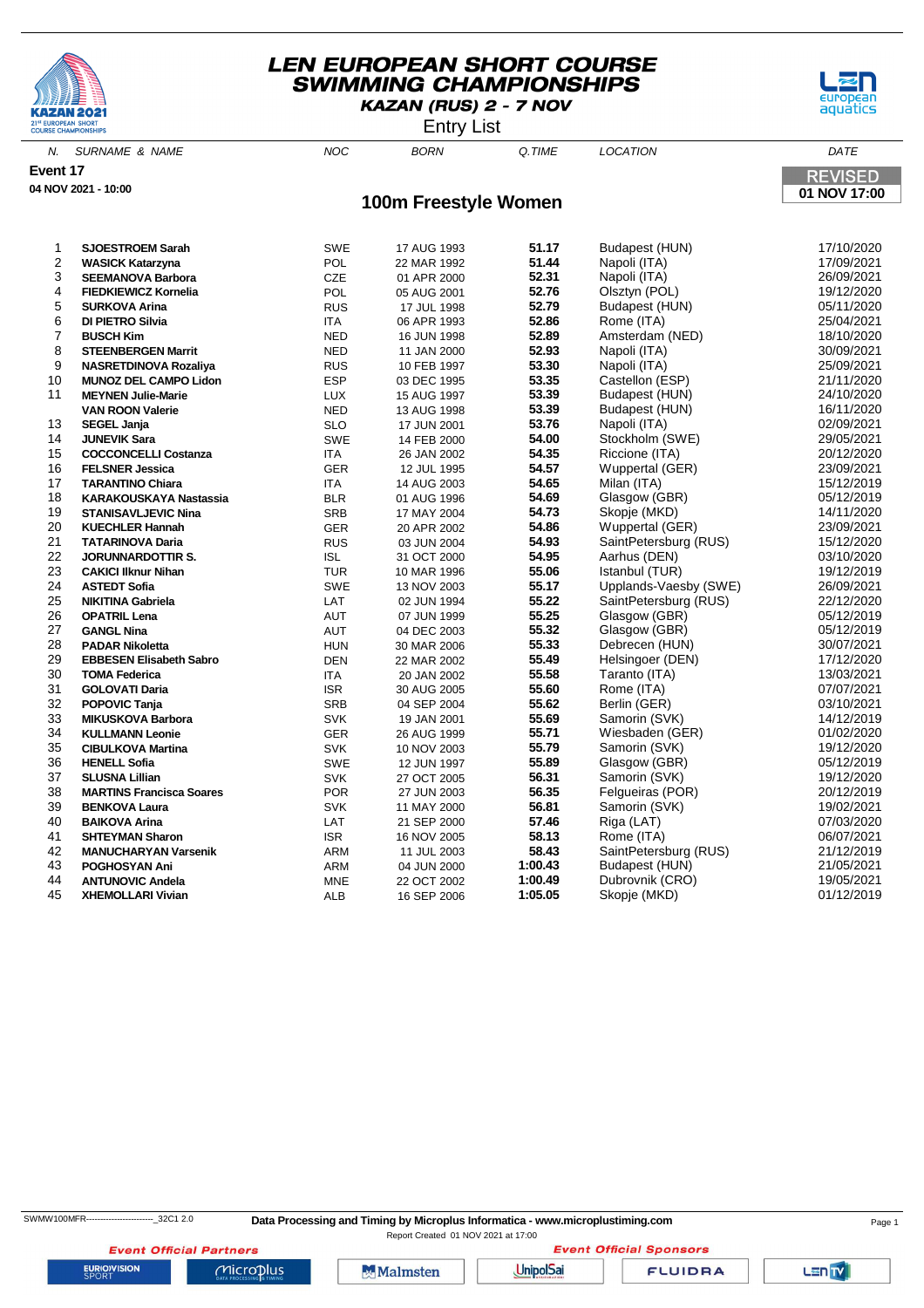





N. SURNAME & NAME  $NOC$  BORN Q.TIME LOCATION DATE **Event 18 REVISED 04 NOV 2021 01 NOV 17:00 200m Individual Medley Men** 1 **VAZAIOS Andreas** GRE 09 MAY 1994 **1:50.85** Glasgow (GBR) 06/12/2019

| 2  | <b>ZENIMOTO HVAS Tomoe</b>    | <b>NOR</b> | 01 JUN 2000 | 1:51.74 | Glasgow (GBR)         | 06/12/2019 |
|----|-------------------------------|------------|-------------|---------|-----------------------|------------|
| 3  | <b>PASYNKOV Daniil</b>        | <b>RUS</b> | 13 OCT 1994 | 1:53.26 | SaintPetersburg (RUS) | 20/12/2019 |
| 4  | <b>RAZZETTI Alberto</b>       | <b>ITA</b> | 02 JUN 1999 | 1:53.36 | Napoli (ITA)          | 23/09/2021 |
| 5  | <b>KOS Hubert</b>             | <b>HUN</b> | 28 MAR 2003 | 1:54.59 | Berlin (GER)          | 02/10/2021 |
| 6  | <b>CECCON Thomas</b>          | ITA        | 27 JAN 2001 | 1:55.24 | Glasgow (GBR)         | 06/12/2019 |
|    | <b>BORODIN IIya</b>           | <b>RUS</b> | 14 FEB 2003 | 1:55.31 | SaintPetersburg (RUS) | 21/12/2020 |
| 8  | <b>REITSHAMMER Bernhard</b>   | <b>AUT</b> | 17 JUN 1994 | 1:56.08 | Napoli (ITA)          | 02/09/2021 |
| 9  | <b>ZHILKIN Andrey</b>         | <b>RUS</b> | 09 MAR 1995 | 1:56.71 | Napoli (ITA)          | 23/09/2021 |
| 10 | <b>AYDIN Metin</b>            | <b>TUR</b> | 26 FEB 1995 | 1:56.99 | Istanbul (TUR)        | 22/12/2019 |
| 11 | <b>BEN SHITRIT Eytan</b>      | <b>ISR</b> | 02 JUN 2003 | 1:58.13 | Berlin (GER)          | 02/10/2021 |
| 12 | <b>HALAS Adam</b>             | <b>SVK</b> | 02 AUG 1998 | 1:58.14 | Samorin (SVK)         | 03/10/2021 |
| 13 | <b>VALIAKHMETOV Eduard</b>    | <b>RUS</b> | 17 SEP 1999 | 1:59.51 | SaintPetersburg (RUS) | 14/12/2020 |
| 14 | <b>KERMANS Ronens</b>         | LAT        | 15 APR 2004 | 1:59.56 | Berlin (GER)          | 02/10/2021 |
| 15 | <b>MATTENET Emilien</b>       | FRA        | 08 NOV 2000 | 1:59.76 | Saint-Dizier (FRA)    | 17/10/2021 |
| 16 | <b>COLL MARTI Carles</b>      | <b>ESP</b> | 15 OCT 2001 | 2:00.30 | Rome (ITA)            | 27/06/2021 |
| 17 | <b>MATTEAZZI Pier Andrea</b>  | <b>ITA</b> | 05 DEC 1997 | 2:01.17 | Rome (ITA)            | 07/08/2021 |
| 18 | <b>SPANOUDAKIS Georgios</b>   | <b>GRE</b> | 05 AUG 1994 | 2:01.34 | Alexandroupoli (GRE)  | 22/02/2020 |
| 19 | <b>GIGLER Heiko</b>           | AUT        | 17 JUN 1996 | 2:01.61 | Innsbruck (AUT)       | 23/01/2021 |
| 20 | <b>MIKELSONS Kristaps</b>     | <b>LAT</b> | 24 FEB 2004 | 2:03.45 | Valmiera (LAT)        | 20/06/2021 |
| 21 | <b>LAVDANITI Zhulian</b>      | <b>ALB</b> | 17 MAR 2003 | 2:04.06 | Antwerpen (BEL)       | 24/07/2021 |
| 22 | <b>DOMINGUEZ CALONGE Luis</b> | <b>ESP</b> | 18 JAN 2003 | 2:04.07 | Castellon (ESP)       | 22/11/2020 |
| 23 | <b>WAREING Thomas</b>         | MLT        | 09 NOV 1999 | 2:04.85 | Glasgow (GBR)         | 06/12/2019 |
| 24 | <b>RUCI Ared</b>              | ALB        | 13 NOV 2002 | 2:21.70 | Igalo (MNE)           | 16/02/2020 |
|    |                               |            |             |         |                       |            |

**EURIOVISION** 

**Event Official Partners** 

 $MicroD<sub>lus</sub>$ 

Malmsten

**Event Official Sponsors UnipolSai** 

**FLUIDRA**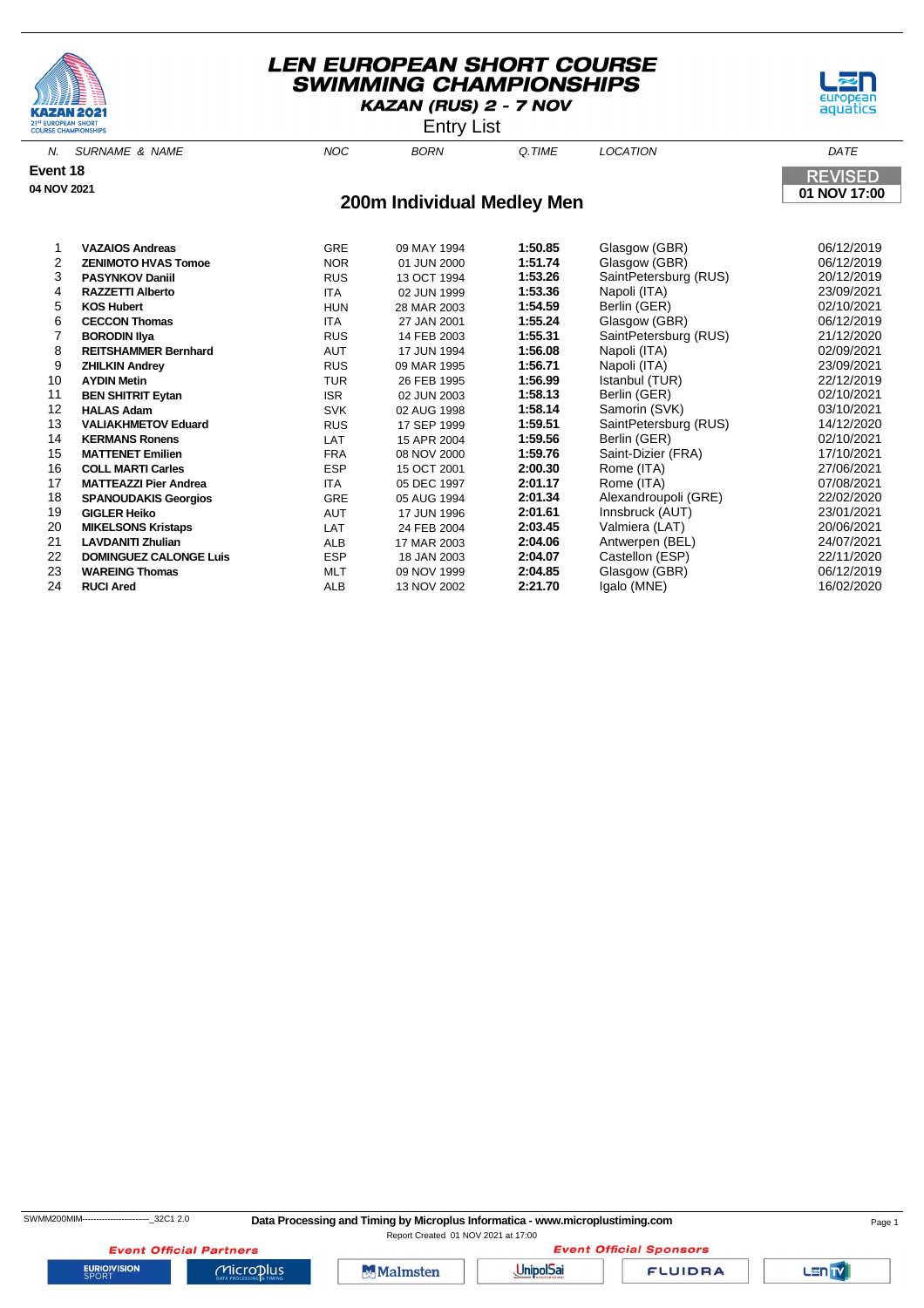





N. SURNAME & NAME NOC BORN Q.TIME LOCATION DATE **Event 19 REVISED 04 NOV 2021 01 NOV 17:00 200m Breaststroke Women** 1 **CHIKUNOVA Evgeniia** RUS 17 NOV 2004 **2:17.57** Napoli (ITA) 23/09/2021 **RUS** 17 NOV 1995 **2:18.07** SaintPetersburg (RUS) 3 **CARRARO Martina** ITA 21 JUN 1993 **2:19.68** Glasgow (GBR) 08/12/2019 4 **HORSKA Kristyna** CZE 30 SEP 1997 **2:19.88** Skopje (MKD) 17/10/2020 **FANGIO Francesca** ITA 17 AUG 1995 6 **VOZEL Tjasa** SLO 14 JUL 1994 **2:20.99** Glasgow (GBR) 08/12/2019 7 **VALL MONTERO Jessica** ESP 22 NOV 1988 **2:21.19** Castellon (ESP) 20/11/2020 8 **MAMIE Lisa** SUI 27 OCT 1998 **2:21.20** Glasgow (GBR) 08/12/2019 9 **ZMUSHKA Alina** BLR 05 JAN 1997 **2:21.40** Brest (BLR) 17/12/2020 10 **JEFIMOVA Eneli** EST 27 DEC 2006 **2:22.20** Berlin (GER) 01/10/2021 11 **GUNES Viktoria Zeynep** TUR 19 JUN 1998 **2:22.23** Budapest (HUN) 07/10/2021 12 **TETEREVKOVA Kotryna** LTU<br>43 **CODULUI** 13 **GODUN Nika** RUS 04 MAR 1997 **2:22.76** SaintPetersburg (RUS) 19/12/2020 **LAHTINEN Laura** FIN 03 JUN 2003 **2:22.76** Tampere (FIN) 15/12/2019 15 **BELONOGOFF Tatiana** RUS 16 JUL 2001 **2:22.79** Napoli (ITA) 09/09/2021

| 13 | <b>GODUN Nika</b>              | <b>RUS</b> | 04 MAR 1997 | 2:22.76 | SaintPetersburg (RUS) | 19/12/2020 |
|----|--------------------------------|------------|-------------|---------|-----------------------|------------|
|    | <b>LAHTINEN Laura</b>          | <b>FIN</b> | 03 JUN 2003 | 2:22.76 | Tampere (FIN)         | 15/12/2019 |
| 15 | <b>BELONOGOFF Tatiana</b>      | <b>RUS</b> | 16 JUL 2001 | 2:22.79 | Napoli (ITA)          | 09/09/2021 |
| 16 | <b>RYBAK-ANDERSEN Clara</b>    | <b>DEN</b> | 18 DEC 2003 | 2:23.00 | Kastrup (DEN)         | 07/11/2020 |
| 17 | <b>COLLEOU Stina Kajsa</b>     | <b>NOR</b> | 04 JUL 1993 | 2:23.33 | Lambertseter (NOR)    | 29/05/2021 |
| 18 | <b>TRNIKOVA Nikoleta</b>       | <b>SVK</b> | 29 JUL 2002 | 2:23.82 | Samorin (SVK)         | 19/02/2021 |
| 19 | <b>SCHOUTEN Tes</b>            | <b>NED</b> | 31 DEC 2000 | 2:24.04 | Budapest (HUN)        | 07/10/2021 |
| 20 | <b>PAMMER Cornelia</b>         | <b>AUT</b> | 09 JUL 2000 | 2:24.22 | Graz (AUT)            | 14/12/2019 |
| 21 | <b>BLAZEVIC Ana</b>            | <b>CRO</b> | 24 JUN 2003 | 2:24.36 | Sibenik (CRO)         | 17/10/2021 |
| 22 | <b>ROMANJUK Maria</b>          | <b>EST</b> | 15 AUG 1996 | 2:24.45 | Glasgow (GBR)         | 08/12/2019 |
| 23 | <b>MAYNE Molly</b>             | IRL        | 20 AUG 2005 | 2:24.51 | Doha (QAT)            | 21/10/2021 |
| 24 | <b>SCHULZE Nele</b>            | <b>GER</b> | 20 FEB 2004 | 2:24.69 | Berlin (GER)          | 01/10/2021 |
| 25 | <b>RUUSKA Martta</b>           | <b>FIN</b> | 05 JUN 2003 | 2:24.87 | Espoo (FIN)           | 01/07/2021 |
| 26 | <b>DELMAS Justine</b>          | <b>FRA</b> | 06 MAR 2005 | 2:25.12 | Rome (ITA)            | 08/07/2021 |
| 27 | <b>CARRASCO CADENS Emma</b>    | <b>ESP</b> | 31 DEC 2005 | 2:25.16 | Castellon (ESP)       | 20/11/2020 |
| 28 | <b>OEZKAN Hazal</b>            | <b>TUR</b> | 04 FEB 2003 | 2:26.00 | Istanbul (TUR)        | 31/07/2021 |
| 29 | <b>VADOVICOVA Nina</b>         | <b>SVK</b> | 01 OCT 2003 | 2:26.56 | Budapest (HUN)        | 07/10/2021 |
| 30 | <b>THORMALM Klara</b>          | <b>SWE</b> | 29 MAR 1998 | 2:26.64 | Glasgow (GBR)         | 08/12/2019 |
| 31 | <b>RODRIGUEZ SANCHEZ Laura</b> | <b>ESP</b> | 01 FEB 2004 | 2:26.73 | Alcala (ESP)          | 24/04/2021 |
| 32 | <b>FAST Emelie</b>             | <b>SWE</b> | 20 FEB 2004 | 2:28.38 | Budapest (HUN)        | 20/05/2021 |
| 33 | <b>PIECHOWICZ Karolina</b>     | <b>POL</b> | 12 JAN 2005 | 2:33.65 | Warsaw (POL)          | 18/07/2021 |
| 34 | <b>KREUNDL Lena</b>            | AUT        | 19 SEP 1997 | 2:33.86 | Budapest (HUN)        | 25/07/2020 |

**EURIOVISION** 

**Event Official Partners** 

 $Microplus$ 

**UnipolSai** 

**Malmsten** 

**Event Official Sponsors FLUIDRA**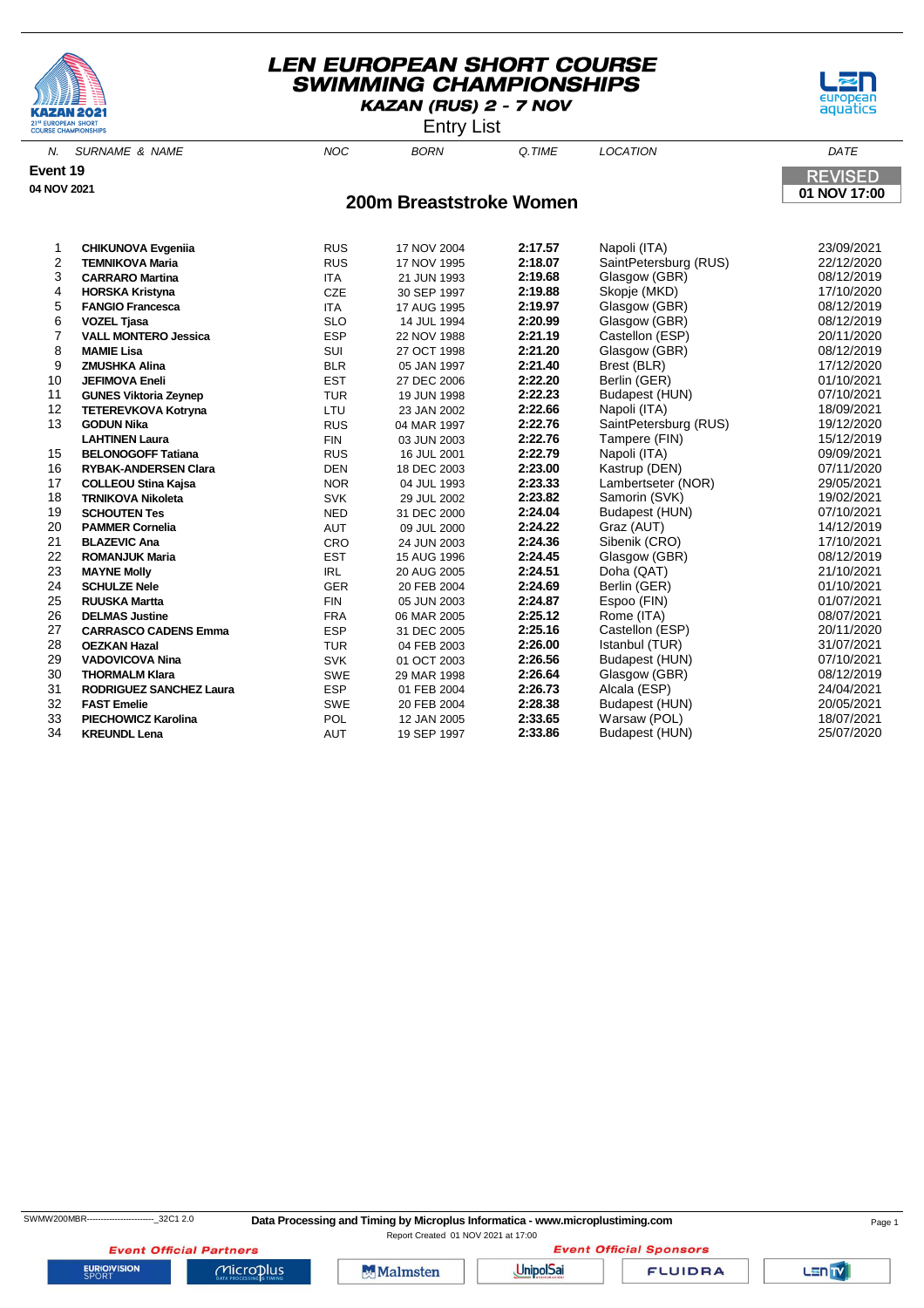





N. SURNAME & NAME  $N$  and  $N$  and  $N$  born  $\alpha$  time  $N$  location  $\alpha$  dates the  $N$ **Event 20 REVISED 04 NOV 2021 01 NOV 17:00 100m Backstroke Men KOLESNIKOV Kliment** RUS 09 JUL 2000 **48.58** Budapest (HUN) 21/11/2020 **RUS** 23 SEP 1996 **48.88** SaintPetersburg (RUS)<br>ROU 18 APR 1997 **49.60** Napoli (ITA) **GLINTA Robert-Andrei** ROU 18 APR 1997 **49.60** Napoli (ITA) 26/09/2021 **KAWECKI Radoslaw** POL 16 AUG 1991 **49.98** Budapest (HUN) 06/11/2020 **RIVOLTA Matteo** ITA 16 NOV 1991 **50.29** Napoli (ITA) 26/09/2021 **MORA Lorenzo** ITA 30 SEP 1998 **50.33** Napoli (ITA) 25/09/2021 **SABBIONI Simone** ITA 03 OCT 1996 **50.33** Glasgow (GBR) 06/12/2019 **STASELOVICH Viktar** BLR 28 MAY 1994 **50.50** Brest (BLR) 19/12/2020 **CHRISTOU Apostolos** GRE 01 NOV 1996 **50.55** Glasgow (GBR) 06/12/2019 **11 TARASEVICH Grigory 10 10 AUG 1995 50.64**<br>15 NOV 1997 50.69<br>**BRAUNSCHWEIG OIe** CER 15 NOV 1997 50.69 **BRAUNSCHWEIG Ole** GER 15 NOV 1997 **50.69** Napoli (ITA) 30/09/2021 **FRANTA Tomas** CZE 18 APR 1998 **50.74** Glasgow (GBR) 05/12/2019 RUS 09 AUG 2001 **51.11** SaintPetersburg (RUS) **LIE Markus** NOR 21 JUN 1995 **51.24** Glasgow (GBR) 05/12/2019 **SKIERKA Jakub** POL 04 OCT 1998 **51.28** OstrowiecSw (POL) 22/12/2019 **HOEKFELT Gustav** SWE 30 AUG 1994 **51.65** Stockholm (SWE) 29/05/2021 **LELLE Armin Evert LAMBERTI Michele** ITA 03 NOV 2000 **51.68** Brescia (ITA) 24/04/2021 **GOER Rasim Ogulcan** TUR 19 OCT 1998 **51.77** Istanbul (TUR) 23/12/2020 **MASIUK Ksawery** POL 17 DEC 2004 **51.89** Gliwice (POL) 13/12/2020 **AYDIN Metin** TUR 26 FEB 1995 **52.26** Istanbul (TUR) 20/12/2019 **ZAITSEV Daniel** EST 13 DEC 1997 **52.98** Tallinn (EST) 14/07/2021 **MAKINEN Kalle** FIN 14 MAR 2002 **52.99** Tampere (FIN) 09/10/2021 **BRANNKARR Ronny** FIN 11 JUL 2002 **53.05** Tampere (FIN) 09/10/2021 **MATHIEU Geoffroy TEKIN Doruk** TUR 21 DEC 1994 **53.53** Istanbul (TUR) 20/12/2019 **HERLEM Antoine** FRA 19 MAY 1999 **54.01** Angers (FRA) 13/12/2019

28 **MANNES Max** LUX 19 NOV 1997 **54.10** Glasgow (GBR) 05/12/2019 29 **MARAANA Adam** ISR 07 JUL 2003 **54.44** Netanya (ISR) 27/12/2019 30 **SENICA PAVLETIC Primoz** SLO 14 JAN 2001 **54.49** Ljubljana (SLO) 25/01/2020

**GERCHIK David** 

**VASHAKIDZE Akaki** GEO 29 JAN 1998

Report Created 01 NOV 2021 at 17:00**Event Official Sponsors** 

**Event Official Partners EURIOVISION** 

Microplus

**Malmsten** 

**UnipolSai** 

**FLUIDRA**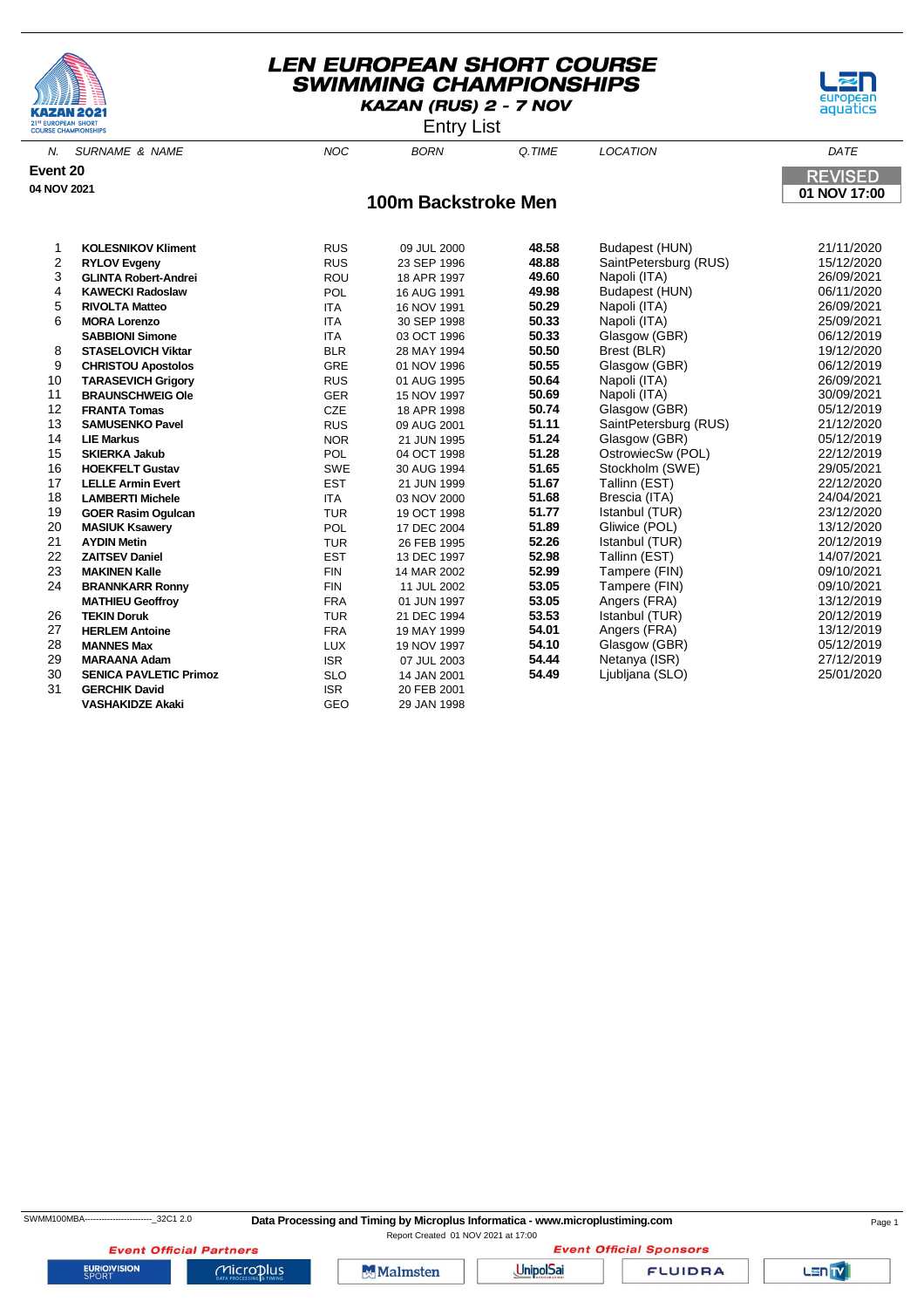





N. SURNAME & NAME  $N$  and  $N$  and  $N$  born  $\alpha$  time  $N$  location  $\alpha$  dates the  $N$ **Event 21 REVISED 04 NOV 2021 01 NOV 17:00 50m Backstroke Women TOUSSAINT Kira** NED 22 MAY 1994 **25.60** Budapest (HUN) 14/11/2020 **2 JENSEN Julie Kepp** DEN 03 JAN 2000 **TCHORZ Alicja** POL 13 AUG 1992 **26.16** Glasgow (GBR) 07/12/2019 **DE WAARD Maaike** NED 11 OCT 1996 **26.17** Eindhoven (NED) 11/12/2020 **KUBOVA BAUMRTOVA Simona** CZE 24 AUG 1991 **26.22** Budapest (HUN) 14/11/2020 **SCALIA Silvia** ITA 16 JUL 1995 **26.22** Glasgow (GBR) 07/12/2019 **DI LIDDO Elena** ITA 08 SEP 1993 **26.39** Napoli (ITA) 25/09/2021 **LOEYNING Ingeborg V.** NOR 13 SEP 2000 **26.47** Stavanger (NOR) 30/10/2020 **SHKURDAI Anastasiya** BLR 03 JAN 2003 **26.47** Brest (BLR) 17/12/2020 **PILHATSCH Caroline** AUT 01 MAR 1999 **26.49** Glasgow (GBR) 07/12/2019 **PEDA Paulina** POL 18 MAR 1998 **26.50** Napoli (ITA) 29/09/2021 **PIGREE Analia** FRA 31 JUL 2001 **26.60** Berlin (GER) 01/10/2021 **GIELE Tessa** NED 01 NOV 2002 **26.69** Berlin (GER) 01/10/2021 **ROSVALL Hanna** SWE 10 FEB 2000 **26.95** Upplands-Vaesby (SWE) 25/09/2021 **UPANNE Lotta** FIN 30 MAY 1998 **27.09** Glasgow (GBR) 07/12/2019 **AVRAMOVA Ekaterina** TUR 12 NOV 1991 **27.21** Istanbul (TUR) 22/12/2019 SaintPetersburg (RUS) **JUNEVIK Sara** SWE 14 FEB 2000 **27.26** Upplands-Vaesby (SWE) 25/09/2021 **CHMYKHOVA Elizaveta** RUS 06 MAY 2005 **27.55** SaintPetersburg (RUS) 20/12/2019 **GRABOWSKI Lena** AUT 10 SEP 2002 **27.62** Graz (AUT) 07/03/2021 **ELIGUEL Sezin** TUR 29 MAY 1999 **27.75** Istanbul (TUR) 22/12/2019 **JALLOW Mimosa** FIN 17 JUN 1994 **27.80** Kuopio (FIN) 19/06/2021 **STANISAVLJEVIC Nina** SRB 17 MAY 2004 **27.91** Berlin (GER) 01/10/2021 **GAETANI Erika** ITA 05 OCT 2004 **27.99** Giovinazzo-Taranto (ITA) 17/04/2021 26 FEB 1986 **28.00** Glasgow (GBR)

 **UGRAI Panna** HUN 18 OCT 2004 **28.18** Hodmezovasarhely (HUN) 16/10/2021 **TOMA Federica** ITA 20 JAN 2002 **28.31** Rome (ITA) 06/08/2021 **HAUKSDOTTIR Steingerdur** ISL 03 MAR 1996 **28.52** Reykjavik (ISL) 19/09/2020 **BERNAT Laura** POL 28 SEP 2005 **29.07** Olsztyn (POL) 17/12/2020 **SZABO FELTOTHY Eszter** HUN 04 JAN 2002 **29.07** Kaposvar (HUN) 12/12/2019

31 **KULJACA Jovana** MNE 06 MAY 2004 **32.08** Dubrovnik (CRO) 19/05/2021

32 **BAIKOVA Arina** LAT 21 SEP 2000

**EURIOVISION** 

Report Created 01 NOV 2021 at 17:00

**Event Official Partners** Microplus

**Malmsten** 

**UnipolSai** 

**FLUIDRA** 

**Event Official Sponsors**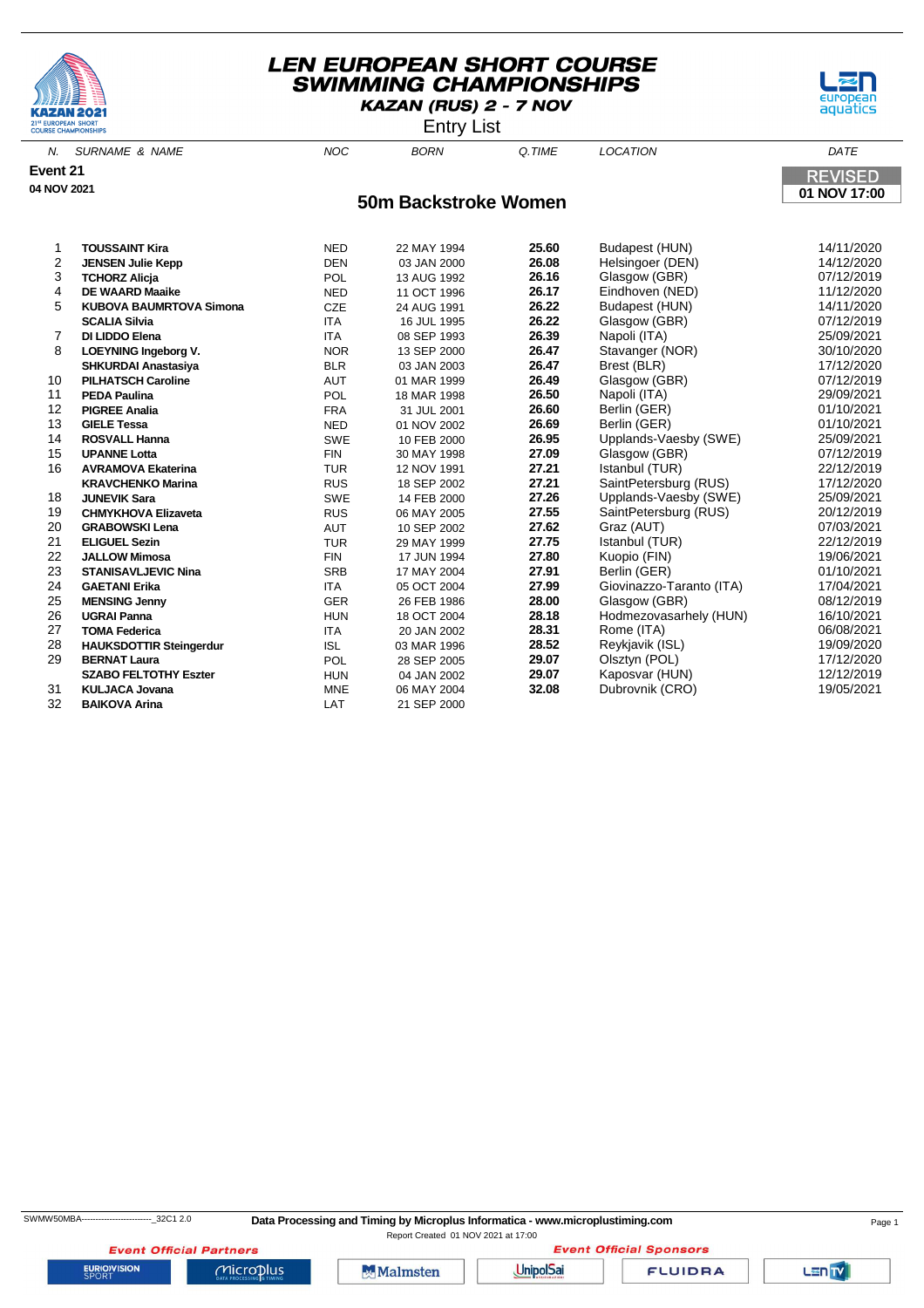





N. SURNAME & NAME  $N$  and  $N$  and  $N$  born  $\alpha$  time  $N$  location  $\alpha$  dates the  $N$ **Event 22 REVISED 04 NOV 2021 01 NOV 17:00 200m Butterfly Men** 1 **ZENIMOTO HVAS Tomoe** NOR 01 JUN 2000 **1:50.62** Napoli (ITA) 19/09/2021 **HUN** 20 FEB 2000 **1:51.10** Budapest (HUN) 3 **RAZZETTI Alberto** ITA 02 JUN 1999 **1:51.15** Napoli (ITA) 24/09/2021 4 **IVANOV Antani A** BUL 17 JUL 1999 **1:52.96** Glasgow (GBR) 08/12/2019 RUS 08 SEP 2001 **1:53.01** SaintPetersburg (RUS) 6 **MAJERSKI Jakub** POL 18 AUG 2000 **1:53.02** Napoli (ITA) 26/09/2021 7 **PRIBYTOK Aleksandr RUS** 10 FEB 1996 **1:53.24** SaintPetersburg (RUS) 10 FEB 1996 **1:53.84** SaintPetersburg (RUS)

8 **ZHIKHAREV Petr** RUS 09 OCT 1999 **1:53.84** SaintPetersburg (RUS) 14/12/2020 9 **GEMOV Ondrej** CZE 12 JUN 1999 **1:54.32** Plzen-Slovany (CZE) 15/10/2021

 **CARINI Giacomo** ITA 02 JUL 1997 **1:54.71** Milan (ITA) 21/12/2020 **CHMIELEWSKI Krzysztof** POL 08 JUN 2004 **1:55.29** Tokyo (JPN) 27/07/2021 **TURAN Efe** TUR 17 SEP 2000 **1:55.73** Istanbul (TUR) 22/12/2020 **CHMIELEWSKI Michal** POL 08 JUN 2004 **1:56.66** Rome (ITA) 10/07/2021 **HOOGERWERF Tim** NED 18 NOV 2000 **1:57.28** Amsterdam (NED) 04/07/2021 **TOSCAN Marius** SUI 17 JAN 2002 **1:58.90** Sion (SUI) 14/11/2020

SWMM200MBF------------------------\_32C1 2.0 **Data Processing and Timing by Microplus Informatica - www.microplustiming.com** Page 1

Report Created 01 NOV 2021 at 17:00

**Event Official Partners EURIOVISION** 

**Malmsten** 

 $Microplus$ 

**UnipolSai** 

**FLUIDRA** 

**Event Official Sponsors** 

Plzen-Slovany (CZE)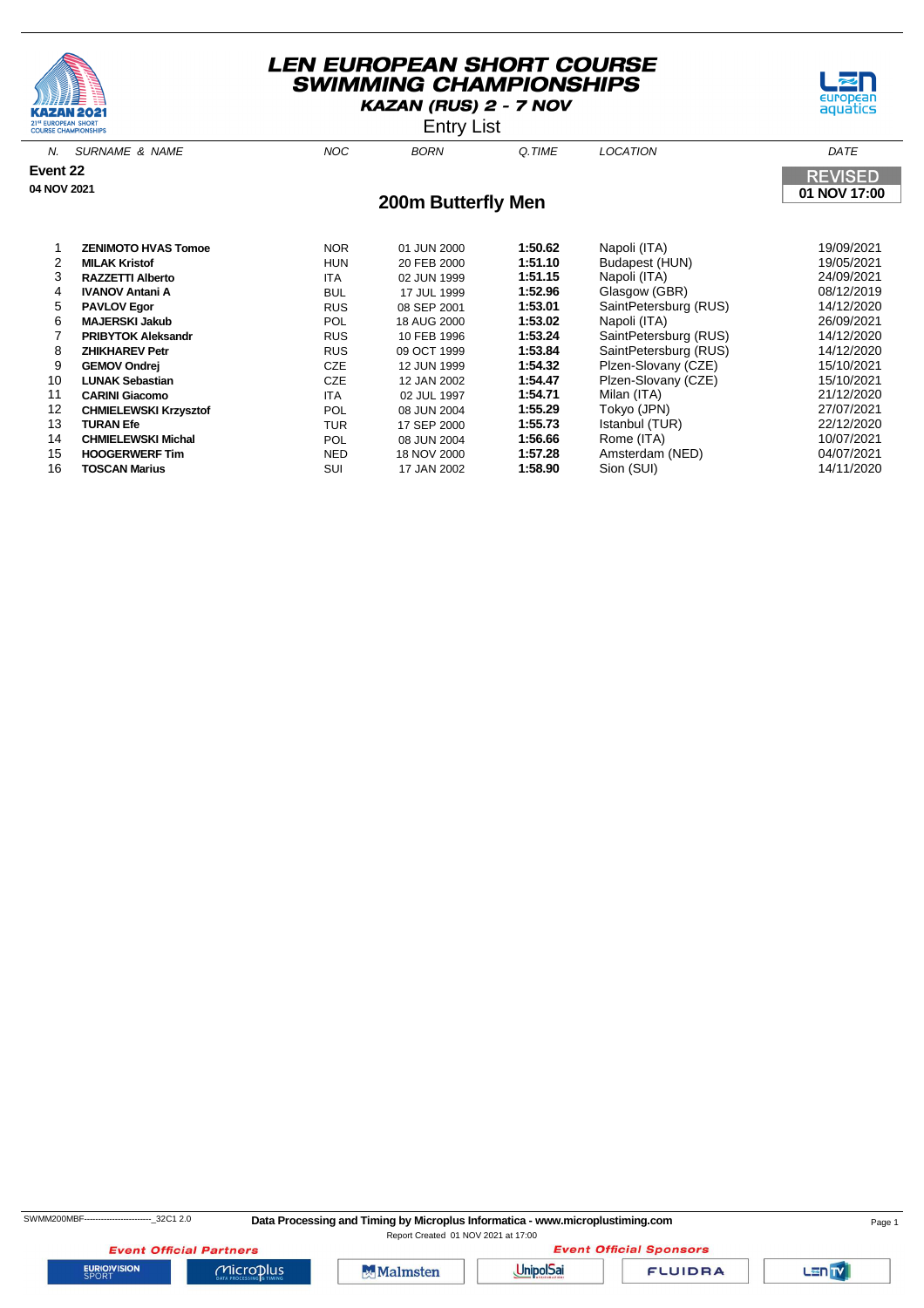

Entry List



N. RELAY NOC

**Event 23 04 NOV 2021**

# **4 x 50m Medley Women**



| 1  | <b>AUSTRIA</b>     | AUT        |
|----|--------------------|------------|
| 2  | <b>FINLAND</b>     | FIN        |
| 3  | <b>ITALY</b>       | ITA        |
| 4  | <b>NETHERLANDS</b> | NED        |
| 5  | <b>NORWAY</b>      | <b>NOR</b> |
| 6  | <b>POLAND</b>      | POL        |
| 7  | <b>RUSSIA</b>      | <b>RUS</b> |
| 8  | <b>SLOVAKIA</b>    | <b>SVK</b> |
| 9  | <b>SWEDEN</b>      | <b>SWE</b> |
| 10 | TURKEY             | TUR        |

SWMW4X50MMD---------------------------32C2 2.0 Data Processing and Timing by Microplus Informatica - www.microplustiming.com Page 1

Report Created 01 NOV 2021 at 17:00

**Event Official Partners EURIOVISION** 



 $Microplus$ 



**FLUIDRA** 

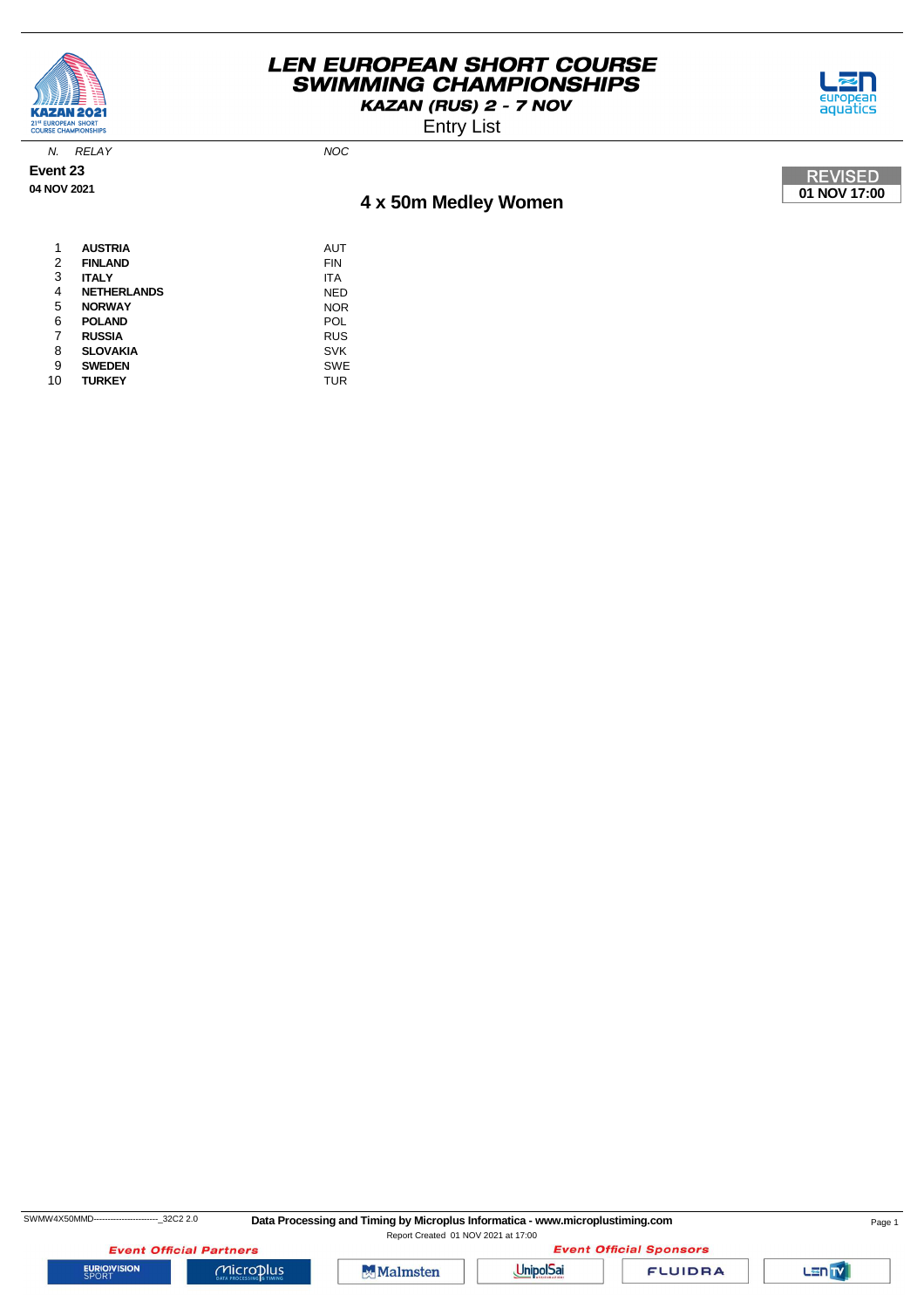





N. SURNAME & NAME NOC BORN Q.TIME LOCATION DATE **Event 24 REVISED 04 NOV 2021 01 NOV 17:00 1500m Freestyle Women** 1 **QUADARELLA Simona** ITA 18 DEC 1998 **15:29.74** Rome (ITA) 05/03/2021 **CARAMIGNOLI Martina Rita** ITA 25 MAY 1991 3 **KIRPICHNIKOVA Anastasia** RUS 24 JUN 2000 **15:41.88** Angers (FRA) 12/12/2019 4 **TUNCEL Merve** TUR 01 JAN 2005 **15:45.29** Istanbul (TUR) 22/12/2020 5 **MIHALYVARI F. Viktoria** HUN 26 NOV 2003 **16:02.26** Tokyo (JPN) 26/07/2021 6 **ERTAN Deniz** TUR 01 JAN 2004 **16:03.89** Istanbul (TUR) 22/12/2020

 **OTERO FERNANDEZ Paula** ESP 30 MAR 2004 **16:19.46** LasPalmasDeG.C (ESP) 03/08/2021 **MARTINEZ GUILLEN Angela** ESP 18 MAR 2004 **16:28.25** Sabadell (ESP) 26/03/2021 **HANQUET Lucie** BEL 11 OCT 2003 **16:28.55** Upplands-Vaesby (SWE) 24/09/2021 **FABIAN Bettina** HUN 13 DEC 2004 **16:29.68** Rome (ITA) 10/07/2021 **KHAILOVA Aleksandra** RUS 21 DEC 2004 **16:35.38** Kazan (RUS) 29/10/2020 **GATT Sasha** MLT 22 JUN 2005 **16:38.75** Rome (ITA) 10/07/2021 **BOSNJAK Klara** CRO 27 MAY 2004 **16:52.77** Zagreb (CRO) 13/03/2021 **HODGINS Grace** IRL 05 MAR 2005 **17:20.10** Dublin (IRL) 15/12/2019 **DANDE Sara** ALB 01 JAN 2005 **19:03.99** Durres (KOS) 18/06/2021

SWMW1500MFR-----------------------\_32C1 2.0 **Data Processing and Timing by Microplus Informatica - www.microplustiming.com** Page 1

Report Created 01 NOV 2021 at 17:00

**Event Official Partners EURIOVISION** 



 $Microplus$ 





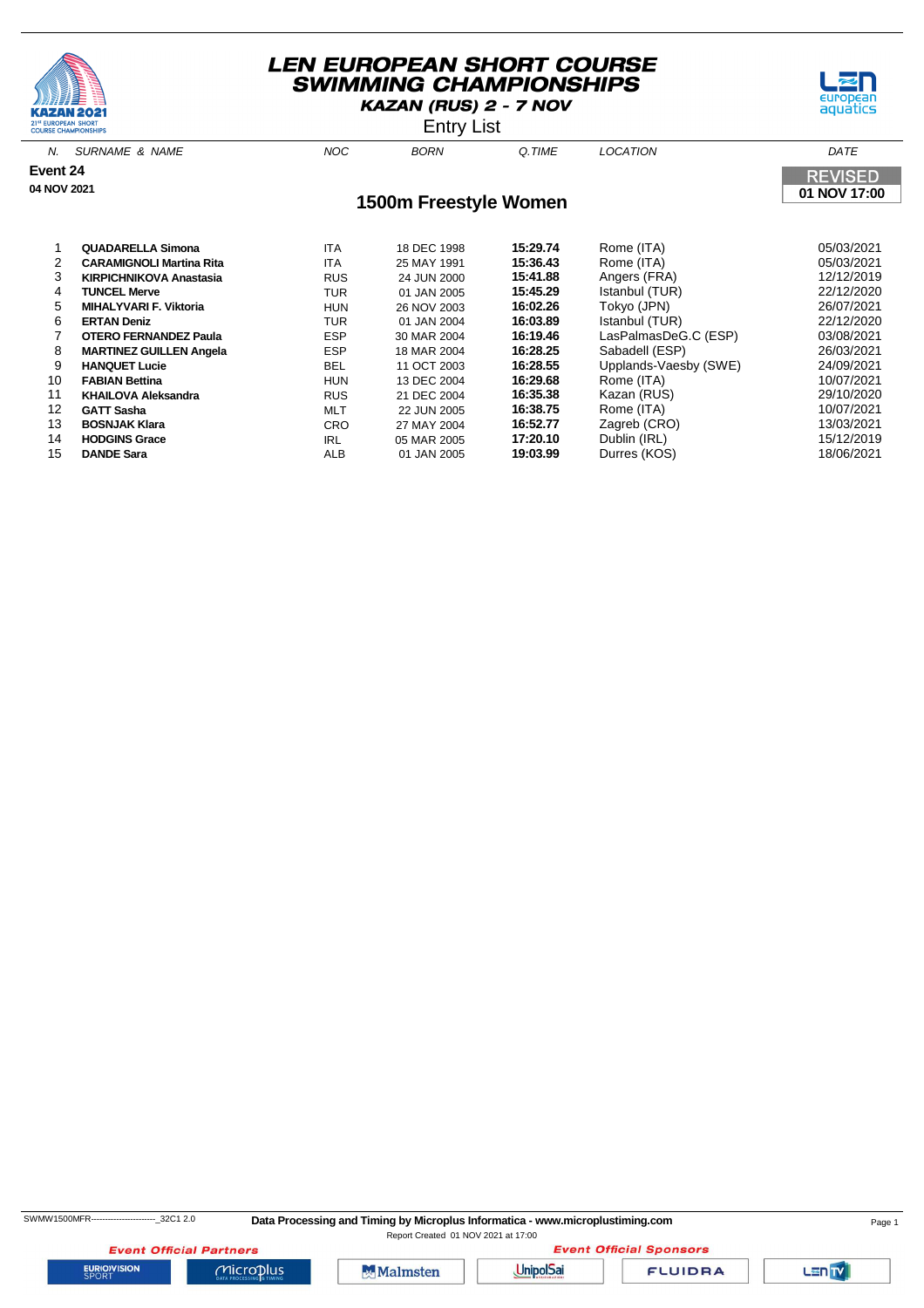





N. SURNAME & NAME  $N$  and  $N$  and  $N$  born  $\alpha$  time  $N$  location  $\alpha$  dates the  $N$ **Event 25 REVISED 05 NOV 2021 - 10:00 01 NOV 17:00 100m Backstroke Women** 1 **TOUSSAINT Kira** NED 22 MAY 1994 **55.17** Glasgow (GBR) 04/12/2019 **RUS** 27 MAY 1999 **56.10** Glasgow (GBR) 3 **PANZIERA Margherita** ITA 12 AUG 1995 **56.57** Glasgow (GBR) 04/12/2019 4 **KUBOVA BAUMRTOVA Simona** CZE 24 AUG 1991 **56.70** Glasgow (GBR) 04/12/2019 **DE WAARD Maaike** NED 11 OCT 1996 **57.09** Budapest (HUN) 6 **LOEYNING Ingeborg V.** NOR 13 SEP 2000 **57.15** Napoli (ITA) 25/09/2021 7 **VASKINA Daria** RUS 10 OCT 2002 **57.36** SaintPetersburg (RUS) 15/12/2020 8 **PEDA Paulina** POL 18 MAR 1998 **57.40** Napoli (ITA) 26/09/2021 9 **SCALIA Silvia** ITA 16 JUL 1995 **57.51** Glasgow (GBR) 04/12/2019 **AVRAMOVA Ekaterina** 11 **ROSVALL Hanna** SWE 10 FEB 2000 **58.05** Glasgow (GBR) 04/12/2019 12 **UPANNE Lotta** FIN 30 MAY 1998 **58.06** Espoo (FIN) 01/07/2021 13 **BURIAN Katalin** HUN 17 JAN 1995 **58.88** Kaposvar (HUN) 11/12/2019 14 **PILHATSCH Caroline** AUT 01 MAR 1999 **59.03** Budapest (HUN) 19/10/2020 **KRAVCHENKO Marina RUS** 18 SEP 2002 **59.07** SaintPetersburg (RUS)<br>
GRAROWSKI Lena **ALLA ALLA 2002** 59.13 Graz (ALLT) 16 **GRABOWSKI Lena** AUT 10 SEP 2002 **59.13** Graz (AUT) 06/03/2021 17 **TOMA Federica** ITA 20 JAN 2002 **59.43** Giovinazzo-Taranto (ITA) 24/04/2021 18 **MENSING Jenny** GER 26 FEB 1986 **59.48** Glasgow (GBR) 04/12/2019 19 **GAETANI Erika** ITA 05 OCT 2004 **59.61** Taranto (ITA) 14/03/2021

 **UGRAI Panna** HUN 18 OCT 2004 **59.63** Hodmezovasarhely (HUN) 17/10/2021 **PIGREE Analia** FRA 31 JUL 2001 **59.91** Berlin (GER) 02/10/2021 **JALLOW Mimosa** FIN 17 JUN 1994 **1:00.06** Tokyo (JPN) 25/07/2021 **CHMYKHOVA Elizaveta** RUS 06 MAY 2005 **1:00.17** SaintPetersburg (RUS) 14/12/2020 **SEGEL Janja** SLO 17 JUN 2001 **1:00.41** Glasgow (GBR) 04/12/2019 **BERNAT Laura** POL 28 SEP 2005 **1:00.63** Lodz (POL) 13/12/2020 **SZABO FELTOTHY Eszter** HUN 04 JAN 2002 **1:01.08** Kaposvar (HUN) 14/12/2019 **STANISAVLJEVIC Nina** SRB 17 MAY 2004 **1:02.57** Kikinda (SRB) 14/12/2019 **BAIKOVA Arina** LAT 21 SEP 2000 **1:03.11** Budapest (HUN) 23/05/2021

30 **GANGL Nina** AUT 04 DEC 2003 **1:03.79** Budapest (HUN) 08/10/2021

**HAUKSDOTTIR Steingerdur** ISL 03 MAR 1996 **1:03.52** Torshavn (FAR)

SWMW100MBA-------------------------32C1 2.0 **Data Processing and Timing by Microplus Informatica - www.microplustiming.com** Page 1

Report Created 01 NOV 2021 at 17:00

**Event Official Partners EURIOVISION** 

**Malmsten** 

Microplus

**UnipolSai** 

**FLUIDRA** 

**Event Official Sponsors**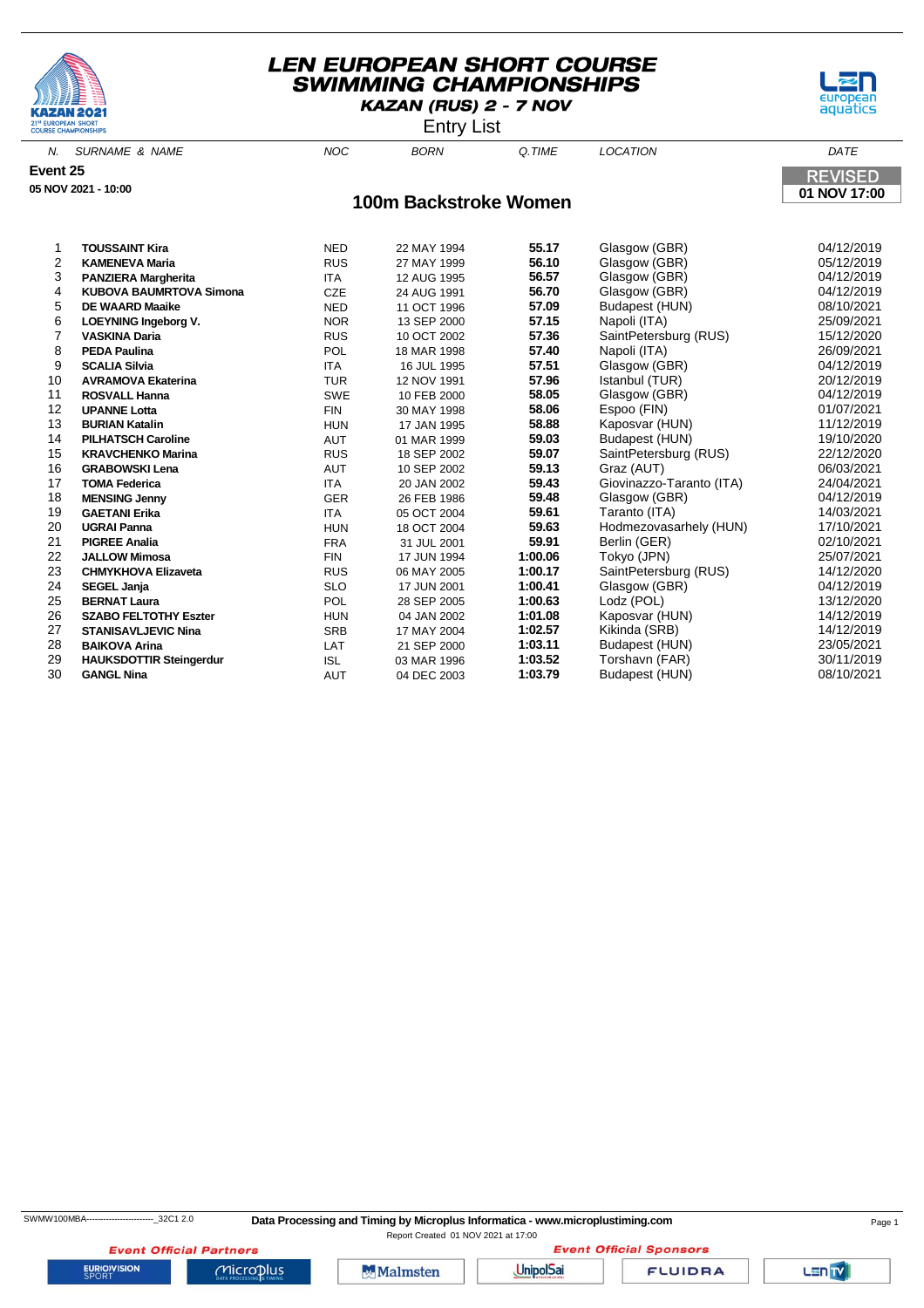





N. SURNAME & NAME NOC BORN Q.TIME LOCATION DATE **Event 26 REVISED 05 NOV 2021 01 NOV 17:00 200m Freestyle Men SHCHEGOLEV Aleksandr** RUS 06 APR 2002 **1:41.79** SaintPetersburg (RUS) 15/12/2020 **RUS** 29 JUN 2000 **1:42.56** SaintPetersburg (RUS) **KROON Luc** NED 30 AUG 2001 **1:42.56** Amsterdam (NED) 18/10/2020 **MILAK Kristof** HUN 20 FEB 2000 **1:42.61** Budapest (HUN) 09/10/2021 **MEGLI Filippo** 17A 10 MAY 1997 1:42.77 Glasgow (GBR) 05/12/2019 **SHATALOV Daniil** RUS 06 NOV 1999 **1:43.22** SaintPetersburg (RUS) 17/12/2020 **BRZOSKOWSKI Maarten** NED 19 SEP 1995 **1:43.27** Amsterdam (NED) 17/12/2020 **CIAMPI Matteo** ITA 03 NOV 1996 **1:43.28** Napoli (ITA) 26/09/2021 **KRASNYKH Alexander** RUS 19 JUN 1995 **1:44.00** Budapest (HUN) 25/10/2020 **POTHAIN Jordan** FRA 14 OCT 1994 **1:44.08** Angers (FRA) 14/12/2019 **CASTRO VALLE Cesar** ESP 31 MAY 1999 **1:44.21** Castellon (ESP) 20/11/2020 **PIJNENBURG Stan** NED 04 NOV 1996 **1:44.30** Berlin (GER) 03/10/2021 **DI COLA Stefano ITA** 11 DEC 1998 **1:44.40** Roma-Frosinone (ITA) **MAJERSKI Jakub** POL 18 AUG 2000 **1:44.40** Olsztyn (POL) 17/12/2020 **LOKTEV Denis** ISR 04 JUN 2000 **1:44.63** Netanya (ISR) 19/08/2020 **POPOVICI David** ROU 15 SEP 2004 **1:44.68** Tokyo (JPN) 27/07/2021 **HOOGERWERF Tim** NED 18 NOV 2000 **1:45.18** Amsterdam (NED) 04/07/2021 **TURAN Efe** TUR 17 SEP 2000 **1:45.40** Istanbul (TUR) 23/12/2020 **TRAMPITSCH Alexander** AUT 05 FEB 1999 **1:45.45** Graz (AUT) 06/03/2021 **GADGAARD Mikkel** DEN 03 MAY 1999 **1:45.63** Glasgow (GBR) 05/12/2019 **MAERTENS Lukas** GER 27 DEC 2001 **1:46.04** Glasgow (GBR) 05/12/2019 **DE TULLIO Marco** ITA 21 SEP 2000 **1:46.15** Napoli (ITA) 03/09/2021 **BRANNKARR Ronny** FIN 11 JUL 2002 **1:46.32** Tampere (FIN) 15/12/2019 **MANNES Max** LUX 19 NOV 1997 **1:46.37** Ettelbruck (LUX) 25/10/2020 **BOUCHAUT Joris 1:46.61 12.62 1:46.61 12.61 12.61 12.61 12.61 12.61 12.61 12.61 12.61 12.62 12.62 12.62 12.62 12.62 12.62 12.62 12.62 12.62 12.62 12.62 12.62 12.62 12.62 CHOWANIEC Mateusz** POL 03 OCT 2003 **1:47.09** Olsztyn (POL) 17/12/2020 **BRANDENBURGER Pit** LUX 06 AUG 1995 **1:47.26** Glasgow (GBR) 05/12/2019 **JOENTVEDT Jon** NOR 28 JUL 2003 **1:47.44** Klepp (NOR) 01/05/2021 **BOSKAN Saso** SLO 12 DEC 2002 **1:47.88** Berlin (GER) 03/10/2021 **NAVIKONIS Tomas** LTU 12 APR 2003 **1:48.13** Budapest (HUN) 09/10/2021 **31 DOMINGUEZ CALONGE Luis** ESP 18 JAN 2003 1:48.19<br>11 ARKOS Dimitrios (ESP) 22/2021 22/2021 22/11/2020 **MARKOS Dimitrios** GRE 13 SEP 2001 **1:48.88** Athina-Thessaloniki (GRE) 05/08/2020 **PECIAR Tomas** SVK 22 AUG 2002 **1:49.09** Bratislava (SVK) 31/07/2021 **BEN SHITRIT Eytan** ISR 02 JUN 2003 **1:49.29** Netanya (ISR) 19/08/2020 **MIKELSONS Kristaps** LAT 24 FEB 2004 **1:51.31** Valmiera (LAT) 19/06/2021 **GARACH BENITO Carlos** ESP 25 JUL 2004 **1:51.86** Alcala (ESP) 25/04/2021 **PUEBLA M. Alejandro** ESP 26 NOV 2002 **1:53.50** LasPalmasG.C (ESP) 15/02/2020 **KUKHALASHVILI Luka** GEO 17 OCT 2002 **1:53.51** Oaka (GRE) 28/05/2021 **CACHIA Dylan** MLT 15 SEP 2001 **1:53.74** Gzira (MLT) 15/07/2021

 **GARGOVIC Ado** MNE 15 JUL 1998 **1:54.01** Igalo (MNE) 15/02/2020 **VASHAKIDZE Akaki** GEO 29 JAN 1998 **1:54.04** Oaka (GRE) 28/05/2021 **ABESADZE David** GEO 05 JUL 2002 **1:55.20** Budapest (HUN) 20/05/2021 **STANCU Vlad-Stefan** ROU 13 AUG 2005 **1:57.36** Gyor (HUN) 19/12/2019 **ANDRIC Vasilije** MNE 12 MAY 2003 **1:59.11** Igalo (MNE) 15/02/2020

Report Created 01 NOV 2021 at 17:00

**Event Official Partners EURIOVISION** Microplus

**Malmsten** 

**UnipolSai** 

**FLUIDRA** 

**Event Official Sponsors** 

LEN<sub>TV</sub>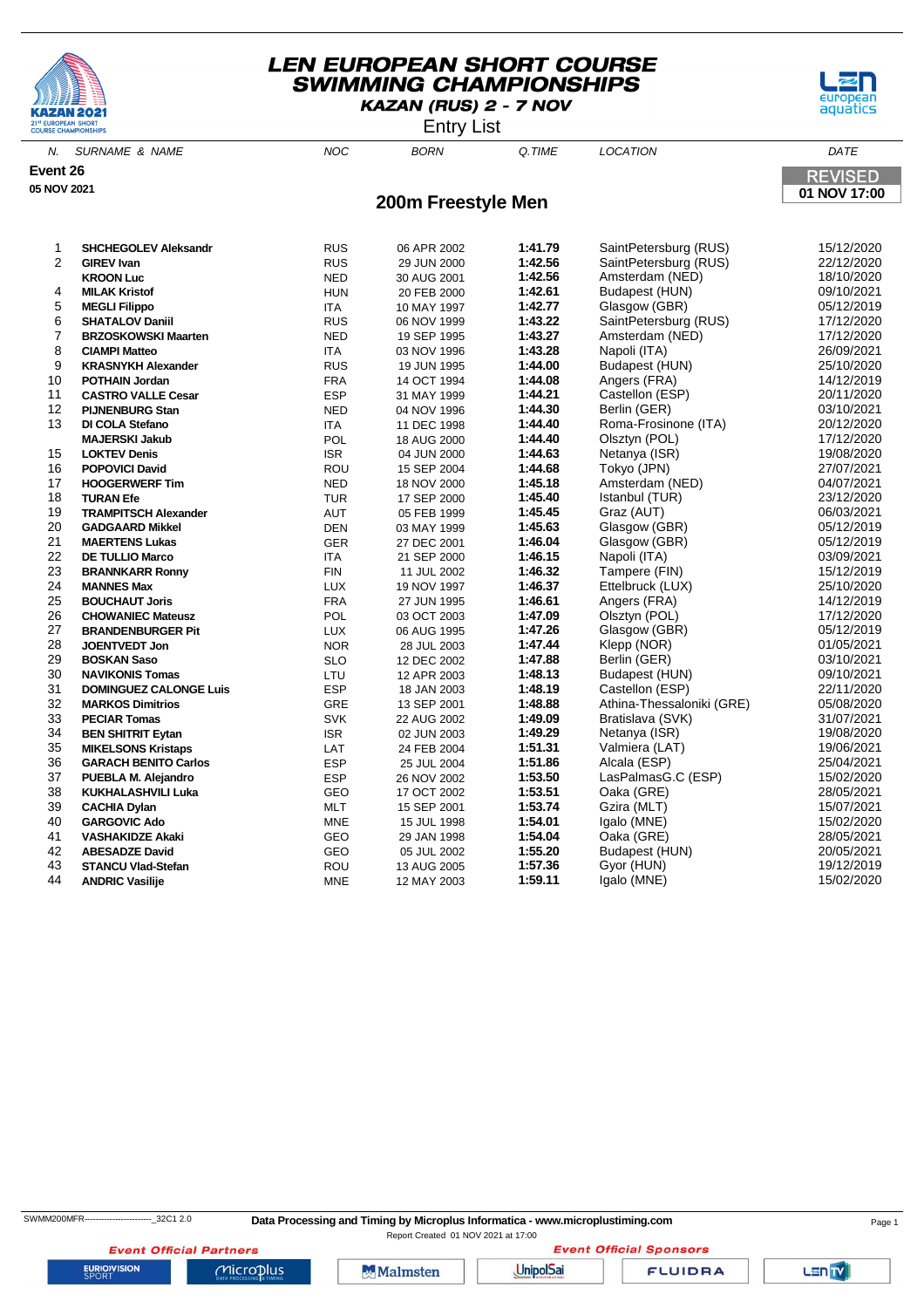





Entry List

|                |                              |            | .                           |         |                                |                |
|----------------|------------------------------|------------|-----------------------------|---------|--------------------------------|----------------|
|                | N. SURNAME & NAME            | <b>NOC</b> | <b>BORN</b>                 | Q.TIME  | <b>LOCATION</b>                | DATE           |
| Event 27       |                              |            |                             |         |                                | <b>REVISED</b> |
| 05 NOV 2021    |                              |            |                             |         |                                |                |
|                |                              |            | <b>100m Butterfly Women</b> |         |                                | 01 NOV 17:00   |
|                |                              |            |                             |         |                                |                |
| 1              | <b>SJOESTROEM Sarah</b>      | <b>SWE</b> | 17 AUG 1993                 | 55.35   | Budapest (HUN)                 | 09/11/2020     |
| 2              | <b>SHKURDAI Anastasiya</b>   | <b>BLR</b> | 03 JAN 2003                 | 55.64   | Budapest (HUN)                 | 01/11/2020     |
| 3              | DI LIDDO Elena               | <b>ITA</b> | 08 SEP 1993                 | 56.28   | Napoli (ITA)                   | 25/09/2021     |
| 4              | <b>NTOUNTOUNAKI Anna</b>     | GRE        | 09 SEP 1995                 | 56.44   | Glasgow (GBR)                  | 08/12/2019     |
| 5              | <b>CHIMROVA Svetlana</b>     | <b>RUS</b> | 15 APR 1996                 | 56.52   | Napoli (ITA)                   | 29/09/2021     |
| 6              | <b>BIANCHI Ilaria</b>        | <b>ITA</b> | 06 JAN 1990                 | 56.92   | Glasgow (GBR)                  | 08/12/2019     |
| $\overline{7}$ | <b>KOEHLER Angelina</b>      | <b>GER</b> | 12 NOV 2000                 | 57.03   | Glasgow (GBR)                  | 07/12/2019     |
| 8              | <b>PUDAR Lana</b>            | <b>BIH</b> | 19 JAN 2006                 | 57.37   | Beograd (SRB)                  | 12/03/2021     |
| 9              | <b>DI PIETRO Silvia</b>      | <b>ITA</b> | 06 APR 1993                 | 57.51   | Napoli (ITA)                   | 25/09/2021     |
| 10             | <b>LAHTINEN Laura</b>        | <b>FIN</b> | 03 JUN 2003                 | 57.73   | Tampere (FIN)                  | 15/12/2019     |
| 11             | <b>KLEPIKOVA Daria</b>       | <b>RUS</b> | 11 FEB 2005                 | 57.90   | SaintPetersburg (RUS)          | 19/12/2020     |
| 12             | <b>JUNEVIK Sara</b>          | <b>SWE</b> | 14 FEB 2000                 | 58.25   | Glasgow (GBR)                  | 07/12/2019     |
| 13             | <b>GIELE Tessa</b>           | <b>NED</b> | 01 NOV 2002                 | 58.80   | Berlin (GER)                   | 03/10/2021     |
| 14             | <b>LILJEQVIST Ida</b>        | <b>SWE</b> | 05 MAY 1999                 | 59.03   | Helsingborg (SWE)              | 27/03/2021     |
| 15             | <b>ULLMANN Julia</b>         | SUI        | 19 JUN 2005                 | 59.56   | Sion (SUI)                     | 13/11/2020     |
| 16             | <b>POTOCKA Tamara</b>        | <b>SVK</b> | 15 AUG 2002                 | 59.58   | Budapest (HUN)                 | 09/10/2021     |
| 17             | <b>POLIERI Alessia</b>       | <b>ITA</b> | 21 OCT 1994                 | 59.74   | Bologna-Riccione-Carpi-Sassuol | 13/02/2021     |
| 18             | <b>UESTUNDAG Nida Eliz</b>   | <b>TUR</b> | 21 OCT 1996                 | 59.97   | Istanbul (TUR)                 | 29/07/2021     |
| 19             | <b>MONTEIRO Ana Catarina</b> | <b>POR</b> | 14 AUG 1993                 | 1:00.00 | Felgueiras (POR)               | 21/12/2019     |
| 20             | <b>BACH Helena Rosendahl</b> | <b>DEN</b> | 12 JUN 2000                 | 1:00.03 | Rome (ITA)                     | 26/06/2021     |
| 21             | <b>HUFNAGL Claudia</b>       | AUT        | 20 MAY 1996                 | 1:00.35 | Graz (AUT)                     | 13/12/2019     |
| 22             | <b>HALDEN Jenny</b>          | <b>NOR</b> | 22 JUL 2000                 | 1:00.59 | Kristiansand (NOR)             | 15/08/2021     |
| 23             | <b>RUOHONIEMI Tanja</b>      | <b>FIN</b> | 09 SEP 1995                 | 1:00.90 | Tampere (FIN)                  | 15/12/2019     |
| 24             | <b>SALIKHIANOVA Asia</b>     | <b>RUS</b> | 11 APR 2005                 | 1:01.10 | Kazan (RUS)                    | 29/10/2020     |
| 25             | <b>OPHIR Rakah</b>           | <b>ISR</b> | 16 OCT 2005                 | 1:01.83 | Netanya (ISR)                  | 12/06/2021     |
| 26             | <b>SHTEYMAN Sharon</b>       | <b>ISR</b> | 16 NOV 2005                 | 1:02.07 | Berlin (GER)                   | 03/10/2021     |
| 27             | <b>KARAPETYAN Yeva</b>       | <b>ARM</b> | 10 JAN 2005                 |         |                                |                |
|                | <b>MANUCHARYAN Varsenik</b>  | <b>ARM</b> | 11 JUL 2003                 |         |                                |                |

**EURIOVISION** 

**Event Official Partners** 

 $Microplus$ 

**Event Official Sponsors** 

**Malmsten** 

UnipolSai

**FLUIDRA** 

Lanty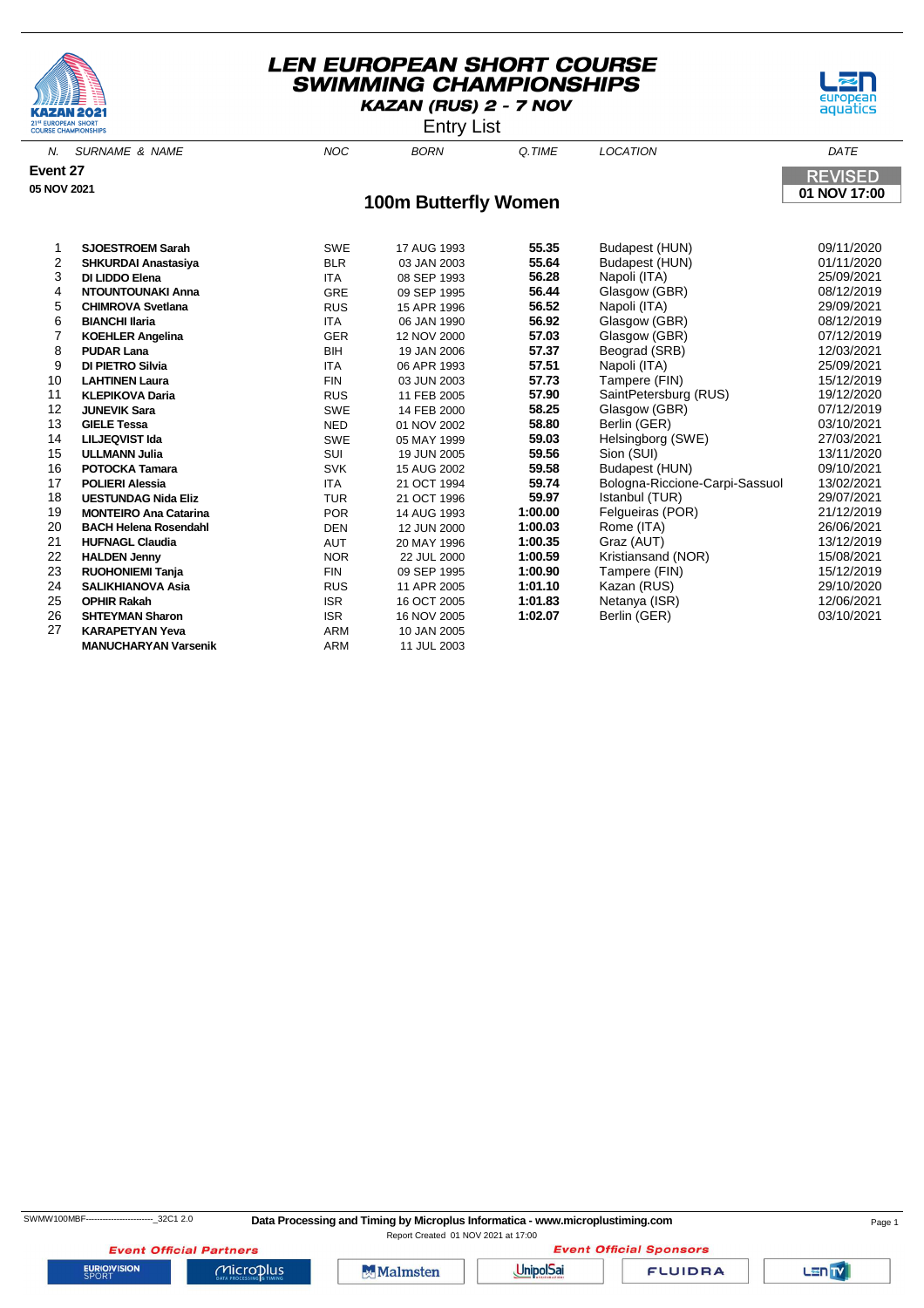



Entry List

| N.          | SURNAME & NAME               | <b>NOC</b> | <b>BORN</b>           | Q.TIME         | <b>LOCATION</b>       | DATE           |
|-------------|------------------------------|------------|-----------------------|----------------|-----------------------|----------------|
| Event 28    |                              |            |                       |                |                       | <b>REVISED</b> |
| 05 NOV 2021 |                              |            |                       |                |                       | 01 NOV 17:00   |
|             |                              |            | 200m Breaststroke Men |                |                       |                |
|             | <b>KOCH Marco</b>            | <b>GER</b> | 25 JAN 1990           | 2:00.58        | Budapest (HUN)        | 01/11/2020     |
| 2           | <b>KAMMINGA Arno</b>         | <b>NED</b> | 22 OCT 1995           | 2:01.43        | Amsterdam (NED)       | 17/12/2020     |
| 3           | <b>MCKEE Anton Sveinn</b>    | ISL        | 18 DEC 1993           | 2:01.65        | Budapest (HUN)        | 01/11/2020     |
| 4           | <b>SHYMANOVICH IIya</b>      | <b>BLR</b> | 02 AUG 1994           | 2:02.10        | Napoli (ITA)          | 18/09/2021     |
| 5           | <b>PERSSON Erik</b>          | <b>SWE</b> | 12 JAN 1994           | 2:02.39        | Napoli (ITA)          | 25/09/2021     |
| 6           | <b>DORINOV Mikhail</b>       | <b>RUS</b> | 09 AUG 1995           | 2:03.35        | SaintPetersburg (RUS) | 16/12/2020     |
|             | <b>OEGRETIR Berkay Oemer</b> | <b>TUR</b> | 16 FEB 1998           | 2:03.78        | Istanbul (TUR)        | 22/12/2020     |
| 8           | <b>ZHIGALOV Aleksandr</b>    | <b>RUS</b> | 27 JUL 2001           | 2:04.14        | SaintPetersburg (RUS) | 16/12/2020     |
| 9           | <b>ROTHBAUER Christopher</b> | AUT        | 29 JAN 1998           | 2:04.34        | Napoli (ITA)          | 18/09/2021     |
| 10          | <b>ZABOJNIK Matej</b>        | CZE        | 03 AUG 2000           | 2:06.19        | Plzen-Slovany (CZE)   | 17/10/2021     |
| 11          | <b>GADIROV Rustam</b>        | <b>RUS</b> | 10 DEC 1997           | 2:06.28        | SaintPetersburg (RUS) | 21/12/2020     |
| 10          | <b>VIOUEDAT Antoino</b>      | <b>FDA</b> | $OC$ $OCT$ $1000$     | <b>3.NG 22</b> | Anance (EDA)          | 12/12/2010     |

 **VIQUERAT Antoine** FRA 05 OCT 1998 **2:06.33** Angers (FRA) 13/12/2019 **DEMIR Demirkan** TUR 15 JUN 2001 **2:06.62** Istanbul (TUR) 22/12/2020 **SEMYANINOV Danil** RUS 09 JAN 1998 **2:07.36** SaintPetersburg (RUS) 16/12/2020 **15 KLOBUCNIK Tomas** SVK 21 JUN 1990 **2:07.98** Samorin (SV<br>
16 JAN 2002 **2:08.04** Dublin (IRL) **CORBY Eoin** IRL 16 JAN 2002 **2:08.04** Dublin (IRL) 15/12/2019 **NETRH Vojtech** CZE 29 JAN 2002 **2:08.04** Plzen-Slovany (CZE) 17/10/2021 **QUINTAS Francisco Robalo** POR 02 MAY 1995 **2:08.84** Felgueiras (POR) 21/12/2019 **HAARSAKER Christoffer T.** NOR 12 SEP 1993 **2:09.43** Glasgow (GBR) 05/12/2019 **BOBROVS Daniils** LAT 08 OCT 1997 **2:09.98** Budapest (HUN) 09/10/2021 **GRINDHEIM Andre K.** NOR 07 APR 2000 **2:10.17** Bergen (NOR)<br>**SAVICKAS Aleksas** LTU 13 JAN 2003 **2:10.37** Anyksciai (LTU) **SAVICKAS Aleksas** LTU 13 JAN 2003 **2:10.37** Anyksciai (LTU) 21/12/2019 **COLL MARTI Carles** ESP 15 OCT 2001 **2:12.18** Barcelona (ESP) 05/06/2021 **QARRI Even** ALB 23 OCT 2003 **2:30.28** Skoplje (MKD) 21/02/2021

**EURIOVISION** 

**Event Official Partners** 

Microplus

**Malmsten** 

**Event Official Sponsors UnipolSai** 

**FLUIDRA**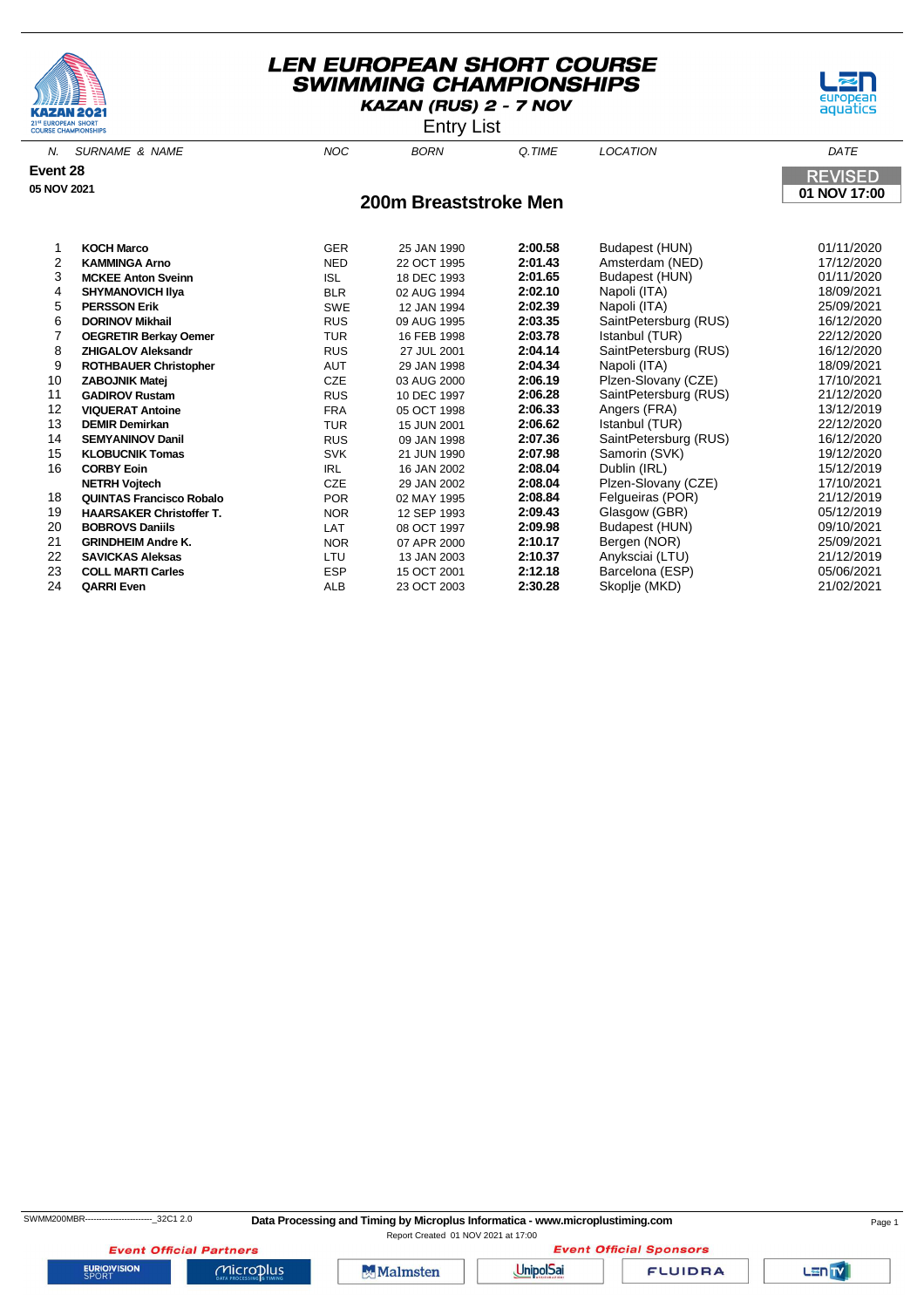





| N.          | SURNAME & NAME            | <b>NOC</b> | <b>BORN</b>                  | O.TIME  | <b>LOCATION</b>       | DATE           |
|-------------|---------------------------|------------|------------------------------|---------|-----------------------|----------------|
| Event 29    |                           |            |                              |         |                       | <b>REVISED</b> |
| 05 NOV 2021 |                           |            | 01 NOV 17:00                 |         |                       |                |
|             |                           |            | 200m Individual Medley Women |         |                       |                |
|             | <b>GORBENKO Anastasya</b> | <b>ISR</b> | 07 AUG 2003                  | 2:05.04 | Napoli (ITA)          | 04/09/2021     |
| 2           | <b>UGOLKOVA Maria</b>     | SUI        | 18 JUL 1989                  | 2:06.59 | Glasgow (GBR)         | 07/12/2019     |
| 3           | <b>JAKABOS Zsuzsanna</b>  | <b>HUN</b> | 03 APR 1989                  | 2:07.62 | Glasgow (GBR)         | 07/12/2019     |
| 4           | <b>FRANCESCHI Sara</b>    | <b>ITA</b> | 01 FEB 1999                  | 2:08.20 | Napoli (ITA)          | 18/09/2021     |
| 5           | <b>KRIVONOGOVA Irina</b>  | <b>RUS</b> | 03 MAY 2000                  | 2:08.32 | SaintPetersburg (RUS) | 21/12/2019     |

| 6  | <b>VOGELMANN Zoe</b>           | <b>GER</b> | 21 SEP 2003 | 2:08.75 | SaintPetersburg (RUS) | 21/12/2019 |
|----|--------------------------------|------------|-------------|---------|-----------------------|------------|
|    | <b>GUNES Viktoria Zeynep</b>   | <b>TUR</b> | 19 JUN 1998 | 2:08.88 | Napoli (ITA)          | 23/09/2021 |
| 8  | <b>COCCONCELLI Costanza</b>    | ITA.       | 26 JAN 2002 | 2:08.94 | Napoli (ITA)          | 25/09/2021 |
| 9  | <b>HORSKA Kristyna</b>         | <b>CZE</b> | 30 SEP 1997 | 2:09.23 | Skopje (MKD)          | 17/10/2020 |
| 10 | <b>SOROKINA Anastasija</b>     | <b>RUS</b> | 10 JUN 2004 | 2:10.52 | Napoli (ITA)          | 04/09/2021 |
| 11 | <b>UGRAI Panna</b>             | <b>HUN</b> | 18 OCT 2004 | 2:11.67 | Budapest (HUN)        | 09/10/2021 |
| 12 | <b>RYPESTOEL Malene</b>        | <b>NOR</b> | 15 MAR 2001 | 2:11.97 | Bergen (NOR)          | 25/09/2021 |
| 13 | <b>EBBESEN Elisabeth Sabro</b> | <b>DEN</b> | 22 MAR 2002 | 2:11.98 | Helsingoer (DEN)      | 14/12/2020 |
| 14 | <b>CARRASCO CADENS Emma</b>    | <b>ESP</b> | 31 DEC 2005 | 2:12.10 | Castellon (ESP)       | 22/11/2020 |
| 15 | <b>ROMANJUK Maria</b>          | <b>EST</b> | 15 AUG 1996 | 2:12.19 | Tallinn (EST)         | 13/07/2021 |
| 16 | <b>SZABO FELTOTHY Eszter</b>   | <b>HUN</b> | 04 JAN 2002 | 2:12.21 | Kaposvar (HUN)        | 12/12/2019 |
| 17 | <b>GOERIGK Giulia</b>          | <b>GER</b> | 09 SEP 2002 | 2:12.47 | Glasgow (GBR)         | 07/12/2019 |
| 18 | <b>KREUNDL Lena</b>            | <b>AUT</b> | 19 SEP 1997 | 2:12.50 | Glasgow (GBR)         | 07/12/2019 |
| 19 | <b>NYSTRAND Lisa</b>           | <b>SWE</b> | 15 MAY 2006 | 2:13.73 | Upplands-Vaesby (SWE) | 25/09/2021 |
| 20 | <b>TRNIKOVA Nikoleta</b>       | <b>SVK</b> | 29 JUL 2002 | 2:13.89 | Glasgow (GBR)         | 07/12/2019 |
| 21 | <b>OEZKAN Hazal</b>            | <b>TUR</b> | 04 FEB 2003 | 2:14.29 | Istanbul (TUR)        | 24/12/2020 |
| 22 | <b>HOLKENBORG Silke</b>        | <b>NED</b> | 31 AUG 2001 | 2:14.32 | Amsterdam (NED)       | 04/07/2021 |
| 23 | <b>HEGMEGI Annie</b>           | <b>SWE</b> | 05 MAY 2003 | 2:14.52 | Torshavn (FAR)        | 01/12/2019 |
| 24 | <b>CREVAR Anja</b>             | <b>SRB</b> | 20 NOV 2000 | 2:14.71 | Glasgow (GBR)         | 07/12/2019 |
| 25 | <b>SHVAEVA Irina</b>           | <b>RUS</b> | 16 JUN 1994 | 2:15.78 | Brest (BLR)           | 24/04/2021 |
| 26 | <b>MAYNE Molly</b>             | IRL        | 20 AUG 2005 | 2:16.39 | Dublin (IRL)          | 12/12/2019 |
| 27 | <b>DOBRIN Alexandra</b>        | <b>ROU</b> | 19 FEB 1993 | 2:16.65 | Angers (FRA)          | 12/12/2019 |
| 28 | <b>GOLOVATI Daria</b>          | <b>ISR</b> | 30 AUG 2005 | 2:16.85 | Netanya (ISR)         | 27/12/2019 |
| 29 | <b>MIHALYVARI F. Viktoria</b>  | <b>HUN</b> | 26 NOV 2003 | 2:18.43 | Budapest (HUN)        | 13/11/2020 |
| 30 | <b>RUUSKA Martta</b>           | <b>FIN</b> | 05 JUN 2003 | 2:21.37 | Tampere (FIN)         | 26/09/2020 |
| 31 | <b>XHEMOLLARI Vivian</b>       | <b>ALB</b> | 16 SEP 2006 | 2:29.14 | Rome (ITA)            | 09/07/2021 |



**EURIOVISION** 

**Event Official Partners** 

Microplus

**Malmsten** 

UnipolSai

**FLUIDRA**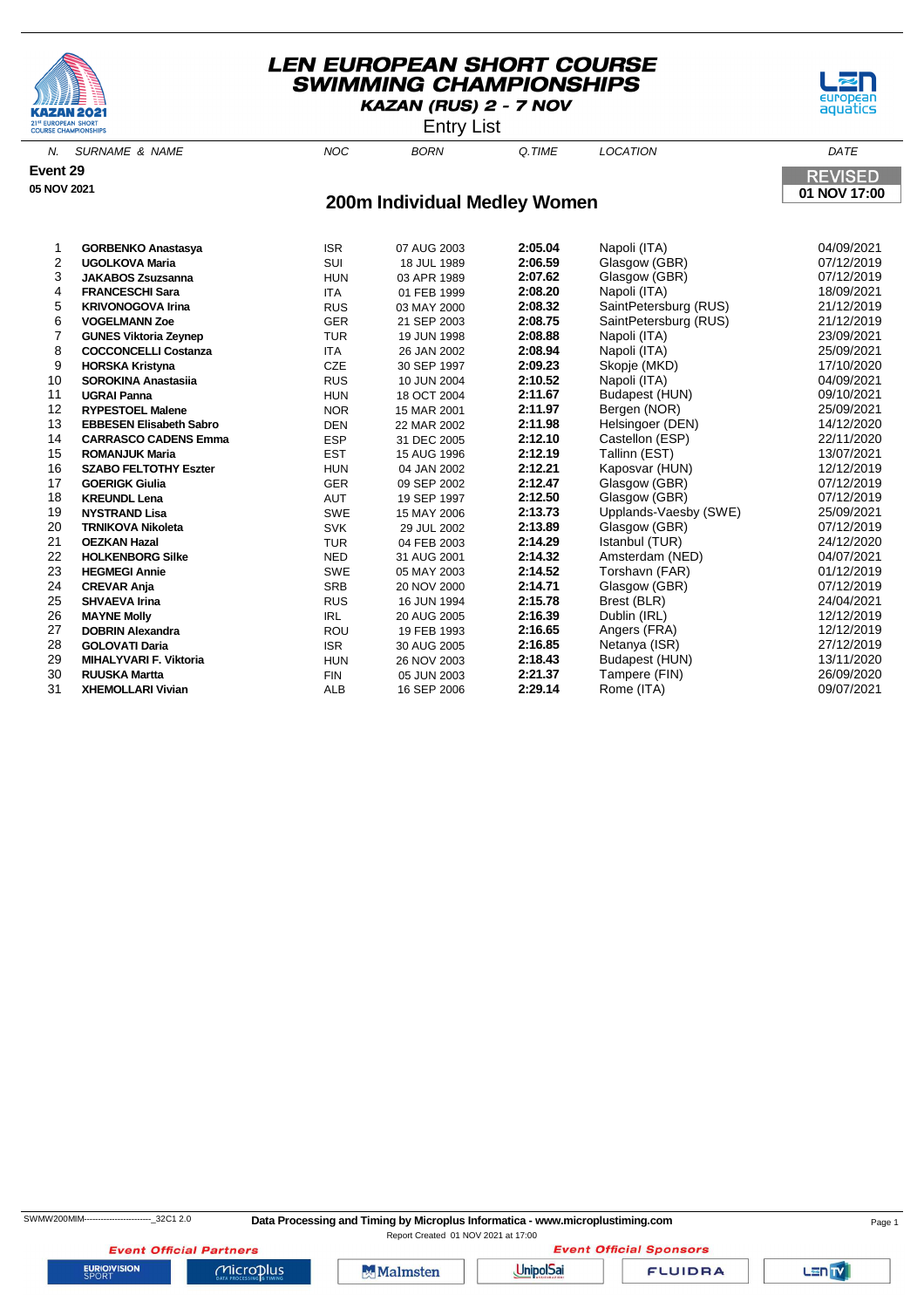





N. SURNAME & NAME  $N$  and  $N$  and  $N$  born  $\alpha$  time  $N$  location  $\alpha$  dates the  $N$ **Event 30 REVISED 05 NOV 2021 01 NOV 17:00 50m Butterfly Men SZABO Szebasztian** HUN 11 MAR 1996 **21.86** Budapest (HUN) 10/11/2020 **KOSTIN Oleg** RUS 06 MAY 1992 **22.23** Glasgow (GBR) 07/12/2019 **PEKARSKI Grigori** BLR 08 JAN 1998 **22.37** SaintPetersburg (RUS) 21/12/2020 **GUERES Uemitcan** TUR 24 JUN 1999 **22.38** Glasgow (GBR) 07/12/2019 **ZAITSEV Daniel** EST 13 DEC 1997 **22.39** Glasgow (GBR) 07/12/2019 **ORSI Marco** ITA 11 DEC 1990 **22.50** Napoli (ITA) 03/09/2021 **CECCON Thomas** ITA 27 JAN 2001 **22.63** Verona (ITA) 24/01/2021 **MARKOV Daniil** RUS 21 APR 2000 **22.63** SaintPetersburg (RUS) 20/12/2019 **RIVOLTA Matteo** ITA 16 NOV 1991 **22.63** Napoli (ITA) 26/09/2021 **SAKCI Emre** TUR 15 NOV 1997 **22.66** Budapest (HUN) 10/11/2020 **ZHILKIN Andrey** RUS 09 MAR 1995 **22.76** Budapest (HUN) 10/11/2020 **PUTS Jesse** NED 01 AUG 1994 **22.77** Budapest (HUN) 09/10/2021 **13 NICKELSEN Rasmus 28 FEB 2003 SHEVLYAKOV Roman** RUS 26 AUG 1998 **22.82** SaintPetersburg (RUS) 21/12/2020 **VERHOEVEN Thomas NED** 18 APR 1997 **22.82** Amsterdam (NED) 04/07/2021<br>**DE BOER Thom NED** 24 DEC 1991 **22.82** Amsterdam (NED) 04/07/2021 **DE BOER Thom** NED 24 DEC 1991 **22.87** Amsterdam (NED) 04/07/2021 **BUCHER Simon** AUT 23 MAY 2000 **22.97** Graz (AUT) 06/03/2021 **SIMONS Kenzo** NED 13 APR 2001 **22.97** Amsterdam (NED) 04/07/2021 **PIRON Thomas** FRA 28 AUG 2000 **23.03** Villefranche-Sur-Saone (FRA) 16/10/2021 **SEFL Jan** CZE 10 MAY 1990 **23.17** Oswiecim (POL) 13/11/2020 **MAKINEN Kalle** FIN 14 MAR 2002 **23.18** Espoo (FIN) 03/10/2021 **GIGLER Heiko** AUT 17 JUN 1996 **23.24** Graz (AUT) 14/12/2019 **HOFF Oskar** SWE 13 DEC 1998 **23.29** Upplands-Vaesby (SWE) 25/09/2021 **LIA Nicholas** NOR 13 FEB 2001 **23.33** Bergen (NOR) 04/07/2021 **Budapest (HUN) IVANOV Antani A** BUL 17 JUL 1999 **23.48** Glasgow (GBR) 07/12/2019 **MASIUK Ksawery** POL 17 DEC 2004 **23.50** Gliwice (POL) 12/12/2020 **LAMBERTI Michele** ITA 03 NOV 2000 **23.55** Rome (ITA) 05/08/2021 **SIIM Cevin Anders** EST 27 MAR 1997 **23.76** Tallinn (EST) 15/07/2021

30 **LUNAK Sebastian** CZE 12 JAN 2002 **24.04** Plzen-Slovany (CZE) 16/10/2021 31 **LOMERO ARENAS Bernat** AND 28 DEC 1997 **24.37** Castellon (ESP) 21/11/2020

 **BARSEGHYAN Artur** ARM 29 MAR 2002 **24.62** Sofia (BUL) 27/06/2021 **MURATOVIC Emir** BIH 06 NOV 1996 **24.99** Sarajevo (BIH) 20/06/2021 **KOKKO Olli** FIN 18 APR 1994 **25.39** Kuopio (FIN) 18/06/2021 **PRISKA Paolo** ALB 15 SEP 2004 **27.21** Durres (KOS) 19/06/2021

32 **LOMERO ARENAS Tomas** AND 05 JUL 2001 **24.59** Mataro (ESP) 18/07/2021

37 **ABESADZE David** GEO 05 JUL 2002 **BRAUNSCHWEIG OIe GER** 15 NOV 1997

**EURIOVISION** 

**Event Official Partners** 

Microplus

**Malmsten** 

Report Created 01 NOV 2021 at 17:00

**UnipolSai** 

**FLUIDRA** 

**Event Official Sponsors**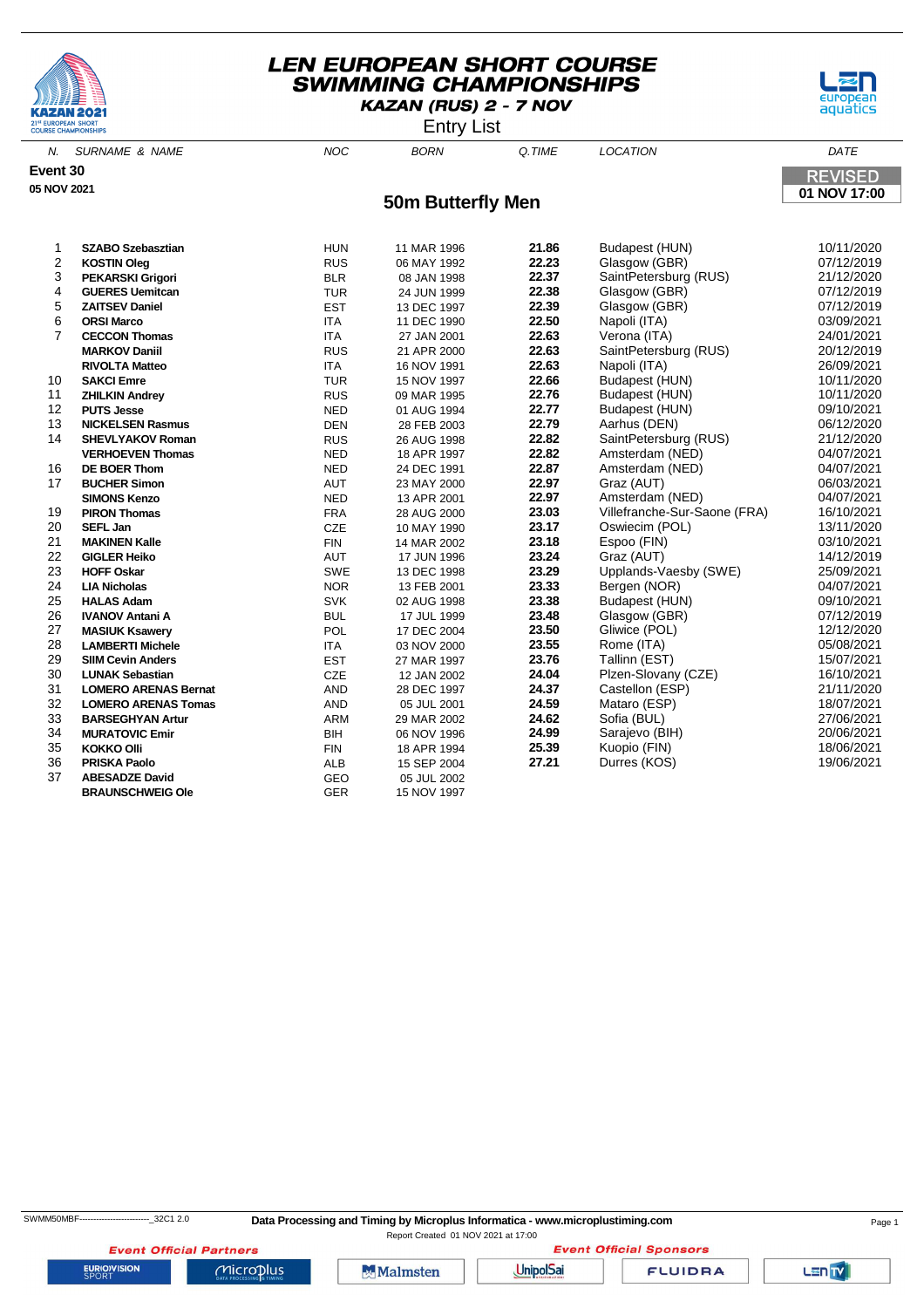



Entry List

| N.             | <b>SURNAME &amp; NAME</b>       | <b>NOC</b> | <b>BORN</b>          | Q.TIME | <b>LOCATION</b>             | DATE           |
|----------------|---------------------------------|------------|----------------------|--------|-----------------------------|----------------|
| Event 31       |                                 |            |                      |        |                             | <b>REVISED</b> |
|                | 06 NOV 2021 - 10:00             |            |                      |        |                             | 01 NOV 17:00   |
|                |                                 |            | 50m Breaststroke Men |        |                             |                |
|                |                                 |            |                      |        |                             |                |
| 1              | <b>SAKCI Emre</b>               |            |                      | 25.29  |                             | 05/11/2020     |
| $\overline{2}$ |                                 | <b>TUR</b> | 15 NOV 1997          | 25.39  | Budapest (HUN)              | 18/12/2020     |
| 3              | <b>SHYMANOVICH IIya</b>         | <b>BLR</b> | 02 AUG 1994          | 25.74  | Brest (BLR)<br>Napoli (ITA) | 04/09/2021     |
|                | <b>MARTINENGHI Nicolo'</b>      | <b>ITA</b> | 01 AUG 1999          |        |                             |                |
| 4              | <b>KAMMINGA Arno</b>            | <b>NED</b> | 22 OCT 1995          | 25.84  | Glasgow (GBR)               | 04/12/2019     |
|                | <b>SCOZZOLI Fabio</b>           | <b>ITA</b> | 03 AUG 1988          | 25.84  | Glasgow (GBR)               | 04/12/2019     |
| 6              | <b>PINZUTI Alessandro</b>       | <b>ITA</b> | 10 MAY 1999          | 26.07  | Napoli (ITA)                | 25/09/2021     |
| 7              | <b>STEVENS Peter John</b>       | <b>SLO</b> | 01 JUN 1995          | 26.10  | Doha (QAT)                  | 22/10/2021     |
| 8              | <b>STRELNIKOV Kirill</b>        | <b>RUS</b> | 29 MAY 1992          | 26.11  | SaintPetersburg (RUS)       | 21/12/2020     |
| 9              | <b>MCKEE Anton Sveinn</b>       | <b>ISL</b> | 18 DEC 1993          | 26.14  | Glasgow (GBR)               | 04/12/2019     |
| 10             | <b>REITSHAMMER Bernhard</b>     | <b>AUT</b> | 17 JUN 1994          | 26.32  | Graz (AUT)                  | 07/03/2021     |
| 11             | <b>ROTHBAUER Christopher</b>    | AUT        | 29 JAN 1998          | 26.38  | Graz (AUT)                  | 15/12/2019     |
| 12             | <b>KOSTIN Oleg</b>              | <b>RUS</b> | 06 MAY 1992          | 26.47  | Napoli (ITA)                | 04/09/2021     |
| 13             | <b>POGGIO Federico</b>          | <b>ITA</b> | 24 APR 1998          | 26.66  | Riccione (ITA)              | 25/04/2021     |
| 14             | <b>GERASIMENKO Vladislav</b>    | <b>RUS</b> | 26 APR 2001          | 26.76  | SaintPetersburg (RUS)       | 20/12/2019     |
| 15             | <b>KOKKO Olli</b>               | <b>FIN</b> | 18 APR 1994          | 26.86  | Espoo (FIN)                 | 01/07/2021     |
| 16             | <b>OEGRETIR Berkay Oemer</b>    | <b>TUR</b> | 16 FEB 1998          | 26.87  | Istanbul (TUR)              | 21/12/2020     |
| 17             | <b>VIQUERAT Antoine</b>         | <b>FRA</b> | 05 OCT 1998          | 26.89  | Angers (FRA)                | 15/12/2019     |
| 18             | <b>ZANKO Vsevolod</b>           | <b>RUS</b> | 30 JUL 1995          | 26.99  | SaintPetersburg (RUS)       | 19/12/2020     |
| 19             | <b>KLOBUCNIK Tomas</b>          | <b>SVK</b> | 21 JUN 1990          | 27.07  | Glasgow (GBR)               | 04/12/2019     |
| 20             | <b>LIA Nicholas</b>             | <b>NOR</b> | 13 FEB 2001          | 27.09  | Stavanger (NOR)             | 01/11/2020     |
| 21             | <b>GRINDHEIM Andre K.</b>       | <b>NOR</b> | 07 APR 2000          | 27.20  | Bergen (NOR)                | 03/07/2021     |
|                | <b>HAARSAKER Christoffer T.</b> | <b>NOR</b> | 12 SEP 1993          | 27.20  | Bergen (NOR)                | 26/09/2021     |
| 23             | <b>CORBY Eoin</b>               | <b>IRL</b> | 16 JAN 2002          | 27.29  | Dublin (IRL)                | 14/12/2019     |
| 24             | <b>PICHUGIN Cristian</b>        | <b>ISR</b> | 18 JUL 2001          | 27.42  | Netanya (ISR)               | 25/12/2019     |
|                | <b>ZABOJNIK Matej</b>           | <b>CZE</b> | 03 AUG 2000          | 27.42  | Plzen-Slovany (CZE)         | 15/10/2021     |
| 26             | <b>QUINTAS Francisco Robalo</b> | <b>POR</b> | 02 MAY 1995          | 27.50  | Felgueiras (POR)            | 22/12/2019     |
| 27             | <b>NETRH Vojtech</b>            | CZE        | 29 JAN 2002          | 27.55  | Plzen-Slovany (CZE)         | 15/10/2021     |
| 28             | <b>SKORA Bartosz</b>            | POL        | 05 AUG 2003          | 27.74  | Lublin (POL)                | 11/12/2020     |
| 29             | <b>SAVICKAS Aleksas</b>         | LTU        | 13 JAN 2003          | 27.87  | Anyksciai (LTU)             | 20/12/2019     |
| 30             | <b>BOBROVS Daniils</b>          | LAT        | 08 OCT 1997          | 28.24  | Riga (LAT)                  | 06/11/2020     |
| 31             | <b>PELEGRINA CUEN Patrick</b>   | <b>AND</b> | 14 AUG 2001          | 28.99  | Castellon (ESP)             | 22/11/2020     |
| 32             | <b>COLL MARTI Carles</b>        | <b>ESP</b> | 15 OCT 2001          | 29.10  | Barcelona (ESP)             | 15/02/2020     |
| 33             | <b>ERADZE Luka</b>              | GEO        | 27 JUN 2002          | 29.18  | Sofia (BUL)                 | 24/06/2021     |
| 34             | <b>ASATRYAN Edvard</b>          | ARM        | 19 JUL 2005          |        |                             |                |
|                | <b>MARGARYAN Davit</b>          | <b>ARM</b> | 17 JAN 2007          |        |                             |                |
|                |                                 |            |                      |        |                             |                |

Report Created 01 NOV 2021 at 17:00

**FLUIDRA** 

Lanty

**EURIOVISION** 

**Event Official Partners** 

 $Microplus$ 

**Malmsten** 

UnipolSai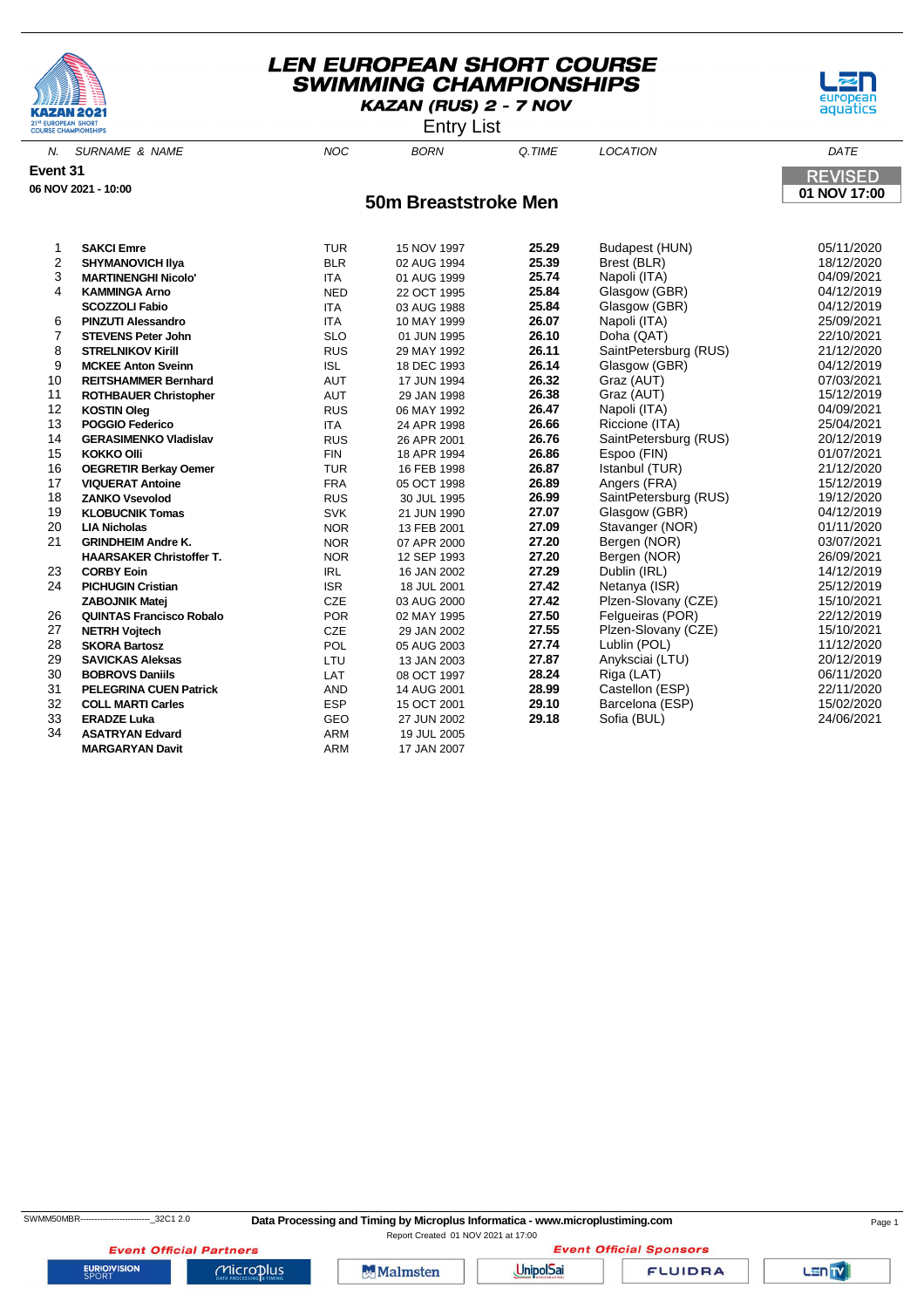





| N.             | <b>SURNAME &amp; NAME</b>       | <b>NOC</b> | <b>BORN</b>          | Q.TIME  | <b>LOCATION</b>        | DATE           |
|----------------|---------------------------------|------------|----------------------|---------|------------------------|----------------|
| Event 32       |                                 |            |                      |         |                        | <b>REVISED</b> |
| 06 NOV 2021    |                                 |            |                      |         |                        | 01 NOV 17:00   |
|                |                                 |            | 200m Freestyle Women |         |                        |                |
|                |                                 |            |                      |         |                        |                |
| 1              | <b>SEEMANOVA Barbora</b>        | CZE        | 01 APR 2000          | 1:53.31 | Napoli (ITA)           | 26/09/2021     |
| $\overline{2}$ | <b>STEENBERGEN Marrit</b>       | <b>NED</b> | 11 JAN 2000          | 1:54.03 | Eindhoven (NED)        | 12/12/2020     |
| 3              | <b>ANDRUSENKO Veronika</b>      | <b>RUS</b> | 20 JAN 1991          | 1:54.25 | Budapest (HUN)         | 10/11/2020     |
|                | <b>FAIN Katja</b>               | <b>SLO</b> | 31 AUG 2001          | 1:54.25 | Budapest (HUN)         | 08/10/2021     |
| 5              | <b>GOSE Isabel Marie</b>        | <b>GER</b> | 09 MAY 2002          | 1:54.87 | Glasgow (GBR)          | 07/12/2019     |
| 6              | <b>EGOROVA Anna</b>             | <b>RUS</b> | 31 MAY 1998          | 1:55.60 | Budapest (HUN)         | 16/11/2020     |
| 7              | <b>MULLAKAEVA Daria</b>         | <b>RUS</b> | 18 JUN 1998          | 1:55.93 | SaintPetersburg (RUS)  | 20/12/2019     |
| 8              | <b>JORUNNARDOTTIR S.</b>        | <b>ISL</b> | 31 OCT 2000          | 1:56.51 | Helsingoer (DEN)       | 16/12/2020     |
| 9              | <b>HASSLER Julia</b>            | LIE        | 27 FEB 1993          | 1:56.63 | Napoli (ITA)           | 10/09/2021     |
| 10             | <b>HOLKENBORG Silke</b>         | <b>NED</b> | 31 AUG 2001          | 1:56.68 | Amsterdam (NED)        | 04/07/2021     |
| 11             | <b>KESELY Ajna</b>              | <b>HUN</b> | 10 SEP 2001          | 1:56.81 | Kaposvar (HUN)         | 14/12/2019     |
| 12             | <b>KULLMANN Leonie</b>          | <b>GER</b> | 26 AUG 1999          | 1:57.31 | Napoli (ITA)           | 29/08/2021     |
| 13             | <b>DE JONG Imani</b>            | <b>NED</b> | 28 MAY 2002          | 1:57.67 | Rotterdam (NED)        | 25/09/2021     |
| 14             | <b>GUZHENKOVA Anastasia</b>     | <b>RUS</b> | 16 AUG 1997          | 1:57.75 | Kazan (RUS)            | 30/10/2020     |
| 15             | <b>PADAR Nikoletta</b>          | <b>HUN</b> | 30 MAR 2006          | 1:57.88 | Budapest (HUN)         | 08/10/2021     |
| 16             | <b>SEGEL Janja</b>              | <b>SLO</b> | 17 JUN 2001          | 1:57.89 | Glasgow (GBR)          | 07/12/2019     |
| 17             | <b>TUNCEL Merve</b>             | <b>TUR</b> | 01 JAN 2005          | 1:58.40 | Istanbul (TUR)         | 23/12/2020     |
| 18             | <b>ASTEDT Sofia</b>             | SWE        | 13 NOV 2003          | 1:58.49 | Upplands-Vaesby (SWE)  | 25/09/2021     |
| 19             | <b>RYPESTOEL Malene</b>         | <b>NOR</b> | 15 MAR 2001          | 1:58.72 | Glasgow (GBR)          | 07/12/2019     |
| 20             | <b>LAHTINEN Laura</b>           | <b>FIN</b> | 03 JUN 2003          | 1:58.73 | Tampere (FIN)          | 12/12/2019     |
| 21             | <b>BOECEKLER Beril</b>          | <b>TUR</b> | 07 FEB 2004          | 1:58.88 | Istanbul (TUR)         | 23/12/2020     |
| 22             | <b>OPATRIL Lena</b>             | <b>AUT</b> | 07 JUN 1999          | 1:59.19 | Glasgow (GBR)          | 07/12/2019     |
| 23             | <b>MARTINS Francisca Soares</b> | <b>POR</b> | 27 JUN 2003          | 1:59.25 | Felgueiras (POR)       | 17/07/2021     |
| 24             | <b>FABIAN Bettina</b>           | <b>HUN</b> | 13 DEC 2004          | 1:59.37 | Kaposvar (HUN)         | 14/12/2019     |
| 25             | <b>UGRAI Panna</b>              | <b>HUN</b> | 18 OCT 2004          | 1:59.51 | Hodmezovasarhely (HUN) | 16/10/2021     |
| 26             | <b>CIBULKOVA Martina</b>        | <b>SVK</b> | 10 NOV 2003          | 2:00.18 | Samorin (SVK)          | 20/02/2021     |
| 27             | <b>MIKUSKOVA Barbora</b>        | <b>SVK</b> | 19 JAN 2001          | 2:00.41 | Samorin (SVK)          | 02/10/2021     |
|                | <b>POPOVIC Tanja</b>            | SRB        | 04 SEP 2004          | 2:00.41 | Kikinda (SRB)          | 15/12/2019     |
| 29             | <b>ERTAN Deniz</b>              | <b>TUR</b> | 01 JAN 2004          | 2:00.68 | Edirne (TUR)           | 24/04/2021     |
| 30             | <b>FRANCESCHI Sara</b>          | <b>ITA</b> | 01 FEB 1999          | 2:00.90 | Rome (ITA)             | 25/06/2021     |
| 31             | <b>GOLOVATI Daria</b>           | <b>ISR</b> | 30 AUG 2005          | 2:00.98 | Netanya (ISR)          | 13/06/2021     |
| 32             | <b>TUSEK Dasa</b>               | <b>SLO</b> | 22 OCT 2003          | 2:01.13 | Ljubljana (SLO)        | 25/01/2020     |
| 33             | <b>BENKOVA Laura</b>            | <b>SVK</b> | 11 MAY 2000          | 2:01.37 | Samorin (SVK)          | 20/02/2021     |
| 34             | <b>BAIKOVA Arina</b>            | LAT        | 21 SEP 2000          | 2:01.97 | SaintPetersburg (RUS)  | 20/12/2019     |
| 35             | <b>MARTINEZ GUILLEN Angela</b>  | <b>ESP</b> | 18 MAR 2004          | 2:02.69 | LasPalmasDeG.C (ESP)   | 07/08/2021     |
| 36             | <b>OTERO FERNANDEZ Paula</b>    | <b>ESP</b> | 30 MAR 2004          | 2:03.01 | Sabadell (ESP)         | 25/03/2021     |
| 37             | <b>POTOCKA Tamara</b>           | <b>SVK</b> | 15 AUG 2002          | 2:03.08 | Budapest (HUN)         | 08/10/2021     |

 **BERNAT Laura** POL 28 SEP 2005 **2:03.22** Oswiecim (POL) 09/10/2021 **ROMANJUK Maria** EST 15 AUG 1996 **2:03.30** Tallinn (EST) 05/12/2020

 **SHTEYMAN Sharon** ISR 16 NOV 2005 **2:04.28** Netanya (ISR) 13/06/2021 **GATT Sasha** MLT 22 JUN 2005 **2:06.76** Gzira (MLT) 06/06/2021 **POGHOSYAN Ani** ARM 04 JUN 2000 **2:10.20** Budapest (HUN) 19/05/2021 **XHEMOLLARI Vivian** ALB 16 SEP 2006 **2:15.48** Skoplje (MKD) 21/02/2021 **DANDE Sara** ALB 01 JAN 2005 **2:17.77** Rome (ITA) 08/07/2021

**SRB** 20 NOV 2000 **2:03.32** Barcelona (ESP)

**EURIOVISION** 

Report Created 01 NOV 2021 at 17:00**Event Official Sponsors** 

**Event Official Partners** Microplus

**RUUSKA Martta** FIN 05 JUN 2003

**Malmsten** 

**UnipolSai** 

**POTOCKA Tamara** SVK 15 AUG 2002 **2:03.08** Budapest (HUN) 08/10/2021

**FLUIDRA**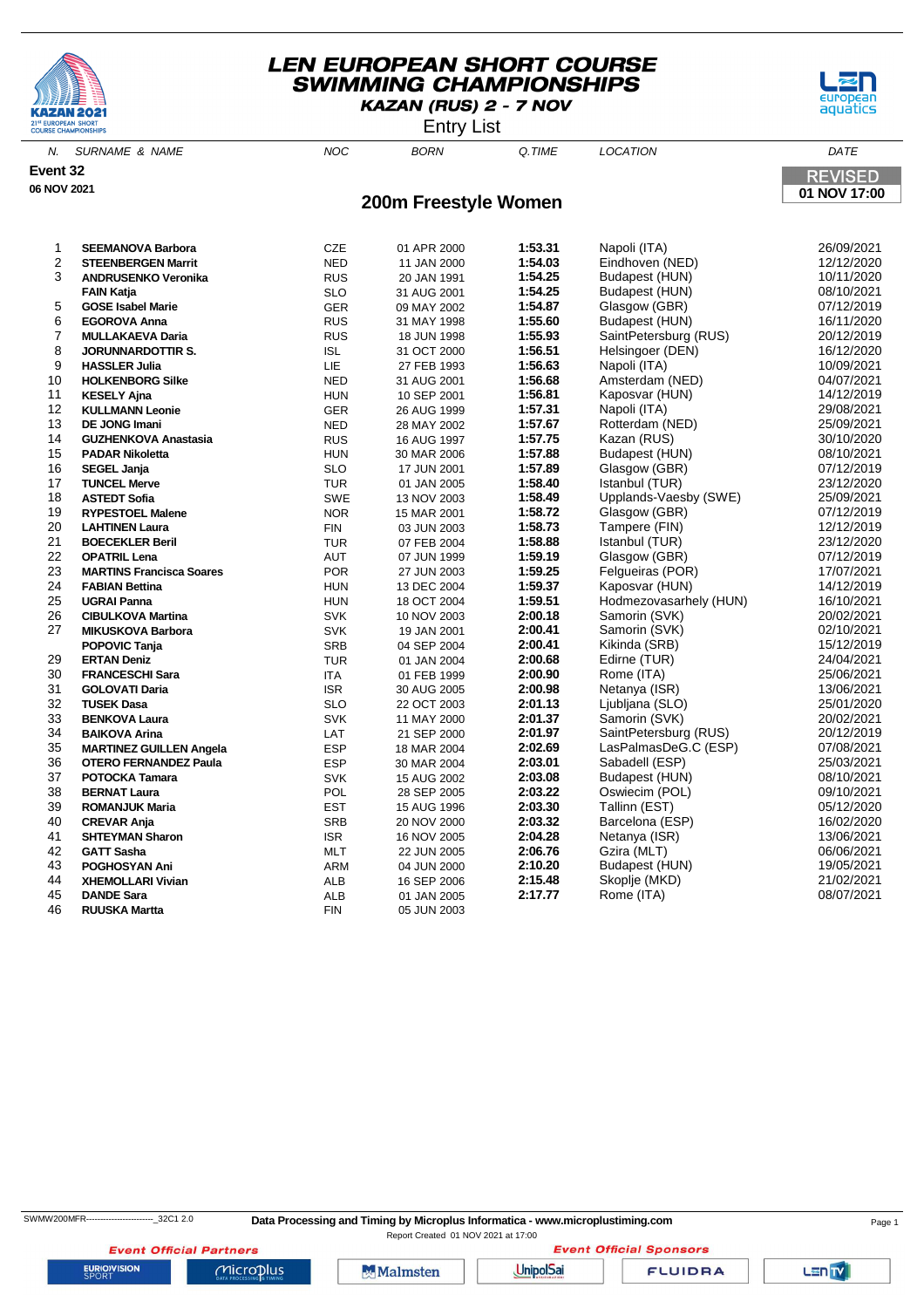



Entry List

| N.          | <b>SURNAME &amp; NAME</b>     | <b>NOC</b> | <b>BORN</b>         | Q.TIME  | <b>LOCATION</b>       | DATE           |
|-------------|-------------------------------|------------|---------------------|---------|-----------------------|----------------|
| Event 33    |                               |            |                     |         |                       | <b>REVISED</b> |
| 06 NOV 2021 |                               |            |                     |         |                       |                |
|             |                               |            | 200m Backstroke Men |         |                       | 01 NOV 17:00   |
|             |                               |            |                     |         |                       |                |
|             | <b>RYLOV Evgeny</b>           | <b>RUS</b> | 23 SEP 1996         | 1:46.37 | Budapest (HUN)        | 21/11/2020     |
| 2           | <b>KAWECKI Radoslaw</b>       | POL        | 16 AUG 1991         | 1:47.90 | Budapest (HUN)        | 21/11/2020     |
| 3           | <b>SKIERKA Jakub</b>          | <b>POL</b> | 04 OCT 1998         | 1:49.09 | Olsztyn (POL)         | 18/12/2020     |
| 4           | <b>TARASEVICH Grigory</b>     | <b>RUS</b> | 01 AUG 1995         | 1:50.23 | Napoli (ITA)          | 29/09/2021     |
| 5           | <b>MORA Lorenzo</b>           | <b>ITA</b> | 30 SEP 1998         | 1:51.01 | Napoli (ITA)          | 25/09/2021     |
| 6           | <b>FRANTA Tomas</b>           | CZE        | 18 APR 1998         | 1:52.13 | Glasgow (GBR)         | 04/12/2019     |
| 7           | <b>BRAUNSCHWEIG Ole</b>       | <b>GER</b> | 15 NOV 1997         | 1:52.66 | Napoli (ITA)          | 29/09/2021     |
| 8           | <b>LELLE Armin Evert</b>      | <b>EST</b> | 21 JUN 1999         | 1:52.78 | Tallinn (EST)         | 21/12/2020     |
| 9           | <b>KOS Hubert</b>             | <b>HUN</b> | 28 MAR 2003         | 1:52.79 | Budapest (HUN)        | 07/10/2021     |
| 10          | <b>MATHIEU Geoffroy</b>       | <b>FRA</b> | 01 JUN 1997         | 1:53.47 | Angers (FRA)          | 12/12/2019     |
| 11          | <b>LAMBERTI Michele</b>       | <b>ITA</b> | 03 NOV 2000         | 1:53.99 | Brescia (ITA)         | 14/02/2021     |
| 12          | <b>TKACHEV Aleksei A.</b>     | <b>RUS</b> | 18 DEC 2003         | 1:54.02 | SaintPetersburg (RUS) | 21/12/2019     |
| 13          | <b>MASIUK Ksawery</b>         | POL        | 17 DEC 2004         | 1:55.01 | Gliwice (POL)         | 11/12/2020     |
| 14          | <b>HERLEM Antoine</b>         | <b>FRA</b> | 19 MAY 1999         | 1:55.82 | Angers (FRA)          | 12/12/2019     |
| 15          | <b>SENICA PAVLETIC Primoz</b> | <b>SLO</b> | 14 JAN 2001         | 1:56.27 | Ljubljana (SLO)       | 24/01/2020     |
| 16          | <b>CHMIELEWSKI Michal</b>     | POL        | 08 JUN 2004         | 1:58.24 | Gliwice (POL)         | 11/12/2020     |
| 17          | <b>HENDRICKX Lander</b>       | <b>BEL</b> | 23 FEB 1994         | 1:58.39 | Leuven (BEL)          | 17/10/2021     |
| 18          | <b>MARAANA Adam</b>           | <b>ISR</b> | 07 JUL 2003         | 1:59.06 | Netanya (ISR)         | 25/12/2019     |
| 19          | <b>SAMUSENKO Pavel</b>        | <b>RUS</b> | 09 AUG 2001         | 2:00.66 | Obninsk (RUS)         | 02/10/2020     |
| 20          | <b>MIKELSONS Kristaps</b>     | LAT        | 24 FEB 2004         | 2:01.51 | Valmiera (LAT)        | 18/06/2021     |
| 21          | <b>MANNES Max</b>             | <b>LUX</b> | 19 NOV 1997         | 2:01.69 | Uster (SUI)           | 19/09/2021     |

**22 GERCHIK David ISR ISR** 20 FEB 2001

**EURIOVISION** 

**Event Official Partners** 

 $Microplus$ 



**Event Official Sponsors** UnipolSai

**FLUIDRA** 

Lanty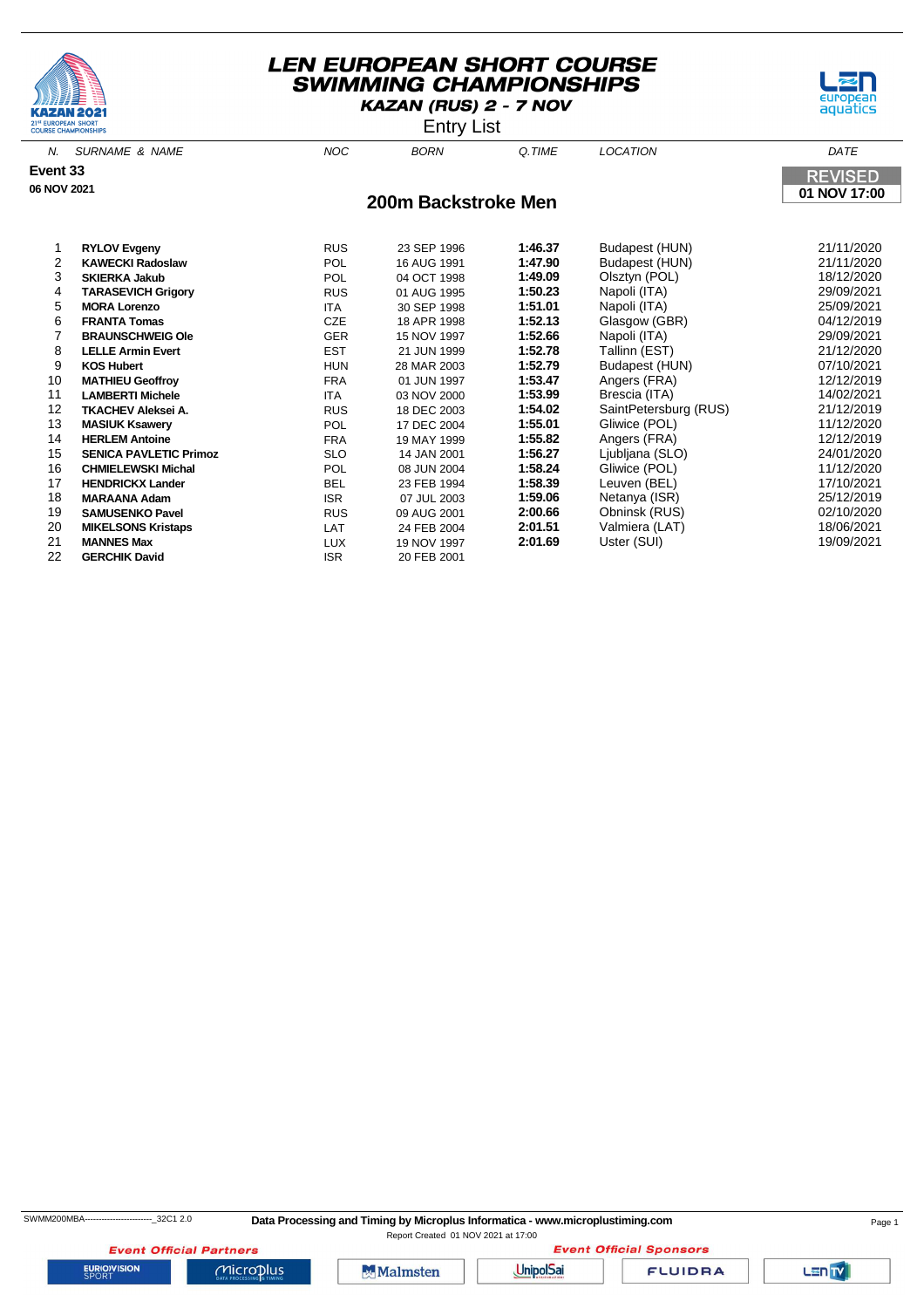





N. SURNAME & NAME  $NOC$  BORN Q.TIME LOCATION DATE **Event 34 REVISED 06 NOV 2021 01 NOV 17:00 50m Breaststroke Women PILATO Benedetta** ITA 18 JAN 2005 **28.81** Budapest (HUN) 21/11/2020 **CASTIGLIONI Arianna** ITA 15 AUG 1997 **29.09** Napoli (ITA) 25/09/2021 **HULKKO Ida** FIN 12 DEC 1998 **29.33** Budapest (HUN) 05/11/2020 **CARRARO Martina CARRARO Martina 15 15 21 JUN** 1993

| VAINNAINV INGI UHQ             | $\cdots$   | $21$ JUIV 1990 | 23.VI | <b>Duuapoot</b> (Tiony                                                                                            | 10/10/2020                                       |
|--------------------------------|------------|----------------|-------|-------------------------------------------------------------------------------------------------------------------|--------------------------------------------------|
| <b>GORBENKO Anastasya</b>      | <b>ISR</b> | 07 AUG 2003    | 29.61 | Berlin (GER)                                                                                                      | 03/10/2021                                       |
| <b>GODUN Nika</b>              | <b>RUS</b> | 04 MAR 1997    | 29.65 | Budapest (HUN)                                                                                                    | 09/10/2021                                       |
| <b>ZMUSHKA Alina</b>           | <b>BLR</b> | 05 JAN 1997    |       | Brest (BLR)                                                                                                       | 18/12/2020                                       |
| <b>FAST Emelie</b>             | <b>SWE</b> | 20 FEB 2004    | 29.82 | Haninge (SWE)                                                                                                     | 23/04/2021                                       |
| <b>SZTANDERA Dominika</b>      | POL        | 19 JAN 1997    | 29.87 | Olsztyn (POL)                                                                                                     | 20/12/2020                                       |
| <b>BELONOGOFF Tatiana</b>      | <b>RUS</b> | 16 JUL 2001    |       | Napoli (ITA)                                                                                                      | 09/09/2021                                       |
| <b>JEFIMOVA Eneli</b>          | <b>EST</b> | 27 DEC 2006    | 30.14 | Tartu (EST)                                                                                                       | 17/10/2021                                       |
| <b>TEMNIKOVA Maria</b>         | <b>RUS</b> | 17 NOV 1995    | 30.20 | SaintPetersburg (RUS)                                                                                             | 15/12/2020                                       |
| <b>SCHOUTEN Tes</b>            | <b>NED</b> | 31 DEC 2000    |       | Amsterdam (NED)                                                                                                   | 18/10/2020                                       |
| <b>MAMIE Lisa</b>              | SUI        | 27 OCT 1998    | 30.24 | Glasgow (GBR)                                                                                                     | 04/12/2019                                       |
| <b>PAMMER Cornelia</b>         | <b>AUT</b> | 09 JUL 2000    | 30.30 | Glasgow (GBR)                                                                                                     | 04/12/2019                                       |
| <b>METZ Rosey</b>              | <b>NED</b> | 14 JUN 2001    | 30.34 | Amsterdam (NED)                                                                                                   | 04/07/2021                                       |
| <b>CHIKUNOVA Evgenija</b>      | <b>RUS</b> | 17 NOV 2004    | 30.38 | SaintPetersburg (RUS)                                                                                             | 15/12/2020                                       |
| <b>BUSCH Kim</b>               | <b>NED</b> | 16 JUN 1998    |       | Berlin (GER)                                                                                                      | 03/10/2021                                       |
| <b>KIVIRINTA Veera</b>         | <b>FIN</b> | 06 APR 1995    |       | Glasgow (GBR)                                                                                                     | 04/12/2019                                       |
| <b>THORMALM Klara</b>          | <b>SWE</b> | 29 MAR 1998    | 30.62 | Glasgow (GBR)                                                                                                     | 04/12/2019                                       |
| <b>KREUNDL Lena</b>            | AUT        | 19 SEP 1997    |       |                                                                                                                   | 04/12/2019                                       |
| <b>TETEREVKOVA Kotryna</b>     | LTU        | 23 JAN 2002    |       |                                                                                                                   | 18/09/2021                                       |
| <b>GASPARD Florine</b>         | <b>BEL</b> | 28 DEC 2001    | 30.74 | Glasgow (GBR)                                                                                                     | 04/12/2019                                       |
| <b>VIBERG Cecilia</b>          | <b>SWE</b> | 25 AUG 2003    |       | Upplands-Vaesby (SWE)                                                                                             | 26/09/2021                                       |
| <b>VALL MONTERO Jessica</b>    | <b>ESP</b> | 22 NOV 1988    |       |                                                                                                                   | 22/11/2020                                       |
| <b>VOZEL Tjasa</b>             | <b>SLO</b> | 14 JUL 1994    | 30.93 | Zagreb (CRO)                                                                                                      | 08/11/2020                                       |
| <b>SCHULZE Nele</b>            | <b>GER</b> | 20 FEB 2004    |       | Berlin (GER)                                                                                                      | 03/10/2021                                       |
| DRASIDOU Maria-Thaleia         | GRE        | 26 JAN 1995    |       | Halandri (GRE)                                                                                                    | 16/10/2021                                       |
| <b>MAYNE Molly</b>             | <b>IRL</b> | 20 AUG 2005    |       | Doha (QAT)                                                                                                        | 23/10/2021                                       |
| <b>FANGIO Francesca</b>        | <b>ITA</b> | 17 AUG 1995    | 31.10 | Milano-Monza-Cremona (ITA)                                                                                        | 21/12/2019                                       |
| PIECHOWICZ Karolina            | <b>POL</b> | 12 JAN 2005    | 31.29 | Rome (ITA)                                                                                                        | 06/07/2021                                       |
| <b>COLLEOU Stina Kajsa</b>     | <b>NOR</b> | 04 JUL 1993    | 31.32 | Lambertseter (NOR)                                                                                                | 19/06/2021                                       |
| <b>DELMAS Justine</b>          | <b>FRA</b> | 06 MAR 2005    |       | Rome (ITA)                                                                                                        | 07/07/2021                                       |
| <b>OEZKAN Hazal</b>            | <b>TUR</b> | 04 FEB 2003    | 31.45 | Istanbul (TUR)                                                                                                    | 21/12/2020                                       |
| <b>STANISAVLJEVIC Nina</b>     | <b>SRB</b> | 17 MAY 2004    | 31.52 | Skopje (MKD)                                                                                                      | 14/11/2020                                       |
| <b>VADOVICOVA Nina</b>         | <b>SVK</b> | 01 OCT 2003    | 31.55 | Budapest (HUN)                                                                                                    | 09/10/2021                                       |
| <b>RODRIGUEZ SANCHEZ Laura</b> | <b>ESP</b> | 01 FEB 2004    | 32.01 | Castellon (ESP)                                                                                                   | 22/11/2020                                       |
| <b>TRNIKOVA Nikoleta</b>       | <b>SVK</b> | 29 JUL 2002    | 32.83 | Samorin (SVK)                                                                                                     | 15/12/2019                                       |
| <b>BLAZEVIC Ana</b>            | CRO        | 24 JUN 2003    | 33.22 | Zagreb (CRO)                                                                                                      | 30/07/2021                                       |
| <b>MANUCHARYAN Varsenik</b>    | <b>ARM</b> | 11 JUL 2003    |       |                                                                                                                   |                                                  |
|                                |            |                |       | 29.65<br>29.97<br>30.21<br>30.43<br>30.52<br>30.63<br>30.64<br>30.74<br>30.76<br>30.94<br>31.03<br>31.04<br>31.32 | Glasgow (GBR)<br>Napoli (ITA)<br>Castellon (ESP) |

SWMW50MBR-------------------------\_32C1 2.0 **Data Processing and Timing by Microplus Informatica - www.microplustiming.com** Page 1

Report Created 01 NOV 2021 at 17:00**Event Official Sponsors** 

**Event Official Partners EURIOVISION** 

Microplus

Malmsten

**UnipolSai** 

**FLUIDRA**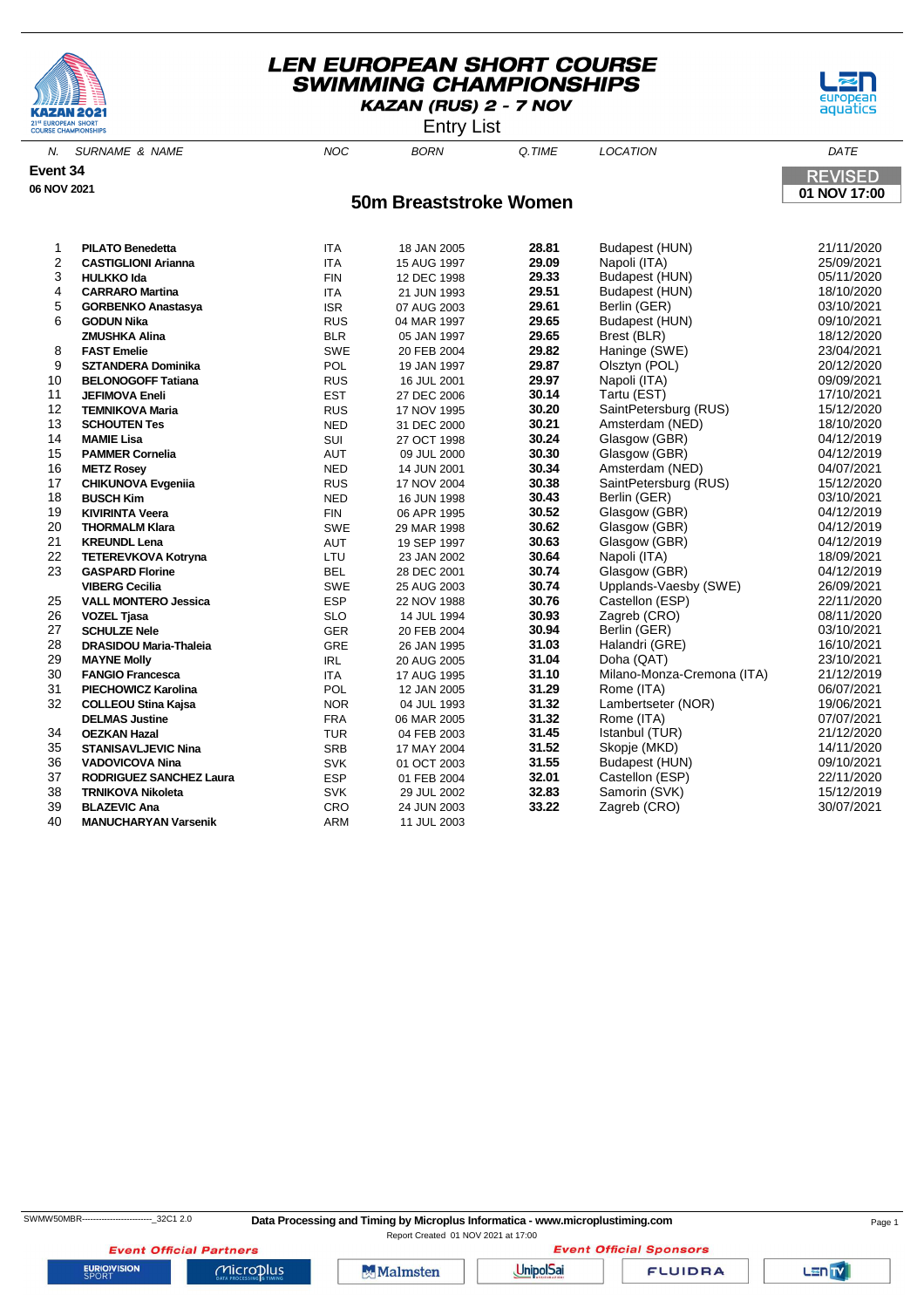





**01 NOV 17:00**

**REVISED** 

N. SURNAME & NAME  $NOC$  BORN Q.TIME LOCATION DATE **100m Freestyle Men Event 35 06 NOV 2021 MOROZOV Vladimir** RUS 16 JUN 1992 **45.53** Glasgow (GBR) 08/12/2019 **RUS** 09 JUL 2000 **45.87** SaintPetersburg (RUS)

| 3              | <b>MIRESSI Alessandro</b>     | ITA        | 02 OCT 1998 | 45.90          | Glasgow (GBR)                                    | 08/12/2019 |
|----------------|-------------------------------|------------|-------------|----------------|--------------------------------------------------|------------|
| $\overline{4}$ | <b>GRINEV Vladislav</b>       | <b>RUS</b> | 21 JUL 1996 | 46.16          | Glasgow (GBR)                                    | 07/12/2019 |
| 5              | <b>NEMETH Nandor</b>          | <b>HUN</b> | 19 NOV 1999 | 46.36          | Napoli (ITA)                                     | 19/09/2021 |
| 6              | <b>CECCON Thomas</b>          | <b>ITA</b> | 27 JAN 2001 | 46.43          | Napoli (ITA)                                     | 27/08/2021 |
| 7              | <b>PUTS Jesse</b>             | <b>NED</b> | 01 AUG 1994 | 46.52          | Berlin (GER)                                     | 02/10/2021 |
| 8              | <b>SZABO Szebasztian</b>      | <b>HUN</b> | 11 MAR 1996 | 46.63          | Budapest (HUN)                                   | 19/10/2020 |
| 9              | <b>SHCHEGOLEV Aleksandr</b>   | <b>RUS</b> | 06 APR 2002 | 46.66          | Napoli (ITA)                                     | 30/09/2021 |
| 10             | <b>SAKCI Emre</b>             | <b>TUR</b> | 15 NOV 1997 | 46.72          | Istanbul (TUR)                                   | 20/12/2019 |
| 11             | <b>DE BOER Thom</b>           | <b>NED</b> | 24 DEC 1991 | 46.76          | Amsterdam (NED)                                  | 04/07/2021 |
| 12             | <b>PIJNENBURG Stan</b>        | <b>NED</b> | 04 NOV 1996 | 46.85          | Napoli (ITA)                                     | 26/09/2021 |
| 13             | <b>MILAK Kristof</b>          | <b>HUN</b> | 20 FEB 2000 | 46.93          | Budapest (HUN)                                   | 08/10/2021 |
| 14             | <b>PEKARSKI Grigori</b>       | <b>BLR</b> | 08 JAN 1998 | 47.08          | Brest (BLR)                                      | 19/12/2020 |
| 15             | <b>CHRISTOU Apostolos</b>     | GRE        | 01 NOV 1996 | 47.11          | Budapest (HUN)                                   | 15/11/2020 |
| 16             | <b>AERENTS Jasper</b>         | <b>BEL</b> | 18 DEC 1992 | 47.24          | Amsterdam (NED)                                  | 04/07/2021 |
|                | <b>DEPLANO Leonardo</b>       | <b>ITA</b> | 21 JUL 1999 | 47.24          | Roma-Frosinone (ITA)                             | 20/12/2020 |
| 18             | <b>ELIASSON Isak</b>          | SWE        | 22 JAN 1996 | 47.25          | Stockholm (SWE)                                  | 29/05/2021 |
| 19             | <b>KROON Luc</b>              | <b>NED</b> | 30 AUG 2001 | 47.29          | Amsterdam (NED)                                  | 04/07/2021 |
| 20             | <b>POPOVICI David</b>         | ROU        | 15 SEP 2004 | 47.30          | Rome (ITA)                                       | 08/07/2021 |
|                | <b>ZAZZERI Lorenzo</b>        | ITA        | 09 AUG 1994 | 47.30          | Massarosa-Livorno (ITA)                          | 23/12/2020 |
| 22             | <b>TRAMPITSCH Alexander</b>   | <b>AUT</b> | 05 FEB 1999 | 47.47          | Graz (AUT)                                       | 15/12/2019 |
|                | <b>ZAITSEV Daniel</b>         | <b>EST</b> |             | 47.47          | Tallinn (EST)                                    | 22/12/2020 |
| 24             |                               | <b>FRA</b> | 13 DEC 1997 | 47.87          | Angers (FRA)                                     | 15/12/2019 |
| 25             | <b>POTHAIN Jordan</b>         |            | 14 OCT 1994 | 47.98          | Oswiecim (POL)                                   | 10/10/2021 |
|                | <b>CHOWANIEC Mateusz</b>      | POL        | 03 OCT 2003 | 48.01          |                                                  |            |
| 26             | <b>CASTRO VALLE Cesar</b>     | <b>ESP</b> | 31 MAY 1999 |                | Castellon (ESP)                                  | 21/11/2020 |
| 27<br>28       | <b>LENTZ Frederik Riedel</b>  | <b>DEN</b> | 25 OCT 2001 | 48.02<br>48.10 | Helsingoer (DEN)<br>Villefranche-Sur-Saone (FRA) | 18/12/2020 |
|                | <b>PIRON Thomas</b>           | <b>FRA</b> | 28 AUG 2000 | 48.15          |                                                  | 16/10/2021 |
| 29             | <b>LOKTEV Denis</b>           | <b>ISR</b> | 04 JUN 2000 |                | Netanya (ISR)                                    | 21/08/2020 |
| 30             | <b>SIIM Cevin Anders</b>      | <b>EST</b> | 27 MAR 1997 | 48.20          | Tallinn (EST)                                    | 14/07/2021 |
| 31             | <b>LIA Nicholas</b>           | <b>NOR</b> | 13 FEB 2001 | 48.72          | Stavanger (NOR)                                  | 31/10/2020 |
| 32             | <b>MAKINEN Kalle</b>          | <b>FIN</b> | 14 MAR 2002 | 48.81          | Tampere (FIN)                                    | 09/10/2021 |
| 33             | <b>BASIKOGLU Jerome Kerim</b> | <b>TUR</b> | 14 APR 1994 | 48.82          | Istanbul (TUR)                                   | 31/07/2021 |
| 34             | <b>BUCHER Simon</b>           | AUT        | 23 MAY 2000 | 48.91          | Graz (AUT)                                       | 07/03/2021 |
| 35             | <b>NAVIKONIS Tomas</b>        | LTU        | 12 APR 2003 | 49.05          | Budapest (HUN)                                   | 08/10/2021 |
| 36             | <b>DOMINGUEZ CALONGE Luis</b> | <b>ESP</b> | 18 JAN 2003 | 49.13          | Castellon (ESP)                                  | 21/11/2020 |
| 37             | <b>MANNES Max</b>             | <b>LUX</b> | 19 NOV 1997 | 49.29          | Glasgow (GBR)                                    | 07/12/2019 |
| 38             | <b>GURDAL Kemal Arda</b>      | <b>TUR</b> | 02 JUL 1990 | 49.30          | Istanbul (TUR)                                   | 31/07/2021 |
| 39             | <b>MESETOVIC Adi</b>          | BIH        | 31 DEC 1997 | 49.40          | BanjaLuka (BIH)                                  | 28/11/2020 |
| 40             | <b>KEBLYS Jokubas</b>         | LTU        | 18 JUL 2002 | 49.44          | Budapest (HUN)                                   | 08/10/2021 |
| 41             | <b>BOSKAN Saso</b>            | <b>SLO</b> | 12 DEC 2002 | 49.50          | Berlin (GER)                                     | 02/10/2021 |
| 42             | <b>GLINTA Robert-Andrei</b>   | ROU        | 18 APR 1997 | 49.73          | Targoviste (ROU)                                 | 09/04/2021 |
| 43             | <b>TURAN Efe</b>              | <b>TUR</b> | 17 SEP 2000 | 49.77          | Istanbul (TUR)                                   | 21/12/2020 |
| 44             | <b>BARSEGHYAN Artur</b>       | ARM        | 29 MAR 2002 | 49.78          | Tokyo (JPN)                                      | 27/07/2021 |
| 45             | <b>MURATOVIC Emir</b>         | BIH        | 06 NOV 1996 | 50.01          | Atlanta (USA)                                    | 07/12/2019 |
| 46             | <b>BRANDENBURGER Pit</b>      | <b>LUX</b> | 06 AUG 1995 | 50.12          | Angers (FRA)                                     | 15/12/2019 |
| 47             | <b>BJELAJAC Nikola</b>        | BIH        | 12 MAY 1998 | 50.61          | Skopje (MKD)                                     | 14/11/2020 |
| 48             | <b>LOMERO ARENAS Tomas</b>    | <b>AND</b> | 05 JUL 2001 | 51.15          | Castellon (ESP)                                  | 21/11/2020 |
| 49             | <b>ABESADZE David</b>         | GEO        | 05 JUL 2002 | 51.33          | Sofia (BUL)                                      | 24/06/2021 |
| 50             | <b>LOMERO ARENAS Bernat</b>   | <b>AND</b> | 28 DEC 1997 | 52.07          | Budapest (HUN)                                   | 18/05/2021 |
| 51             | <b>KUKHALASHVILI Luka</b>     | GEO        | 17 OCT 2002 | 52.19          | Oaka (GRE)                                       | 30/05/2021 |
| 52             | <b>VASHAKIDZE Akaki</b>       | GEO        | 29 JAN 1998 | 52.54          | Sofia (BUL)                                      | 24/06/2021 |
| 53             | <b>MAMIKONYAN Vladimir</b>    | ARM        | 15 JUL 1996 | 52.81          | SaintPetersburg (RUS)                            | 20/12/2019 |
| 54             | <b>GARGOVIC Ado</b>           | <b>MNE</b> | 15 JUL 1998 | 53.15          | Igalo (MNE)                                      | 16/02/2020 |
| 55             | PRISKA Paolo                  | <b>ALB</b> | 15 SEP 2004 | 54.13          | Skoplje (MKD)                                    | 21/02/2021 |
| 56             | <b>ANDRIC Vasilije</b>        | <b>MNE</b> | 12 MAY 2003 | 54.81          | Podgorica (MNE)                                  | 03/07/2021 |
|                |                               |            |             |                |                                                  |            |

**EURIOVISION** 

SWMM100MFR-----------------------------32C1 2.0 Data Processing and Timing by Microplus Informatica - www.microplustiming.com

Report Created 01 NOV 2021 at 17:00**Event Official Sponsors** 

**Event Official Partners**  $MicroD<sub>lus</sub>$ 

Malmsten

**UnipolSai** 

**FLUIDRA**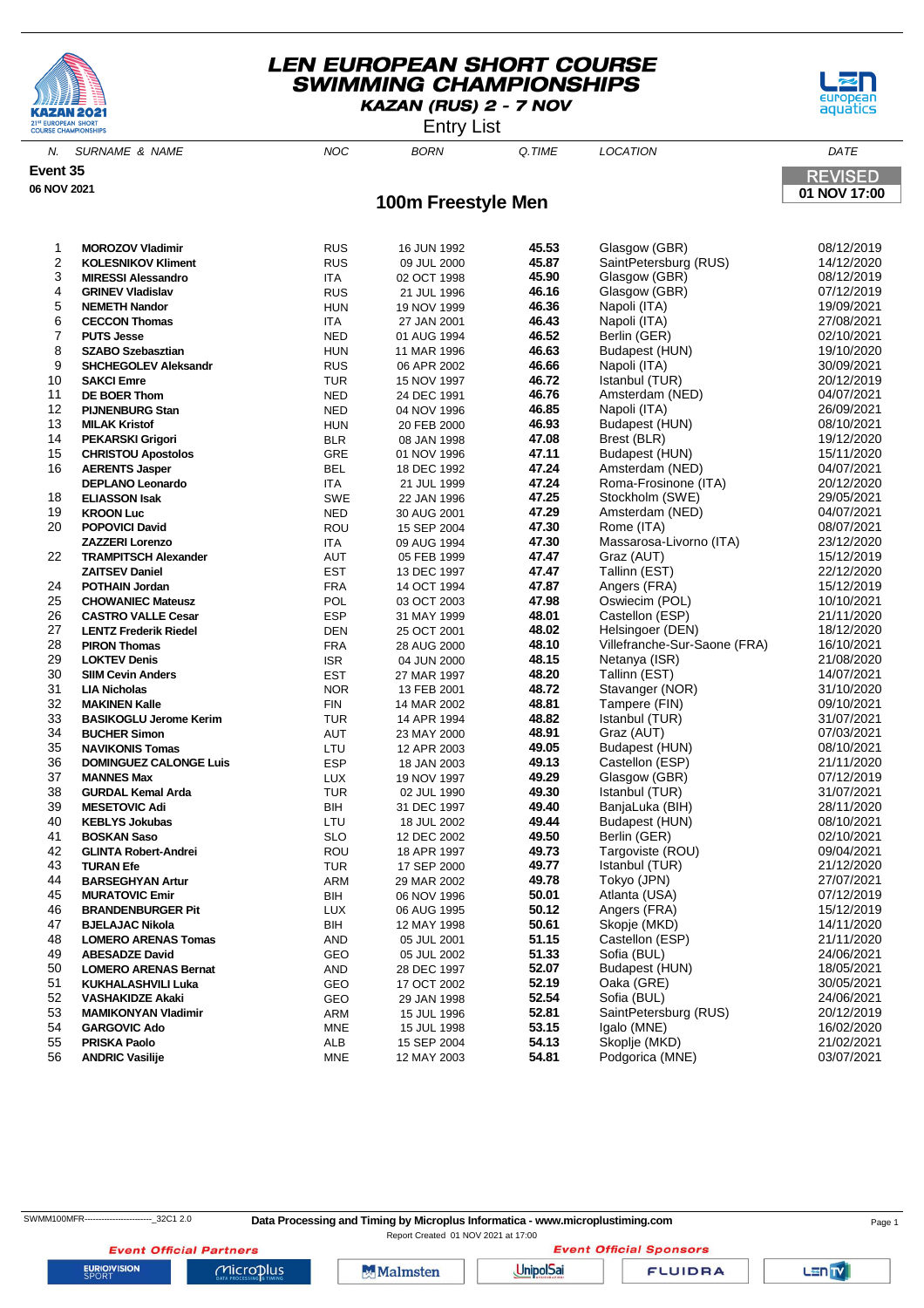





N. SURNAME & NAME  $NOC$  BORN Q.TIME LOCATION **Event 36 REVISED 06 NOV 2021 01 NOV 17:00 100m Individual Medley Men** 1 **ORSI Marco** ITA 11 DEC 1990 **51.32** Napoli (ITA) 10/09/2021 2 **FESIKOV Sergey** RUS 21 JAN 1989 **51.59** Glasgow (GBR) 08/12/2019

| <b>VAZAIOS Andreas</b>        | <b>GRE</b> | 09 MAY 1994 | 51.62   | Glasgow (GBR)           | 08/12/2019    |
|-------------------------------|------------|-------------|---------|-------------------------|---------------|
| <b>ZENIMOTO HVAS Tomoe</b>    | <b>NOR</b> | 01 JUN 2000 | 51.72   | Budapest (HUN)          | 25/10/2020    |
| <b>CECCON Thomas</b>          | <b>ITA</b> | 27 JAN 2001 | 51.84   | Napoli (ITA)            | 26/09/2021    |
| <b>ZHILKIN Andrey</b>         | <b>RUS</b> | 09 MAR 1995 | 52.06   | Budapest (HUN)          | 15/11/2020    |
| <b>REITSHAMMER Bernhard</b>   | AUT        | 17 JUN 1994 | 52.24   | Graz (AUT)              | 14/12/2019    |
| <b>GIGLER Heiko</b>           | <b>AUT</b> | 17 JUN 1996 | 52.56   | Graz (AUT)              | 14/12/2019    |
| <b>LIE Markus</b>             | <b>NOR</b> | 21 JUN 1995 | 52.93   | Glasgow (GBR)           | 07/12/2019    |
| <b>AYDIN Metin</b>            | <b>TUR</b> | 26 FEB 1995 |         | Istanbul (TUR)          | 21/12/2019    |
| <b>PASYNKOV Daniil</b>        | <b>RUS</b> | 13 OCT 1994 | 52.97   | Napoli (ITA)            | 26/09/2021    |
| <b>SPANOUDAKIS Georgios</b>   | <b>GRE</b> | 05 AUG 1994 | 53.17   | Halandri (GRE)          | 17/10/2021    |
| SEFL Jan                      | CZE        | 10 MAY 1990 | 53.42   | Plzen-Slovany (CZE)     | 15/10/2021    |
| <b>HALAS Adam</b>             | <b>SVK</b> | 02 AUG 1998 | 53.47   | Budapest (HUN)          | 07/10/2021    |
| <b>BRANNKARR Ronny</b>        | <b>FIN</b> | 11 JUL 2002 | 54.03   | Tampere (FIN)           | 25/09/2021    |
| <b>COLL MARTI Carles</b>      | <b>ESP</b> | 15 OCT 2001 | 54.67   | Ordizia (ESP)           | 29/12/2019    |
| <b>CORBY Eoin</b>             | <b>IRL</b> | 16 JAN 2002 | 54.76   | Dublin (IRL)            | 18/12/2020    |
| <b>BEN SHITRIT Eytan</b>      | <b>ISR</b> | 02 JUN 2003 | 55.34   | Berlin (GER)            | 01/10/2021    |
| <b>MIKELSONS Kristaps</b>     | LAT        | 24 FEB 2004 |         | Valmiera (LAT)          | 18/06/2021    |
| <b>KERMANS Ronens</b>         | <b>LAT</b> | 15 APR 2004 | 56.09   | Berlin (GER)            | 01/10/2021    |
| <b>KLOBUCNIK Tomas</b>        | <b>SVK</b> | 21 JUN 1990 | 57.90   | Topolcany (SVK)         | 18/09/2021    |
| <b>WAREING Thomas</b>         | MLT        | 09 NOV 1999 |         |                         | 07/12/2019    |
| <b>PELEGRINA CUEN Patrick</b> | AND        | 14 AUG 2001 | 58.91   | Glasgow (GBR)           | 07/12/2019    |
| <b>RUCI Ared</b>              | ALB        | 13 NOV 2002 | 1:04.44 | Skoplje (MKD)           | 21/02/2021    |
| <b>LAVDANITI Zhulian</b>      | ALB        | 17 MAR 2003 |         |                         |               |
| <b>MATTENET Emilien</b>       | <b>FRA</b> | 08 NOV 2000 |         |                         |               |
|                               |            |             |         | 52.97<br>55.90<br>58.72 | Glasgow (GBR) |

**EURIOVISION** 

**Event Official Partners** 

 $MicroD<sub>lus</sub>$ 

Malmsten

**Event Official Sponsors UnipolSai** 

**FLUIDRA**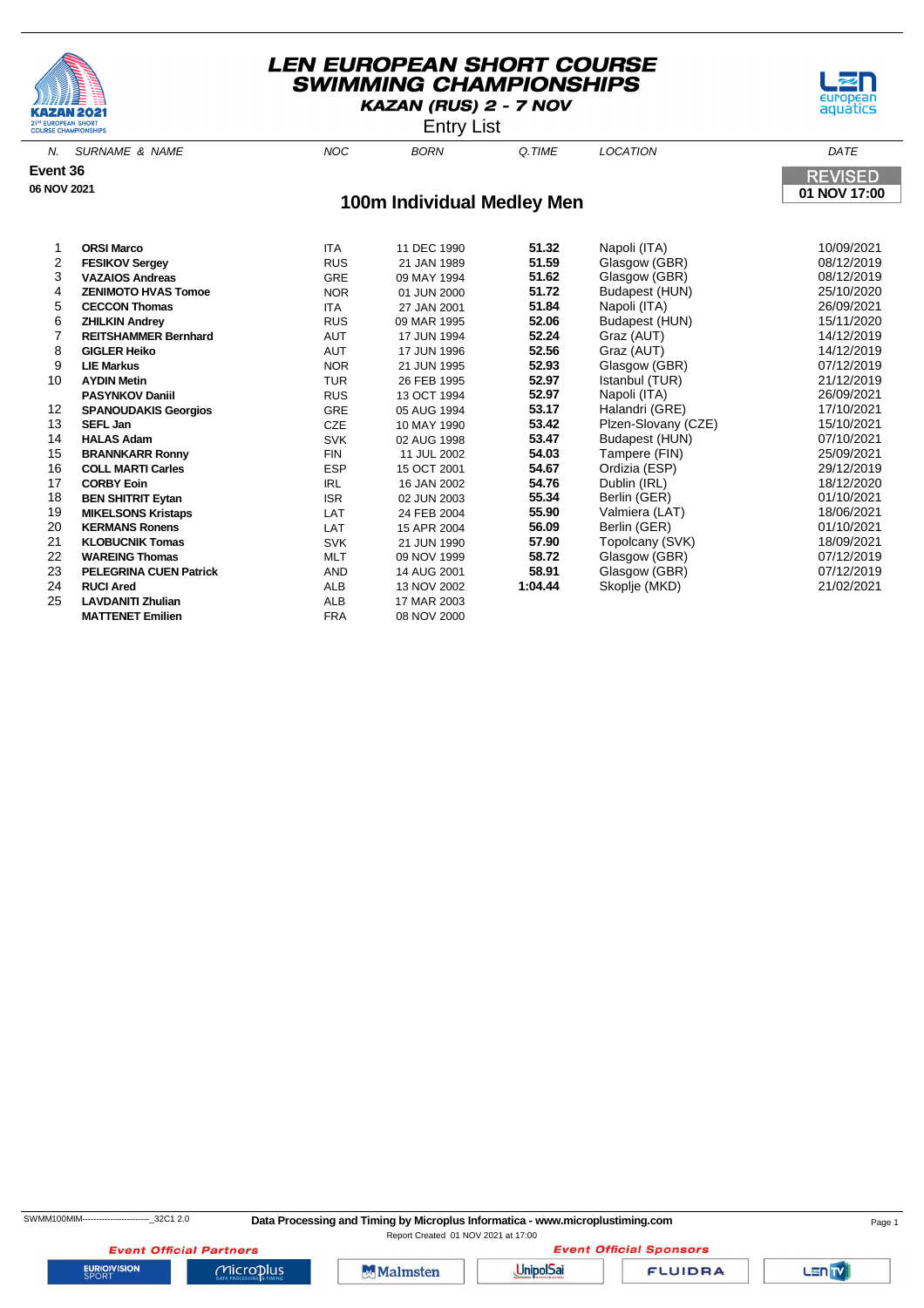





N. SURNAME & NAME  $N$  and  $N$  and  $N$  born  $\alpha$  time  $N$  location  $\alpha$  dates the  $N$ **Event 37 REVISED 06 NOV 2021 01 NOV 17:00 50m Butterfly Women SJOESTROEM Sarah** SWE 17 AUG 1993 **24.73** Budapest (HUN) 22/11/2020 **SURKOVA Arina** RUS 17 JUL 1998 **24.87** Budapest (HUN) 15/11/2020 **DE WAARD Maaike** NED 11 OCT 1996 **24.94** Amsterdam (NED) 17/10/2020 **DI PIETRO Silvia** ITA 06 APR 1993 **25.18** Rome (ITA) 24/04/2021 **SHKURDAI Anastasiya** BLR 03 JAN 2003 **25.28** Glasgow (GBR) 05/12/2019 **DI LIDDO Elena** ITA 08 SEP 1993 **25.37** Glasgow (GBR) 05/12/2019 **NTOUNTOUNAKI Anna** GRE 09 SEP 1995 **25.51** Glasgow (GBR) 05/12/2019 **JENSEN Julie Kepp** DEN 03 JAN 2000 **25.67** Helsingoer (DEN) 16/12/2020 **BUSCH Kim** NED 16 JUN 1998 **25.76** Berlin (GER) 02/10/2021 **LILJEQVIST Ida** SWE 05 MAY 1999 **25.83** Glasgow (GBR) 05/12/2019 **JUNEVIK Sara** SWE 14 FEB 2000 **25.84** Budapest (HUN) 23/05/2021 **CHIMROVA Svetlana** RUS 15 APR 1996 **25.91** Napoli (ITA) 30/09/2021 **KLEPIKOVA Daria** RUS 11 FEB 2005 **25.98** Kazan (RUS) 05/04/2021 **BIANCHI Ilaria** ITA 06 JAN 1990 **26.00** Glasgow (GBR) 05/12/2019 **LAHTINEN Laura** FIN 03 JUN 2003 **26.11** Tampere (FIN) 14/12/2019 **GIELE Tessa** NED 01 NOV 2002 **26.12** Amsterdam (NED) 04/07/2021 **HALL** 22 JUL 2000 **26.12** Kristiansand (NOR) **TATARINOVA Daria** RUS 03 JUN 2004 **26.18** Kazan (RUS) 05/04/2021 **PUDAR Lana** BIH 19 JAN 2006 **26.29** Rome (ITA) 10/07/2021 **ROSVALL Hanna** SWE 10 FEB 2000 **26.36** Glasgow (GBR) 05/12/2019 **FELSNER Jessica** GER 12 JUL 1995 **26.39** Hengelo (NED) 12/08/2020 **KOEHLER Angelina** GER 12 NOV 2000 **26.45** Wuppertal (GER) 24/09/2021 **COCCONCELLI Costanza** ITA 26 JAN 2002 **26.46** Rome (ITA) 25/06/2021 **JALLOW Mimosa** FIN 17 JUN 1994 **26.57** Helsinki (FIN) 23/04/2021 **MUNOZ DEL CAMPO Lidon** ESP 03 DEC 1995 **26.57** Amsterdam (NED) 13/12/2019 **NIKITINA Gabriela** LAT 02 JUN 1994 **26.65** Budapest (HUN) 22/05/2021 **ELIGUEL Sezin** TUR 29 MAY 1999 **26.74** Istanbul (TUR) 31/07/2021 **KREUNDL Lena** AUT 19 SEP 1997 **26.83** Graz (AUT) 06/03/2021 **KARAKOUSKAYA Nastassia** BLR 01 AUG 1996 **26.84** SaintPetersburg (RUS) 21/12/2019 **STANISAVLJEVIC Nina** SRB 17 MAY 2004 **26.97** Berlin (GER) 02/10/2021 **ULLMANN Julia** SUI 19 JUN 2005 **27.01** Rome (ITA) 09/07/2021 **DRASIDOU Maria-Thaleia** GRE 26 JAN 1995 **27.28** Thessaloniki (GRE) 12/06/2021 **SLUSNA Lillian** SVK 27 OCT 2005 **27.30** Samorin (SVK) 19/02/2021 **UESTUNDAG Nida Eliz** TUR 21 OCT 1996 **27.70** Istanbul (TUR) 23/12/2020 **PILHATSCH Caroline** AUT 01 MAR 1999 **27.89** Graz (AUT) 01/08/2020 **OPHIR Rakah** ISR 16 OCT 2005 **28.30** Netanya (ISR) 13/06/2021

 **MAYNE Molly** IRL 20 AUG 2005 **28.31** Dublin (IRL) 13/12/2019 **SHTEYMAN Sharon** ISR 16 NOV 2005 **28.51** Netanya (ISR) 21/08/2020

**EURIOVISION** 

**KARAPETYAN Yeva** 

Report Created 01 NOV 2021 at 17:00

**Event Official Partners** Microplus

**Malmsten** 

**UnipolSai** 

**FLUIDRA** 

**Event Official Sponsors** 

LEN<sub>TV</sub>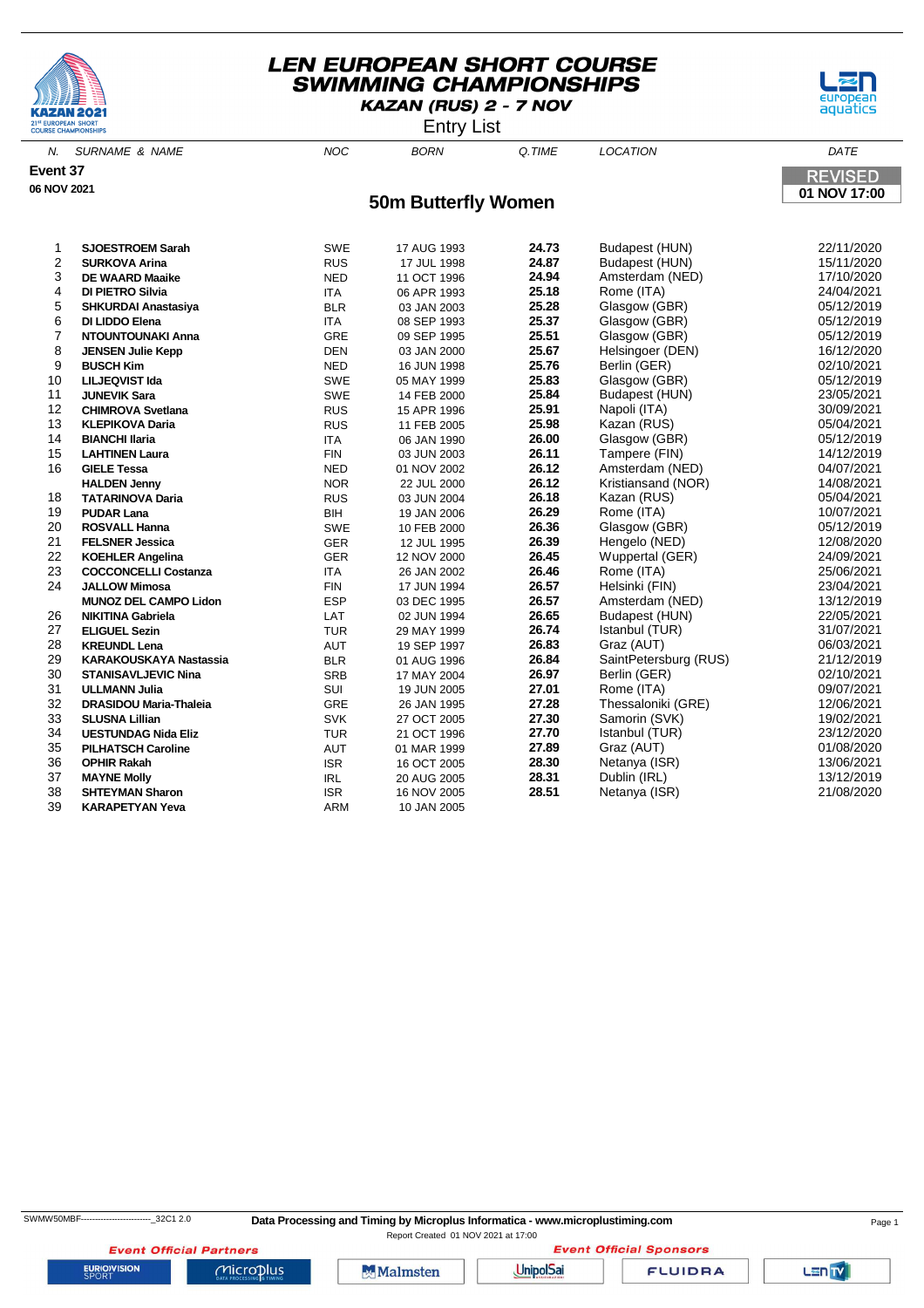

Entry List



N. RELAY NOC

**Event 38 06 NOV 2021**

# **4 x 50m Freestyle Mixed**



| 1              | <b>ALBANIA</b>     | ALB        |
|----------------|--------------------|------------|
| $\overline{2}$ | <b>ARMENIA</b>     | ARM        |
| 3              | <b>AUSTRIA</b>     | AUT        |
| 4              | <b>DENMARK</b>     | <b>DEN</b> |
| 5              | <b>SPAIN</b>       | ESP        |
| 6              | <b>ISRAEL</b>      | <b>ISR</b> |
| 7              | <b>ITALY</b>       | <b>ITA</b> |
| 8              | <b>LATVIA</b>      | LAT        |
| 9              | <b>NETHERLANDS</b> | <b>NED</b> |
| 10             | <b>POLAND</b>      | POL        |
| 11             | <b>RUSSIA</b>      | <b>RUS</b> |
| 12             | <b>SLOVAKIA</b>    | <b>SVK</b> |
| 13             | <b>SWEDEN</b>      | <b>SWE</b> |
| 14             | <b>TURKEY</b>      | <b>TUR</b> |
|                |                    |            |

**Event Official Sponsors** 

Lan<sub>TV</sub>



**Event Official Partners** 

 $Microplus$ 

UnipolSai

**FLUIDRA**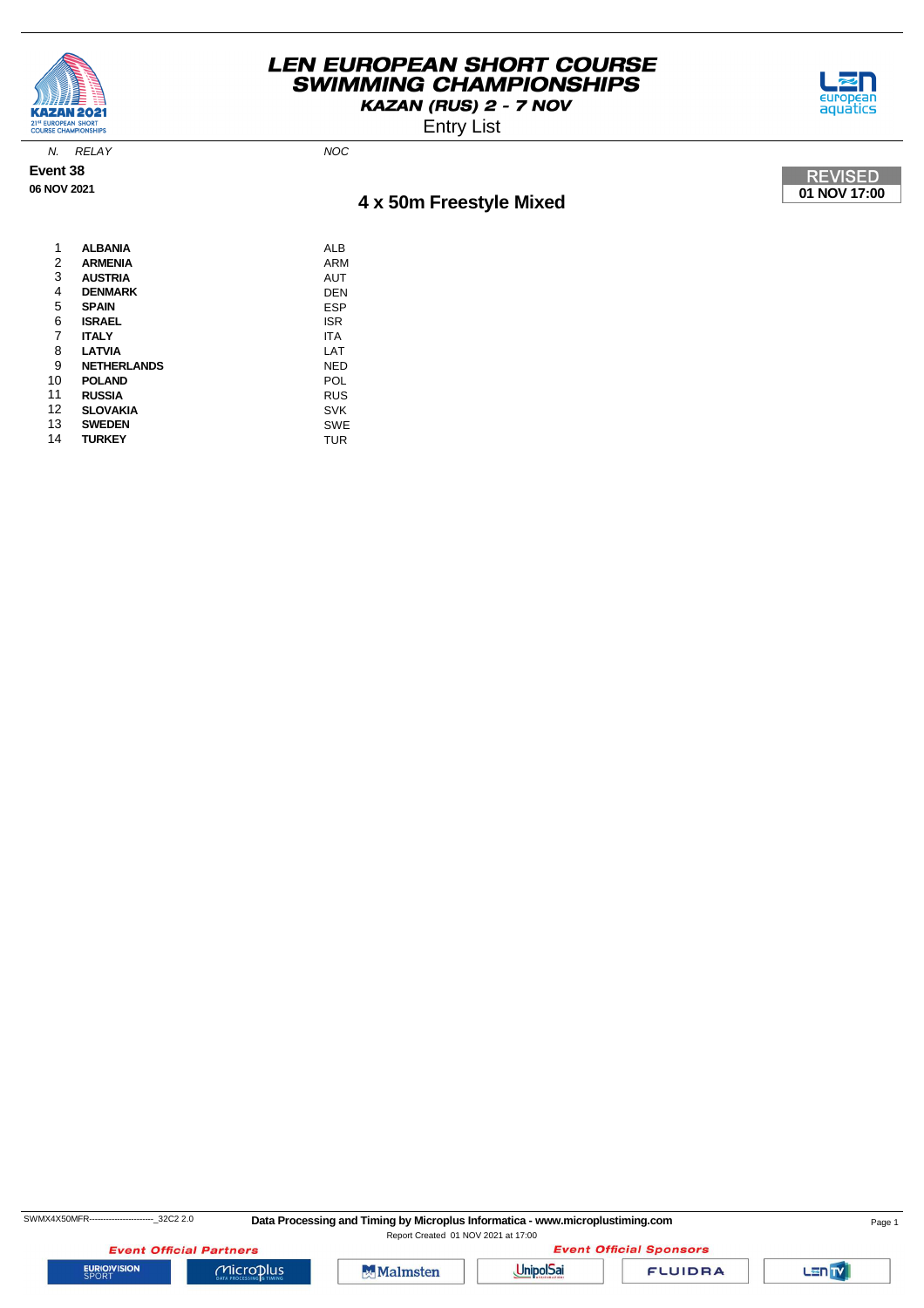



Entry List

| N.          | <b>SURNAME &amp; NAME</b>    | <b>NOC</b> | <b>BORN</b>        | Q.TIME  | <b>LOCATION</b>       | DATE           |
|-------------|------------------------------|------------|--------------------|---------|-----------------------|----------------|
| Event 39    |                              |            |                    |         |                       | <b>REVISED</b> |
| 06 NOV 2021 |                              |            | 800m Freestyle Men |         |                       | 01 NOV 17:00   |
|             |                              |            |                    |         |                       |                |
|             |                              |            |                    |         |                       |                |
|             | <b>CHRISTIANSEN Henrik</b>   | <b>NOR</b> | 09 OCT 1996        | 7:29.39 | Tilburg (NED)         | 20/12/2019     |
| 2           | <b>PALTRINIERI Gregorio</b>  | <b>ITA</b> | 05 SEP 1994        | 7:35.89 | Glasgow (GBR)         | 06/12/2019     |
| 3           | <b>BOUCHAUT Joris</b>        | <b>FRA</b> | 27 JUN 1995        | 7:40.17 | Angers (FRA)          | 13/12/2019     |
| 4           | <b>WELLBROCK Florian</b>     | GER        | 19 AUG 1997        | 7:41.77 | Tokyo (JPN)           | 27/07/2021     |
| 5           | <b>ACERENZA Domenico</b>     | <b>ITA</b> | 19 JAN 1995        | 7:43.02 | Rome (ITA)            | 06/03/2021     |
| 6           | <b>JOLY Damien</b>           | <b>FRA</b> | 04 JUN 1992        | 7:44.98 | SaintPetersburg (RUS) | 21/12/2020     |
| 7           | <b>NIKITIN Anton</b>         | <b>RUS</b> | 24 AUG 2000        | 7:46.41 | SaintPetersburg (RUS) | 21/12/2020     |
| 8           | <b>SCHWARZ Sven</b>          | GER        | 31 JAN 2002        | 7:46.45 | Glasgow (GBR)         | 06/12/2019     |
| 9           | <b>EGOROV Aleksandr</b>      | <b>RUS</b> | 19 AUG 2001        | 7:48.25 | Kazan (RUS)           | 07/04/2021     |
| 10          | <b>JOENTVEDT Jon</b>         | <b>NOR</b> | 28 JUL 2003        | 7:48.91 | Austratt (NOR)        | 27/11/2020     |
| 11          | <b>FONTAINE Logan</b>        | <b>FRA</b> | 25 MAR 1999        | 7:52.31 | Chartres (FRA)        | 17/06/2021     |
| 12          | <b>MARKOS Dimitrios</b>      | <b>GRE</b> | 13 SEP 2001        | 7:53.07 | Oaka (GRE)            | 30/05/2021     |
| 13          | <b>KLEMET Oliver</b>         | <b>GER</b> | 18 MAR 2002        | 7:53.48 | Berlin (GER)          | 02/10/2021     |
| 14          | <b>MAERTENS Lukas</b>        | <b>GER</b> | 27 DEC 2001        | 7:56.43 | Magdeburg (GER)       | 11/04/2021     |
| 15          | <b>CHMIELEWSKI Krzysztof</b> | <b>POL</b> | 08 JUN 2004        | 7:57.53 | Oswiecim (POL)        | 09/10/2021     |
| 16          | <b>GARACH BENITO Carlos</b>  | <b>ESP</b> | 25 JUL 2004        | 7:59.17 | Alcala (ESP)          | 24/04/2021     |
| 17          | PUEBLA M. Alejandro          | <b>ESP</b> | 26 NOV 2002        | 8:02.65 | LasPalmasDeG.C (ESP)  | 03/08/2021     |
| 18          | <b>BETLEHEM David</b>        | <b>HUN</b> | 04 SEP 2003        | 8:03.59 | Rome (ITA)            | 08/07/2021     |
| 19          | <b>PECIAR Tomas</b>          | <b>SVK</b> | 22 AUG 2002        | 8:03.91 | Samorin (SVK)         | 21/02/2021     |
| 20          | <b>STANCU Vlad-Stefan</b>    | <b>ROU</b> | 13 AUG 2005        | 8:05.46 | Rome (ITA)            | 11/07/2021     |
| 21          | <b>CACHIA Dylan</b>          | <b>MLT</b> | 15 SEP 2001        | 8:23.65 | Gzira (MLT)           | 15/07/2021     |

22 **CIAMPI Matteo** ITA 03 NOV 1996

**EURIOVISION** 

**Event Official Partners** 

 $Microplus$ 

**Malmsten** 



**FLUIDRA** 

Lan<sub>TV</sub>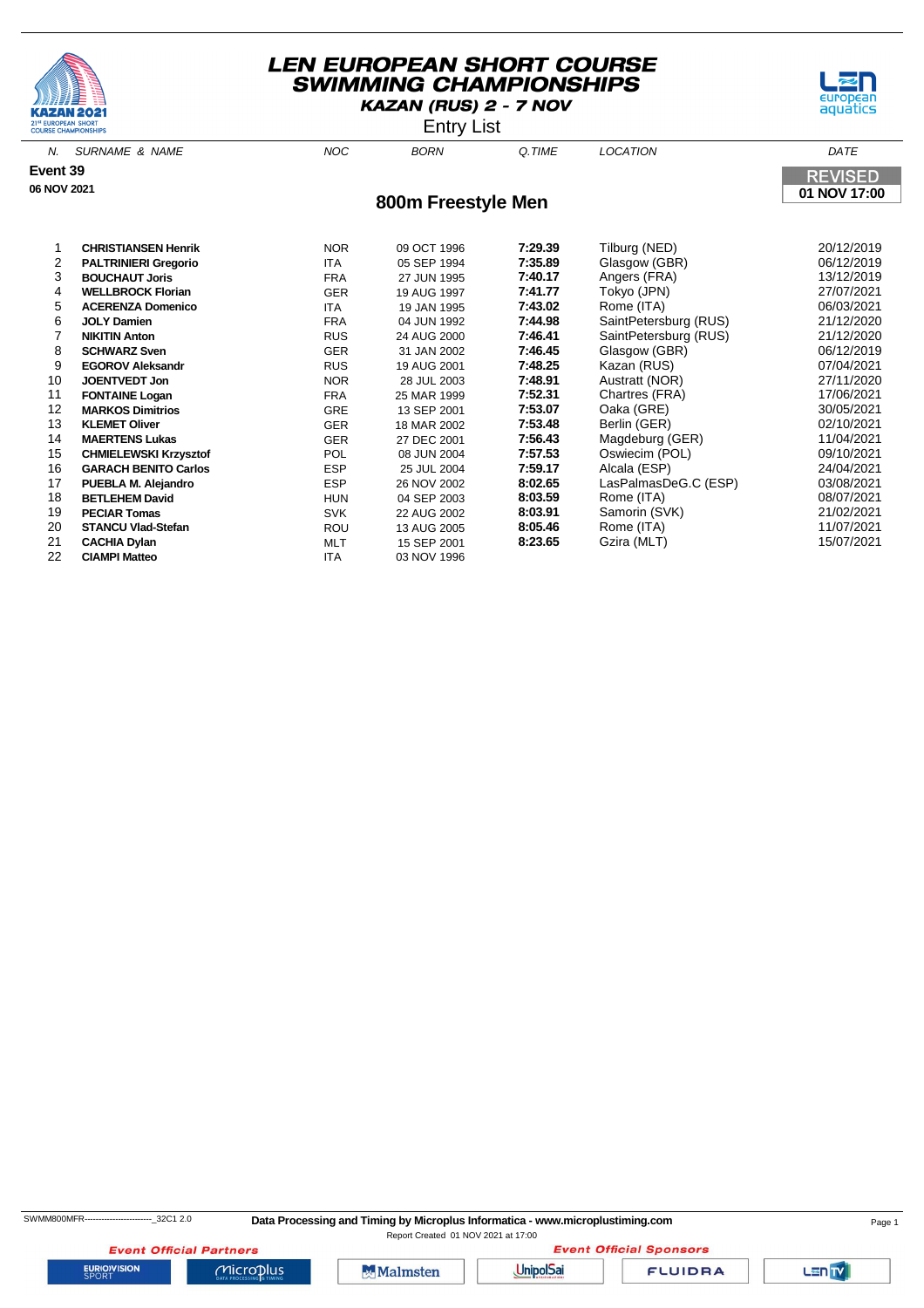





N. SURNAME & NAME NOC BORN Q.TIME LOCATION DATE **Event 40 REVISED 07 NOV 2021 - 10:00 01 NOV 17:00 400m Individual Medley Men** 1 **BORODIN Ilya** RUS 14 FEB 2003 **3:59.57** Napoli (ITA) 05/09/2021 2 **RAZZETTI Alberto** ITA 02 JUN 1999 **4:01.57** Napoli (ITA) 10/09/2021 3 **ZENIMOTO HVAS Tomoe NOR** 01 JUN 2000 **4:02.85** Napoli (ITA) 4 **STUPIN Maxim** RUS 11 MAY 2000 **4:04.76** Budapest (HUN) 02/11/2020 **OSIPENKO Alexander 12 MAR 1995 4:07.69** SaintPetersburg (RUS) 6 **KOS Hubert** HUN 28 MAR 2003 **4:09.24** Budapest (HUN) 09/10/2021 7 **MATTENET Emilien** FRA 08 NOV 2000 **4:10.24** Angers (FRA) 14/12/2019

8 **MATTEAZZI Pier Andrea** ITA 05 DEC 1997 **4:10.60** Verona (ITA) 14/03/2021 9 **TOSCAN Marius** SUI 17 JAN 2002 **4:13.29** Berlin (GER) 03/10/2021

11 **LUNAK Sebastian** CZE 12 JAN 2002 **4:20.94** Berlin (GER) 03/10/2021 12 **MIKELSONS Kristaps** LAT 24 FEB 2004 **4:23.76** Valmiera (LAT) 19/06/2021

10 **BEN SHITRIT Eytan**<br>
10 **LUNAK Sebastian**<br>
12 JAN 2002 **4:20.94** Berlin (GER) 12 JAN 2002

13 **WAREING Thomas** MLT

SWMM400MIM------------------------\_32C1 2.0 **Data Processing and Timing by Microplus Informatica - www.microplustiming.com** Page 1

Report Created 01 NOV 2021 at 17:00

**Event Official Partners EURIOVISION** 

**Malmsten** 

 $Microplus$ 



**FLUIDRA** 

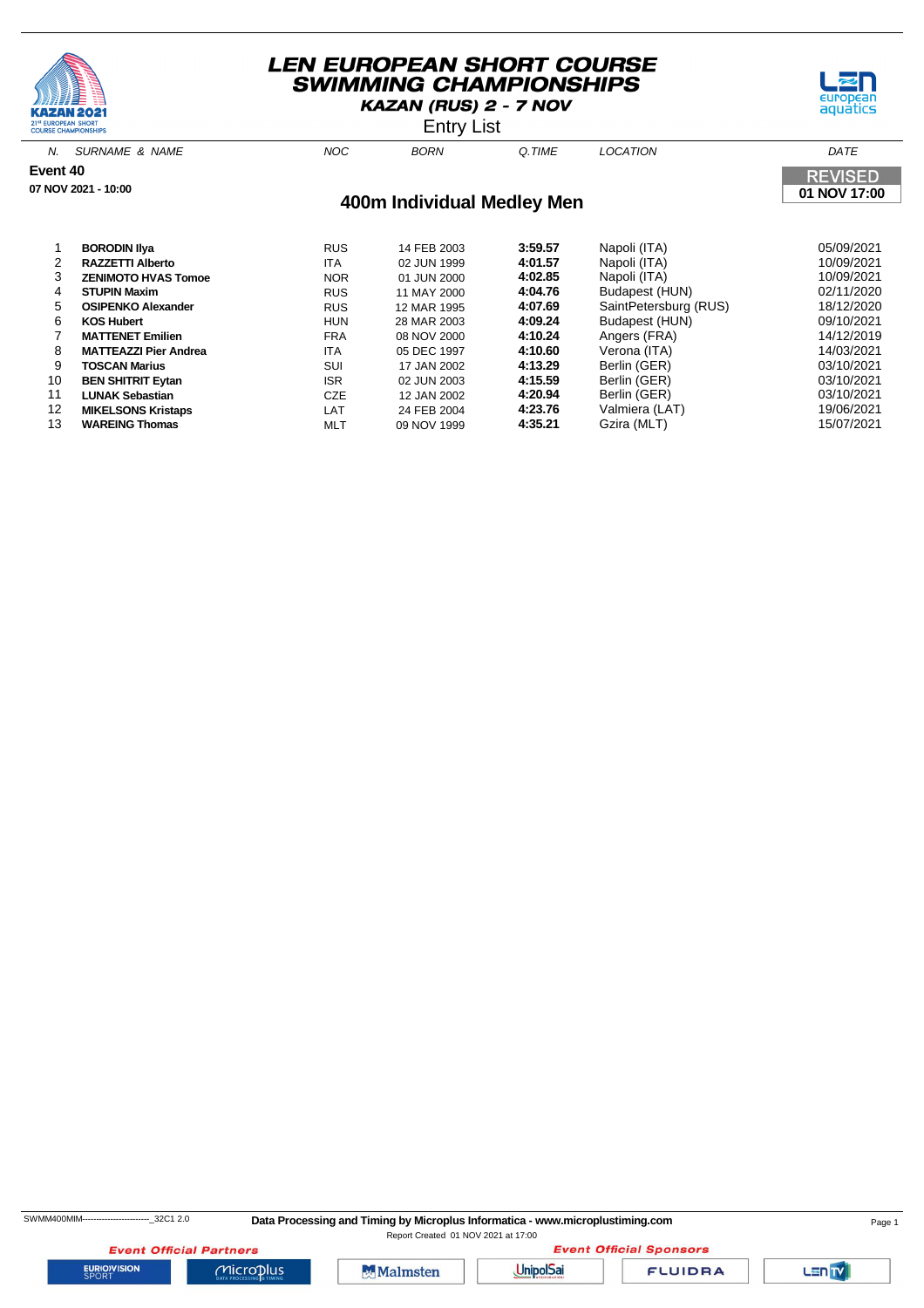





| <b>SURNAME &amp; NAME</b>       | <b>NOC</b>                                                                                                | <b>BORN</b>                                                                                                                                            | Q.TIME  | <b>LOCATION</b>                                                                                                                                                                                                                                                                                                                                        | DATE                                                                                                                                                                                                                                                                                                                                                                   |
|---------------------------------|-----------------------------------------------------------------------------------------------------------|--------------------------------------------------------------------------------------------------------------------------------------------------------|---------|--------------------------------------------------------------------------------------------------------------------------------------------------------------------------------------------------------------------------------------------------------------------------------------------------------------------------------------------------------|------------------------------------------------------------------------------------------------------------------------------------------------------------------------------------------------------------------------------------------------------------------------------------------------------------------------------------------------------------------------|
|                                 |                                                                                                           |                                                                                                                                                        |         |                                                                                                                                                                                                                                                                                                                                                        | <b>REVISED</b>                                                                                                                                                                                                                                                                                                                                                         |
|                                 |                                                                                                           |                                                                                                                                                        |         |                                                                                                                                                                                                                                                                                                                                                        | 01 NOV 17:00                                                                                                                                                                                                                                                                                                                                                           |
|                                 |                                                                                                           |                                                                                                                                                        |         |                                                                                                                                                                                                                                                                                                                                                        |                                                                                                                                                                                                                                                                                                                                                                        |
|                                 |                                                                                                           |                                                                                                                                                        |         |                                                                                                                                                                                                                                                                                                                                                        |                                                                                                                                                                                                                                                                                                                                                                        |
| <b>QUADARELLA Simona</b>        | <b>ITA</b>                                                                                                | 18 DEC 1998                                                                                                                                            | 3:59.75 | Glasgow (GBR)                                                                                                                                                                                                                                                                                                                                          | 08/12/2019                                                                                                                                                                                                                                                                                                                                                             |
| <b>GOSE Isabel Marie</b>        | <b>GER</b>                                                                                                | 09 MAY 2002                                                                                                                                            |         | Glasgow (GBR)                                                                                                                                                                                                                                                                                                                                          | 08/12/2019                                                                                                                                                                                                                                                                                                                                                             |
| <b>KESELY Ajna</b>              | <b>HUN</b>                                                                                                | 10 SEP 2001                                                                                                                                            |         | Glasgow (GBR)                                                                                                                                                                                                                                                                                                                                          | 08/12/2019                                                                                                                                                                                                                                                                                                                                                             |
| <b>ANDRUSENKO Veronika</b>      | <b>RUS</b>                                                                                                | 20 JAN 1991                                                                                                                                            | 4:00.65 | Budapest (HUN)                                                                                                                                                                                                                                                                                                                                         | 09/11/2020                                                                                                                                                                                                                                                                                                                                                             |
| <b>EGOROVA Anna</b>             | <b>RUS</b>                                                                                                | 31 MAY 1998                                                                                                                                            | 4:00.95 | SaintPetersburg (RUS)                                                                                                                                                                                                                                                                                                                                  | 17/12/2020                                                                                                                                                                                                                                                                                                                                                             |
| <b>HASSLER Julia</b>            | LIE                                                                                                       | 27 FEB 1993                                                                                                                                            |         |                                                                                                                                                                                                                                                                                                                                                        | 09/09/2021                                                                                                                                                                                                                                                                                                                                                             |
| <b>KIRPICHNIKOVA Anastasia</b>  | <b>RUS</b>                                                                                                | 24 JUN 2000                                                                                                                                            |         | Glasgow (GBR)                                                                                                                                                                                                                                                                                                                                          | 08/12/2019                                                                                                                                                                                                                                                                                                                                                             |
| <b>CARAMIGNOLI Martina Rita</b> |                                                                                                           | 25 MAY 1991                                                                                                                                            |         |                                                                                                                                                                                                                                                                                                                                                        | 20/12/2020                                                                                                                                                                                                                                                                                                                                                             |
| <b>BOECEKLER Beril</b>          | <b>TUR</b>                                                                                                | 07 FEB 2004                                                                                                                                            |         | Istanbul (TUR)                                                                                                                                                                                                                                                                                                                                         | 24/12/2020                                                                                                                                                                                                                                                                                                                                                             |
| <b>TUNCEL Merve</b>             | <b>TUR</b>                                                                                                | 01 JAN 2005                                                                                                                                            |         |                                                                                                                                                                                                                                                                                                                                                        | 24/12/2020                                                                                                                                                                                                                                                                                                                                                             |
| <b>BACH Helena Rosendahl</b>    |                                                                                                           | 12 JUN 2000                                                                                                                                            |         |                                                                                                                                                                                                                                                                                                                                                        | 23/09/2021                                                                                                                                                                                                                                                                                                                                                             |
| <b>FABIAN Bettina</b>           | <b>HUN</b>                                                                                                | 13 DEC 2004                                                                                                                                            |         | Kaposvar (HUN)                                                                                                                                                                                                                                                                                                                                         | 12/12/2019                                                                                                                                                                                                                                                                                                                                                             |
| <b>KULLMANN Leonie</b>          |                                                                                                           | 26 AUG 1999                                                                                                                                            |         |                                                                                                                                                                                                                                                                                                                                                        | 08/12/2019                                                                                                                                                                                                                                                                                                                                                             |
| DE JONG Imani                   |                                                                                                           | 28 MAY 2002                                                                                                                                            |         |                                                                                                                                                                                                                                                                                                                                                        | 01/10/2021                                                                                                                                                                                                                                                                                                                                                             |
| <b>MULLAKAEVA Daria</b>         |                                                                                                           | 18 JUN 1998                                                                                                                                            |         |                                                                                                                                                                                                                                                                                                                                                        | 21/12/2019                                                                                                                                                                                                                                                                                                                                                             |
| <b>RYPESTOEL Malene</b>         | <b>NOR</b>                                                                                                | 15 MAR 2001                                                                                                                                            |         |                                                                                                                                                                                                                                                                                                                                                        | 24/09/2021                                                                                                                                                                                                                                                                                                                                                             |
| <b>HUFNAGL Claudia</b>          | <b>AUT</b>                                                                                                | 20 MAY 1996                                                                                                                                            |         | Glasgow (GBR)                                                                                                                                                                                                                                                                                                                                          | 08/12/2019                                                                                                                                                                                                                                                                                                                                                             |
| <b>LAHTINEN Laura</b>           |                                                                                                           | 03 JUN 2003                                                                                                                                            |         |                                                                                                                                                                                                                                                                                                                                                        | 02/09/2021                                                                                                                                                                                                                                                                                                                                                             |
| <b>ERTAN Deniz</b>              |                                                                                                           | 01 JAN 2004                                                                                                                                            |         |                                                                                                                                                                                                                                                                                                                                                        | 20/12/2020                                                                                                                                                                                                                                                                                                                                                             |
| <b>HOLKENBORG Silke</b>         | <b>NED</b>                                                                                                | 31 AUG 2001                                                                                                                                            |         | Berlin (GER)                                                                                                                                                                                                                                                                                                                                           | 01/10/2021                                                                                                                                                                                                                                                                                                                                                             |
| <b>OPATRIL Lena</b>             | AUT                                                                                                       | 07 JUN 1999                                                                                                                                            |         |                                                                                                                                                                                                                                                                                                                                                        | 05/03/2021                                                                                                                                                                                                                                                                                                                                                             |
|                                 |                                                                                                           | 21 SEP 2003                                                                                                                                            |         |                                                                                                                                                                                                                                                                                                                                                        | 01/10/2021                                                                                                                                                                                                                                                                                                                                                             |
| <b>MARTINS Francisca Soares</b> | <b>POR</b>                                                                                                | 27 JUN 2003                                                                                                                                            |         |                                                                                                                                                                                                                                                                                                                                                        | 14/11/2020                                                                                                                                                                                                                                                                                                                                                             |
|                                 |                                                                                                           | 22 OCT 2003                                                                                                                                            |         |                                                                                                                                                                                                                                                                                                                                                        | 08/12/2019                                                                                                                                                                                                                                                                                                                                                             |
| <b>MIHALYVARI F. Viktoria</b>   | <b>HUN</b>                                                                                                | 26 NOV 2003                                                                                                                                            |         |                                                                                                                                                                                                                                                                                                                                                        | 12/12/2019                                                                                                                                                                                                                                                                                                                                                             |
| <b>PADAR Nikoletta</b>          | <b>HUN</b>                                                                                                | 30 MAR 2006                                                                                                                                            |         |                                                                                                                                                                                                                                                                                                                                                        | 07/10/2021                                                                                                                                                                                                                                                                                                                                                             |
| <b>OTERO FERNANDEZ Paula</b>    | <b>ESP</b>                                                                                                | 30 MAR 2004                                                                                                                                            |         |                                                                                                                                                                                                                                                                                                                                                        | 05/08/2021                                                                                                                                                                                                                                                                                                                                                             |
| <b>MARTINEZ GUILLEN Angela</b>  |                                                                                                           | 18 MAR 2004                                                                                                                                            |         |                                                                                                                                                                                                                                                                                                                                                        | 21/11/2020                                                                                                                                                                                                                                                                                                                                                             |
| <b>BOSNJAK Klara</b>            | CRO                                                                                                       | 27 MAY 2004                                                                                                                                            |         |                                                                                                                                                                                                                                                                                                                                                        | 14/12/2019                                                                                                                                                                                                                                                                                                                                                             |
| <b>CREVAR Anja</b>              |                                                                                                           | 20 NOV 2000                                                                                                                                            |         |                                                                                                                                                                                                                                                                                                                                                        | 07/03/2020                                                                                                                                                                                                                                                                                                                                                             |
| <b>MONTEIRO Ana Catarina</b>    | <b>POR</b>                                                                                                | 14 AUG 1993                                                                                                                                            |         | Napoli (ITA)                                                                                                                                                                                                                                                                                                                                           | 16/09/2021                                                                                                                                                                                                                                                                                                                                                             |
| <b>GATT Sasha</b>               | <b>MLT</b>                                                                                                | 22 JUN 2005                                                                                                                                            | 4:18.58 | Gzira (MLT)                                                                                                                                                                                                                                                                                                                                            | 06/06/2021                                                                                                                                                                                                                                                                                                                                                             |
| <b>BENKOVA Laura</b>            | <b>SVK</b>                                                                                                | 11 MAY 2000                                                                                                                                            | 4:21.05 | Budapest (HUN)                                                                                                                                                                                                                                                                                                                                         | 23/05/2021                                                                                                                                                                                                                                                                                                                                                             |
| <b>SHTEYMAN Sharon</b>          | <b>ISR</b>                                                                                                | 16 NOV 2005                                                                                                                                            | 4:27.03 | Netanya (ISR)                                                                                                                                                                                                                                                                                                                                          | 11/06/2021                                                                                                                                                                                                                                                                                                                                                             |
| <b>XHEMOLLARI Vivian</b>        | <b>ALB</b>                                                                                                | 16 SEP 2006                                                                                                                                            | 4:37.49 | Skoplje (MKD)                                                                                                                                                                                                                                                                                                                                          | 21/02/2021                                                                                                                                                                                                                                                                                                                                                             |
|                                 | <b>COURSE CHAMPIONSHIPS</b><br>N.<br>Event 41<br>07 NOV 2021<br><b>VOGELMANN Zoe</b><br><b>TUSEK Dasa</b> | <b>ITA</b><br><b>DEN</b><br><b>GER</b><br><b>NED</b><br><b>RUS</b><br><b>FIN</b><br><b>TUR</b><br><b>GER</b><br><b>SLO</b><br><b>ESP</b><br><b>SRB</b> |         | ENITY LIST<br>400m Freestyle Women<br>3:59.94<br>4:00.04<br>4:01.09<br>4:01.85<br>4:02.72<br>4:02.77<br>4:03.10<br>4:04.21<br>4:04.72<br>4:05.14<br>4:07.77<br>4:07.84<br>4:08.28<br>4:08.64<br>4:08.85<br>4:09.15<br>4:09.21<br>4:10.55<br>4:11.11<br>4:11.18<br>4:11.37<br>4:11.57<br>4:12.54<br>4:12.70<br>4:14.08<br>4:15.94<br>4:16.04<br>4:17.12 | Napoli (ITA)<br>Roma-Frosinone (ITA)<br>Istanbul (TUR)<br>Napoli (ITA)<br>Glasgow (GBR)<br>Berlin (GER)<br>SaintPetersburg (RUS)<br>Bergen (NOR)<br>Napoli (ITA)<br>Istanbul (TUR)<br>Graz (AUT)<br>Berlin (GER)<br>Mealhada (POR)<br>Glasgow (GBR)<br>Kaposvar (HUN)<br>Budapest (HUN)<br>LasPalmasDeG.C (ESP)<br>Castellon (ESP)<br>Split (CRO)<br>SanFernando (ESP) |

 **XHEMOLLARI Vivian** ALB 16 SEP 2006 **4:37.49** Skoplje (MKD) 21/02/2021 **DANDE Sara** ALB 01 JAN 2005 **4:41.28** Rome (ITA) 11/07/2021

**EURIOVISION** 

**Event Official Partners** 

 $Microplus$ 

SWMW400MFR------------------------\_32C1 2.0 **Data Processing and Timing by Microplus Informatica - www.microplustiming.com** Page 1

Report Created 01 NOV 2021 at 17:00**Event Official Sponsors** 

Malmsten **UnipolSai** 

**FLUIDRA**